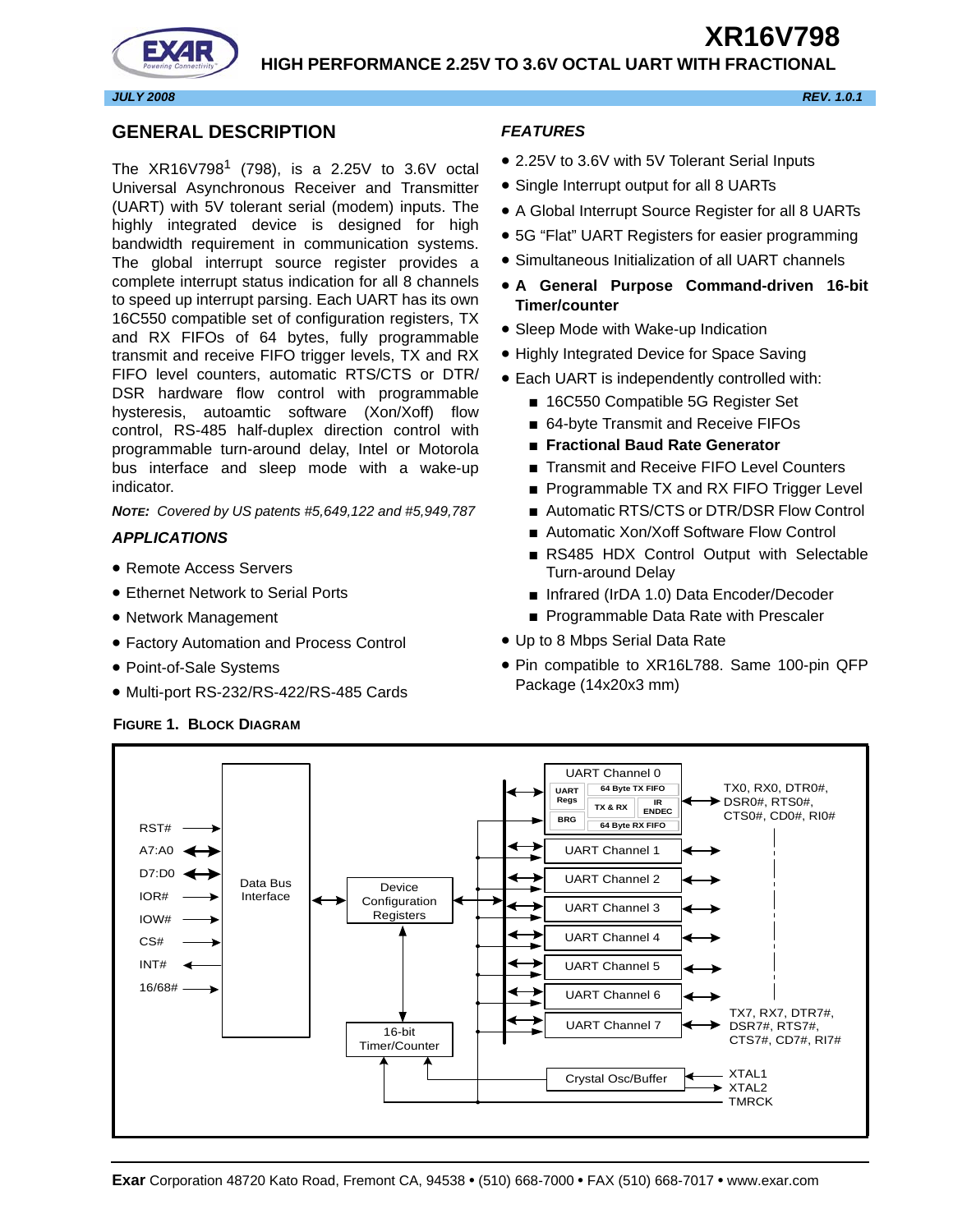# **HIGH PERFORMANCE 2.25V TO 3.6V OCTAL UART WITH FRACTIONAL BAUD RATE** *REV. 1.0.1*

#### <span id="page-1-0"></span>**FIGURE 2. PIN OUT OF THE DEVICE**

**XR16V798**



#### <span id="page-1-1"></span>*ORDERING INFORMATION*

| <b>PART NUMBER</b> | <b>PACKAGE</b> | <b>OPERATING TEMPERATURE RANGE</b> | <b>DEVICE STATUS</b> |  |
|--------------------|----------------|------------------------------------|----------------------|--|
| XR16V798IQ         | 100-Lead QFP   | $-40^{\circ}$ C to $+85^{\circ}$ C | Active               |  |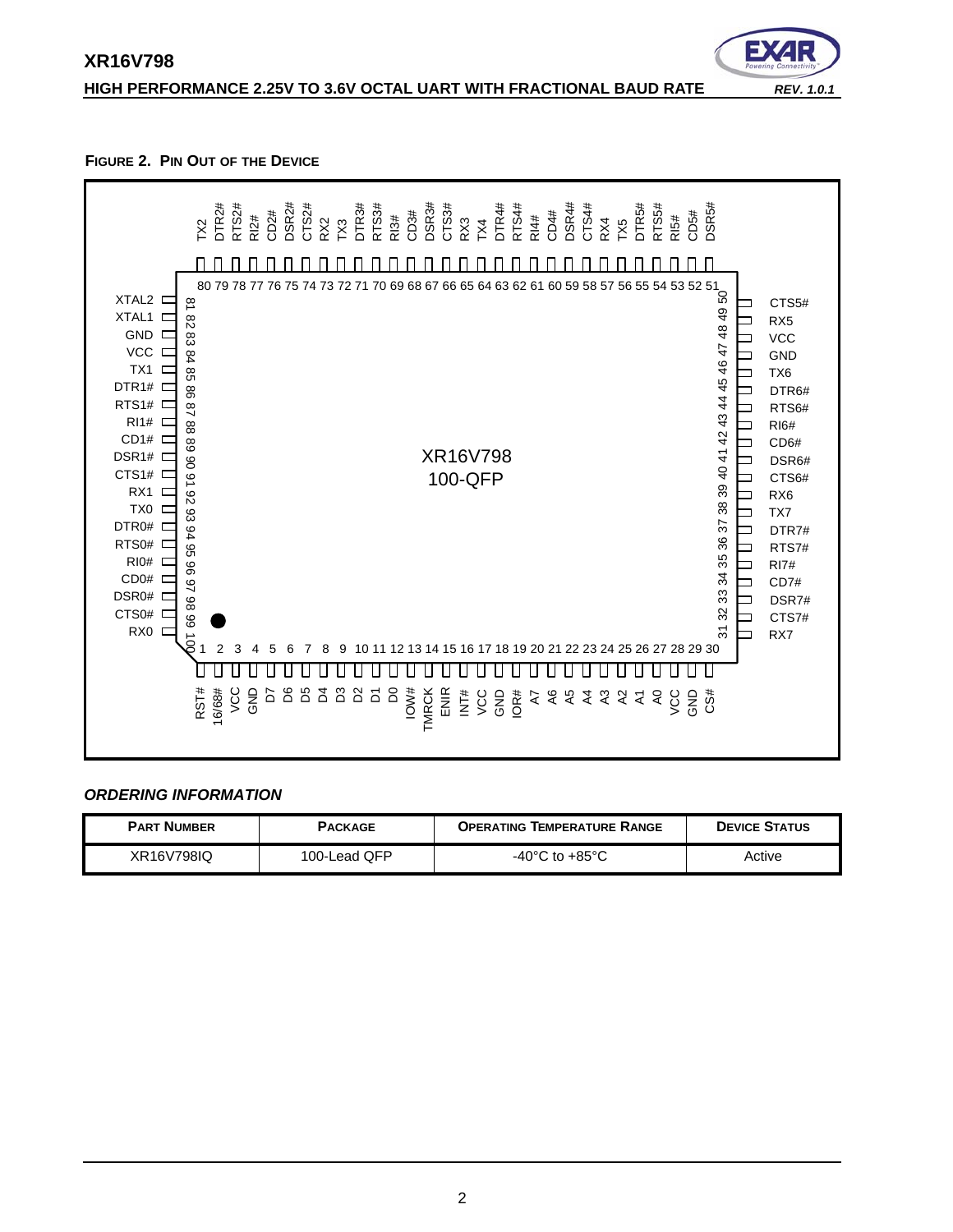

**XR16V798**

# <span id="page-2-0"></span>**PIN DESCRIPTIONS**

| <b>NAME</b>       | PIN#                                 | <b>TYPE</b>  | <b>DESCRIPTION</b>                                                                                                                                                                                                                                                                                                                                                                                                                                           |  |
|-------------------|--------------------------------------|--------------|--------------------------------------------------------------------------------------------------------------------------------------------------------------------------------------------------------------------------------------------------------------------------------------------------------------------------------------------------------------------------------------------------------------------------------------------------------------|--|
|                   | <b>DATA BUS INTERFACE</b>            |              |                                                                                                                                                                                                                                                                                                                                                                                                                                                              |  |
| A7:A0             | 20-27                                | T            | Address lines [7:0]. A0:A3 selects individual UART's 16 configuration registers,<br>A4:A6 selects UART channel 0 to7, and A7 selects the global device configuration<br>registers.                                                                                                                                                                                                                                                                           |  |
| D7:D0             | $5 - 12$                             | Ю            | Data bus lines [7:0] (bidirectional).                                                                                                                                                                                                                                                                                                                                                                                                                        |  |
| IOR#              | 19                                   | $\mathsf{I}$ | When 16/68# pin is HIGH, it selects Intel bus interface and this input is read strobe<br>(active LOW). The falling edge instigates an internal read cycle and retrieves the<br>data byte from an internal register pointed by the address lines [A7:A0], places it on<br>the data bus to allow the host processor to read it on the leading edge.<br>When 16/68# pin is LOW, it selects Motorola bus interface and this input should be<br>connected to VCC. |  |
| IOW#<br>(R/W#)    | 13                                   | $\mathbf{I}$ | When 16/68# pin is HIGH, it selects Intel bus interface and this input becomes write<br>strobe (active LOW). The falling edge instigates the internal write cycle and the<br>leading edge transfers the data byte on the data bus to an internal register pointed<br>by the address lines.<br>When 16/68# pin is LOW, it selects Motorola bus interface and this input becomes<br>read (HIGH) and write (LOW) signal (R/W#).                                 |  |
| CS#               | 30                                   |              | When 16/68# pin is HIGH, this input is chip select (active LOW) to enable the<br>XR16V798 device.<br>When 16/68# pin is LOW, this input becomes the read and write strobe (active<br>LOW) for the Motorola bus interface.                                                                                                                                                                                                                                    |  |
| INT#              | 16                                   | <b>OD</b>    | Global interrupt output from XR16V798 (open drain, active LOW). This output<br>requires an external pull-up resistor (47K-100K ohms) to operate properly. It may be<br>shared with other devices in the system to form a single interrupt line to the host pro-<br>cessor and have the software driver polls each device for the interrupt status.                                                                                                           |  |
|                   | <b>MODEM OR SERIAL I/O INTERFACE</b> |              |                                                                                                                                                                                                                                                                                                                                                                                                                                                              |  |
| TX <sub>0</sub>   | 93                                   | O            | UART channel 0 Transmit Data or infrared transmit data.                                                                                                                                                                                                                                                                                                                                                                                                      |  |
| R <sub>X0</sub>   | 100                                  | $\mathbf{I}$ | UART channel 0 Receive Data or infrared receive data. Normal RXD input idles<br>HIGH. The infrared pulse can be inverted internally prior to decoding by setting<br>FCTR bit-4.                                                                                                                                                                                                                                                                              |  |
| RTS0#             | 95                                   | $\circ$      | UART channel 0 Request to Send or general purpose output (active LOW). This<br>port may be used for one of two functions:<br>1) Auto hardware flow control, see EFR bit-6, MCR bits-1 & 2, FCTR bits 0-3 and<br>IER bit-6<br>2) RS485 half-duplex direction control, see FCTR bit-5, MCR bit-2 and MSR bits 4-<br>7.                                                                                                                                         |  |
| CTS <sub>0#</sub> | 99                                   | $\mathbf{I}$ | UART channel 0 Clear to Send or general purpose input (active LOW). It can be<br>used for auto hardware flow control, see EFR bit-7, MCR bit-2 and IER bit-7.                                                                                                                                                                                                                                                                                                |  |
| DTR0#             | 94                                   | O            | UART channel 0 Data Terminal Ready or general purpose output (active LOW). This<br>port may be used forone of two functions.<br>1) auto hardware flow control, see EFR bit-6, FCTR bits-0 to 3, MCR bits-0 & 2, and<br>IER bit-6<br>2) RS485 half-duplex direction control, see FCTR bit-5, MCR bit-2 and MSR bit 4-7.                                                                                                                                       |  |
| DSR0#             | 98                                   | $\mathbf{I}$ | UART channel 0 Data Set Ready or general purpose input (active LOW). It can be<br>used for auto hardware flow control, see EFR bit-7, MCR bit-2 and IER bit-7.                                                                                                                                                                                                                                                                                               |  |
| CD <sub>0#</sub>  | 97                                   | T            | UART channel 0 Carrier Detect or general purpose input (active LOW).                                                                                                                                                                                                                                                                                                                                                                                         |  |
| <b>RI0#</b>       | 96                                   | $\mathbf{I}$ | UART channel 0 Ring Indicator or general purpose input (active LOW).                                                                                                                                                                                                                                                                                                                                                                                         |  |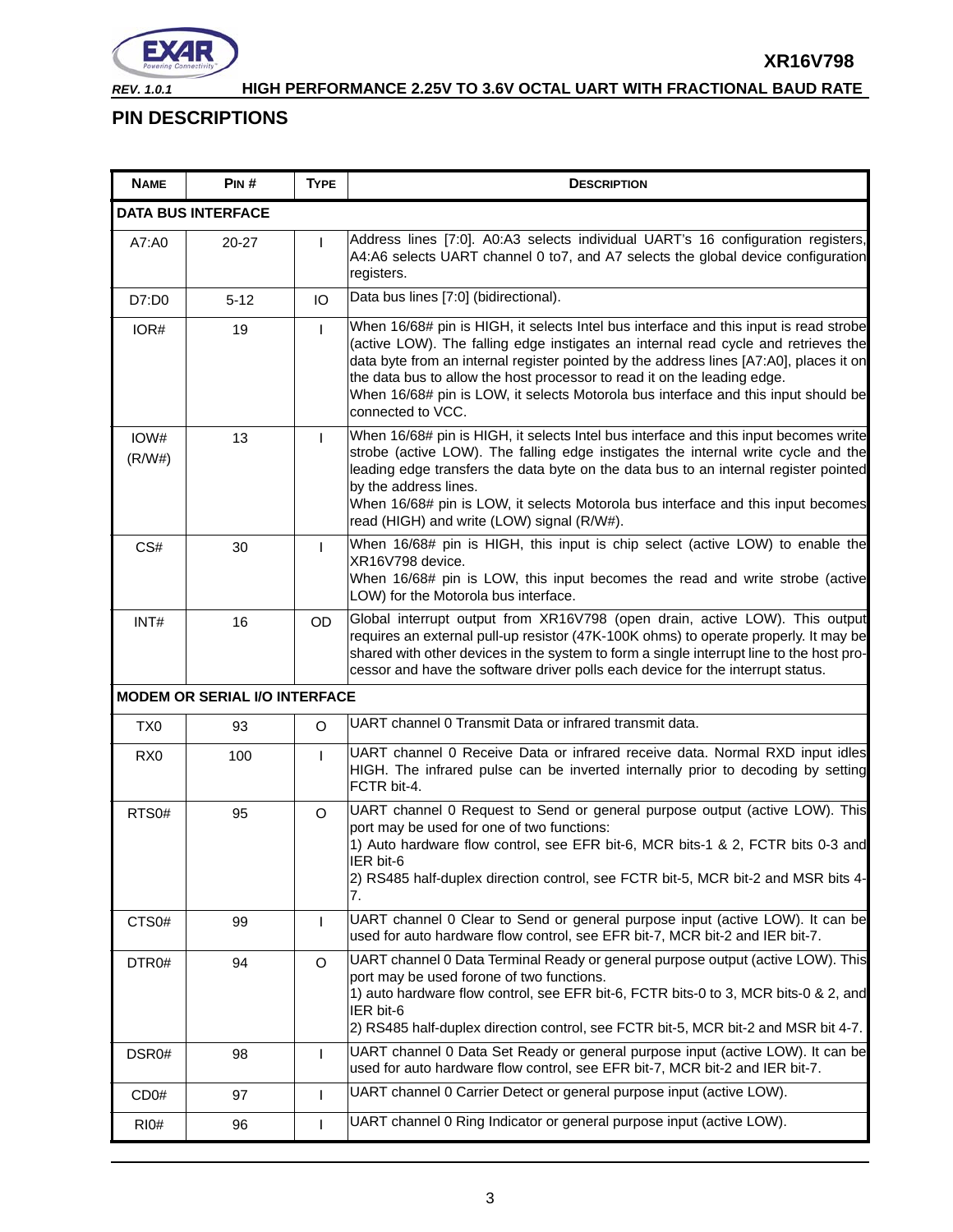



| <b>NAME</b>       | PIN# | <b>TYPE</b>  | <b>DESCRIPTION</b>                                                                                                                                                              |  |
|-------------------|------|--------------|---------------------------------------------------------------------------------------------------------------------------------------------------------------------------------|--|
| TX1               | 85   | $\Omega$     | IUART channel 1 Transmit Data or infrared transmit data.                                                                                                                        |  |
| RX <sub>1</sub>   | 92   | $\mathbf{I}$ | UART channel 1 Receive Data or infrared receive data. Normal RXD input idles<br>HIGH. The infrared pulse can be inverted internally prior to decoding by setting<br>FCTR bit-4. |  |
| RTS1#             | 87   | O            | UART channel 1 Request to Send or general purpose output (active LOW). See<br>description of RTS0# pin.                                                                         |  |
| CTS1#             | 91   | $\mathbf{I}$ | UART channel 1 Clear to Send or general purpose input (active LOW). See descrip-<br>tion of CTS0# pin.                                                                          |  |
| DTR <sub>1#</sub> | 86   | $\circ$      | UART channel 1 Data Terminal Ready or general purpose output (active LOW). See<br>description of DTR0# pin.                                                                     |  |
| DSR1#             | 90   | $\mathbf{I}$ | UART channel 1 Data Set Ready or general purpose input (active LOW). See<br>description of DSR0# pin.                                                                           |  |
| CD1#              | 89   | $\mathbf{I}$ | UART channel 1 Carrier Detect or general purpose input (active LOW).                                                                                                            |  |
| R11#              | 88   | $\mathbf{I}$ | UART channel 1 Ring Indicator or general purpose input (active LOW).                                                                                                            |  |
| TX <sub>2</sub>   | 80   | $\circ$      | UART channel 2 Transmit Data or infrared transmit data.                                                                                                                         |  |
| RX <sub>2</sub>   | 73   | $\mathbf{I}$ | UART channel 2 Receive Data or infrared receive data. Normal RXD input idles<br>HIGH. The infrared pulse can be inverted internally prior to decoding by setting<br>FCTR bit-4. |  |
| RTS2#             | 78   | $\Omega$     | UART channel 2 Request to Send or general purpose output (active LOW). See<br>description of RTS0# pin.                                                                         |  |
| CTS2#             | 74   | $\mathbf{I}$ | UART channel 2 Clear to Send or general purpose input (active LOW). See descrip-<br>tion of CTS0# pin.                                                                          |  |
| DTR <sub>2#</sub> | 79   | $\Omega$     | UART channel 2 Data Terminal Ready or general purpose output (active LOW). See<br>description of DTR0# pin.                                                                     |  |
| DSR <sub>2#</sub> | 75   | $\mathbf{I}$ | UART channel 2 Data Set Ready or general purpose input (active LOWactive LOW).<br>See description of DSR0# pin.                                                                 |  |
| CD2#              | 76   | $\mathbf{I}$ | UART channel 2 Carrier Detect or general purpose input (active LOW).                                                                                                            |  |
| R12#              | 77   | $\mathbf{I}$ | UART channel 2 Ring Indicator or general purpose input (active LOW).                                                                                                            |  |
| TX3               | 72   | $\circ$      | UART channel 3 Transmit Data or infrared transmit data.                                                                                                                         |  |
| RX3               | 65   | $\mathbf{I}$ | UART channel 3 Receive Data or infrared receive data. Normal RXD input idles<br>HIGH. The infrared pulse can be inverted internally prior to decoding by setting<br>FCTR bit-4. |  |
| RTS3#             | 70   | $\circ$      | UART channel 3 Request to Send or general purpose output (active LOW). See<br>description of RTS0# pin.                                                                         |  |
| CTS3#             | 66   | $\mathbf{I}$ | UART channel 3 Clear to Send or general purpose input (active LOW). See descrip-<br>tion of CTS0# pin.                                                                          |  |
| DTR3#             | 71   | $\Omega$     | UART channel 3 Data Terminal Ready or general purpose output (active LOW). See<br>description of DTR0# pin.                                                                     |  |
| DSR3#             | 67   | $\mathbf{I}$ | UART channel 3 Data Set Ready or general purpose input (active LOW). See<br>description of DSR0# pin.                                                                           |  |
| CD3#              | 68   | $\mathbf{I}$ | UART channel 3 Carrier Detect or general purpose input (active LOW).                                                                                                            |  |
| R13#              | 69   | $\mathbf{I}$ | UART channel 3 Ring Indicator or general purpose input (active LOW).                                                                                                            |  |
| TX4               | 64   | O            | UART channel 4 Transmit Data or infrared transmit data.                                                                                                                         |  |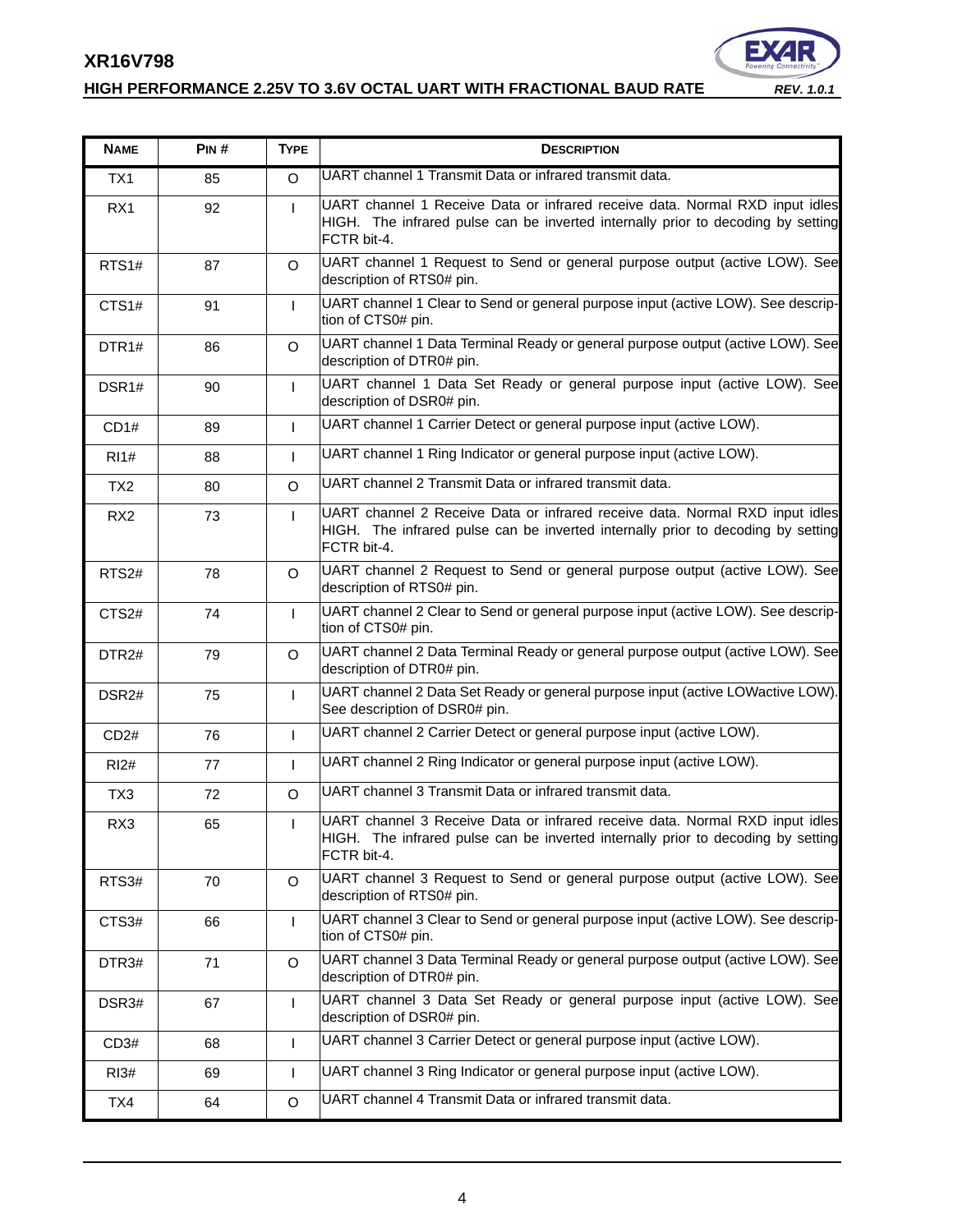

| <b>NAME</b>       | PIN# | <b>TYPE</b>  | <b>DESCRIPTION</b>                                                                                                                                                              |  |
|-------------------|------|--------------|---------------------------------------------------------------------------------------------------------------------------------------------------------------------------------|--|
| RX4               | 57   | $\mathbf{I}$ | UART channel 4 Receive Data or infrared receive data. Normal RXD input idles<br>HIGH. The infrared pulse can be inverted internally prior to decoding by setting<br>FCTR bit-4. |  |
| RTS4#             | 62   | O            | UART channel 4 Request to Send or general purpose output (active LOW). See<br>description of RTS0# pin.                                                                         |  |
| CTS4#             | 58   | $\mathbf{I}$ | UART channel 4 Clear to Send or general purpose input (active LOW). See descrip-<br>tion of CTS0# pin.                                                                          |  |
| DTR4#             | 63   | $\Omega$     | UART channel 4 Data Terminal Ready or general purpose output (active LOW). See<br>description of DTR0# pin.                                                                     |  |
| DSR4#             | 59   | L            | UART channel 4 Data Set Ready or general purpose input (active LOW). See<br>description of DSR0# pin.                                                                           |  |
| CD4#              | 60   | $\mathbf{I}$ | UART channel 4 Carrier Detect or general purpose input (active LOW).                                                                                                            |  |
| RI4#              | 61   | $\mathbf{L}$ | UART channel 4 Ring Indicator or general purpose input (active LOW).                                                                                                            |  |
| TX5               | 56   | $\Omega$     | UART channel 5 Transmit Data or infrared transmit data.                                                                                                                         |  |
| RX <sub>5</sub>   | 49   | $\mathbf{I}$ | UART channel 5 Receive Data or infrared receive data. Normal RXD input idles<br>HIGH. The infrared pulse can be inverted internally prior to decoding by setting<br>FCTR bit-4. |  |
| RTS5#             | 54   | O            | UART channel 5 Request to Send or general purpose output (active LOW). See<br>description of RTS0# pin.                                                                         |  |
| CTS5#             | 50   | $\mathbf{I}$ | UART channel 5 Clear to Send or general purpose input (active LOW). See descrip-<br>tion of CTS0# pin.                                                                          |  |
| DTR <sub>5#</sub> | 55   | O            | UART channel 5 Data Terminal Ready or general purpose output (active LOW). See<br>description of DTR0# pin.                                                                     |  |
| DSR5#             | 51   | $\mathbf{I}$ | UART channel 5 Data Set Ready or general purpose input (active LOW). See<br>description of DSR0# pin.                                                                           |  |
| CD5#              | 52   | $\mathbf{L}$ | UART channel 5 Carrier Detect or general purpose input (active LOW).                                                                                                            |  |
| <b>RI5#</b>       | 53   | $\mathbf{L}$ | UART channel 5 Ring Indicator or general purpose input (active LOW).                                                                                                            |  |
| TX6               | 46   | $\Omega$     | UART channel 6 Transmit Data or infrared transmit data.                                                                                                                         |  |
| RX <sub>6</sub>   | 39   | $\mathbf{I}$ | UART channel 6 Receive Data or infrared receive data. Normal RXD input idles<br>HIGH. The infrared pulse can be inverted internally prior to decoding by setting<br>FCTR bit-4. |  |
| RTS6#             | 44   | O            | UART channel 6 Request to Send or general purpose output (active LOW). See<br>description of RTS0# pin.                                                                         |  |
| CTS6#             | 40   | L            | UART channel 6 Clear to Send or general purpose input (active LOW). See descrip-<br>tion of CTS0# pin.                                                                          |  |
| DTR6#             | 45   | $\circ$      | UART channel 6 Data Terminal Ready or general purpose output (active LOW). See<br>description of DTR0# pin.                                                                     |  |
| DSR6#             | 41   | $\mathbf{I}$ | UART channel 6 Data Set Ready or general purpose input (active LOW). See<br>description of DSR0# pin.                                                                           |  |
| CD6#              | 42   | $\mathbf{I}$ | UART channel 6 Carrier Detect or general purpose input (active LOW).                                                                                                            |  |
| <b>RI6#</b>       | 43   | $\mathbf{I}$ | UART channel 6 Ring Indicator or general purpose input (active LOW).                                                                                                            |  |
| TX7               | 38   | O            | UART channel 7 Transmit Data or infrared transmit data.                                                                                                                         |  |
| RX7               | 31   | Ι.           | UART channel 7 Receive Data or infrared receive data. Normal RXD input idles<br>HIGH. The infrared pulse can be inverted internally prior to decoding by setting<br>FCTR bit-4. |  |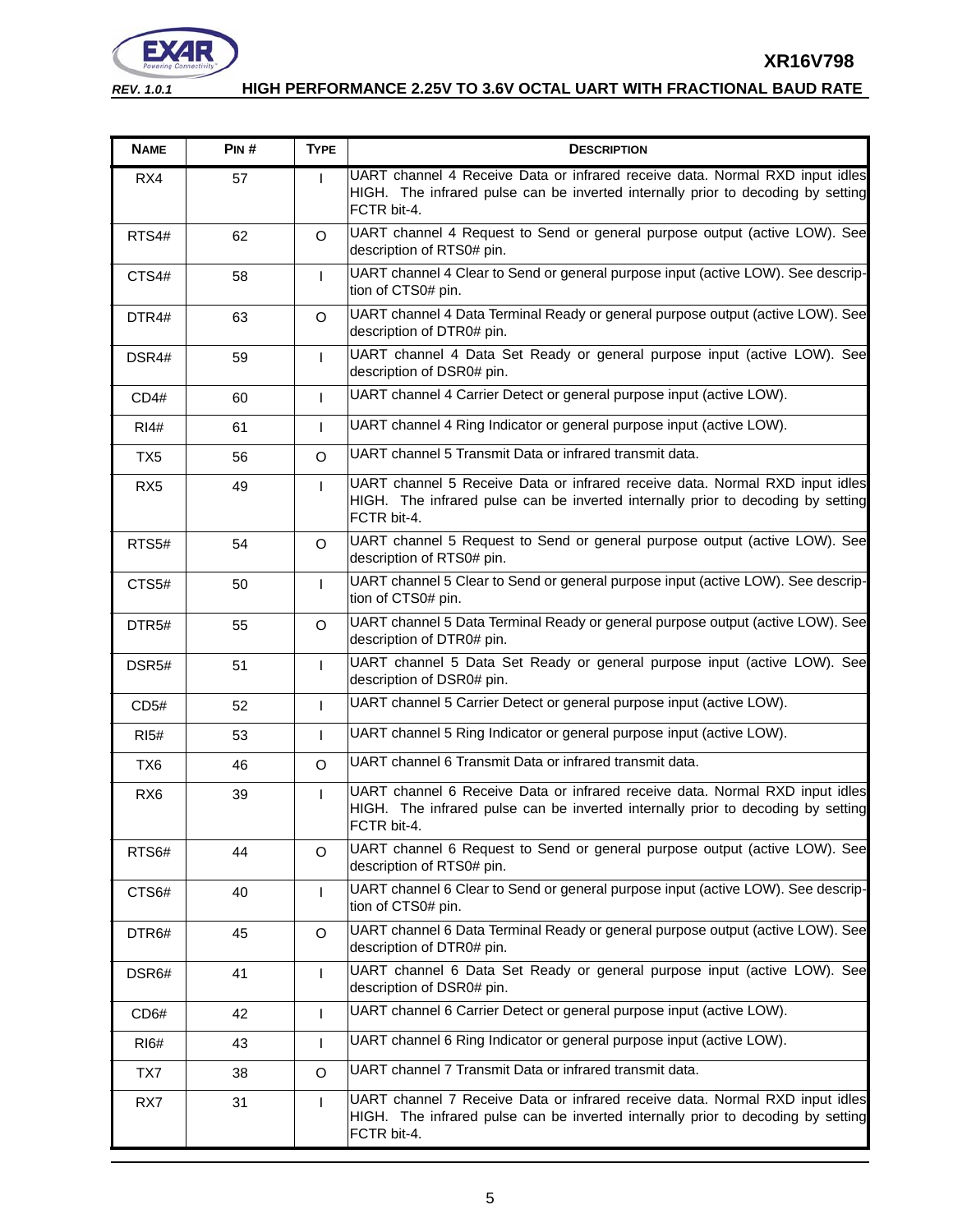# **HIGH PERFORMANCE 2.25V TO 3.6V OCTAL UART WITH FRACTIONAL BAUD RATE**

| <b>REV. 1.0.1</b> |  |
|-------------------|--|
|                   |  |

E

| <b>NAME</b>       | PIN#                     | <b>TYPE</b>  | <b>DESCRIPTION</b>                                                                                                                                                                                                                                                                |
|-------------------|--------------------------|--------------|-----------------------------------------------------------------------------------------------------------------------------------------------------------------------------------------------------------------------------------------------------------------------------------|
| RTS7#             | 36                       | $\circ$      | UART channel 7 Request to Send or general purpose output (active LOW). See<br>description of RTS0# pin.                                                                                                                                                                           |
| CTS7#             | 32                       | L            | UART channel 7 Clear to Send or general purpose input (active LOW). See descrip-<br>tion of CTS0# pin.                                                                                                                                                                            |
| DTR7#             | 37                       | $\Omega$     | UART channel 7 Data Terminal Ready or general purpose output (active LOW). See<br>description of DTR0# pin.                                                                                                                                                                       |
| DSR7#             | 33                       | т            | UART channel 7 Data Set Ready or general purpose input (active LOW). See<br>description of DSR0# pin.                                                                                                                                                                             |
| CD7#              | 34                       | L            | UART channel 7 Carrier Detect or general purpose input (active LOW).                                                                                                                                                                                                              |
| <b>RI7#</b>       | 35                       | T            | UART channel 7 Ring Indicator or general purpose input (active LOW).                                                                                                                                                                                                              |
|                   | <b>ANCILLARY SIGNALS</b> |              |                                                                                                                                                                                                                                                                                   |
| XTAL1             | 82                       | T            | Crystal or external clock input. Caution: this input is not 5V tolerant.                                                                                                                                                                                                          |
| XTAL <sub>2</sub> | 81                       | $\circ$      | Crystal or buffered clock output.                                                                                                                                                                                                                                                 |
| <b>TMRCK</b>      | 14                       | L            | 16-bit timer/counter external clock input.                                                                                                                                                                                                                                        |
| <b>ENIR</b>       | 15                       |              | Infrared mode enable (active HIGH). This pin is sampled during power up, following<br>a hardware reset (RST#) or soft-reset (register RESET). It can be used to start up all<br>8 UARTs in the infrared mode. The sampled logic state is transferred to MCR bit-6 in<br>the UART. |
| RST#              | 1                        | L            | Reset (active LOW). The XR16V798 does not have a Power-on reset. Therefore, a<br>hardware reset must be issued using this pin during power-up. The configuration<br>and UART registers are reset to default values, see Table 19.                                                 |
| 16/68#            | $\overline{2}$           | $\mathbf{I}$ | Intel or Motorola data bus interface select. The Intel bus interface is selected when<br>this input is HIGH and the Motorola bus interface is selected when this input is LOW.<br>This input affects the functionality of IOR#, IOW# and CS# pins.                                |
| <b>VCC</b>        | 3, 17, 28, 48, 84        |              | +2.25V to 3.6V supply with 5V tolerant serial (modem) inputs.                                                                                                                                                                                                                     |
| <b>GND</b>        | 4, 18, 29, 47, 83        |              | Power supply common, ground.                                                                                                                                                                                                                                                      |

*NOTE: Pin type: I=Input, O=Output, IO= Input/output, OD=Output Open Drain.*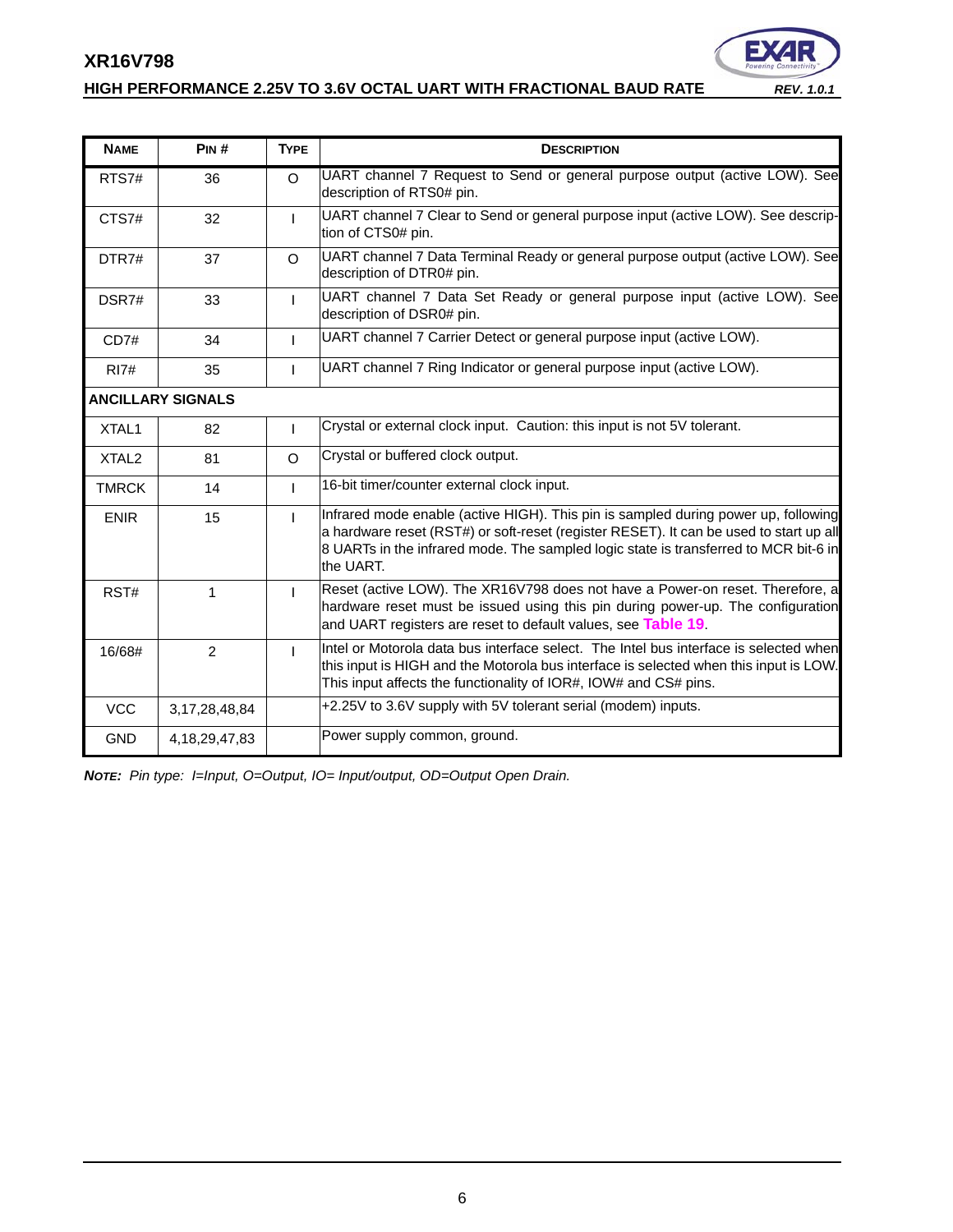

## <span id="page-6-1"></span>**1.0 DESCRIPTION**

The XR16V798 (798) integrates the functions of 8 enhanced 16550 UARTs, a general purpose 16-bit timer/ counter and an on-chip oscillator. The device configuration registers include a set of four consecutive interrupt source registers that provides interrupt-status for all 8 UARTs, timer/counter and a sleep wake up indicator. Each UART channel has its own 16550 UART compatible configuration register set for individual channel control, status, and data transfer. Additionally, each UART channel has 64-byte of transmit and receive FIFOs, automatic RTS/CTS or DTR/DSR hardware flow control with hysteresis control, automatic Xon/Xoff and special character software flow control, programmable transmit and receive FIFO trigger levels, FIFO level counters, infrared encoder and decoder (IrDA ver. 1.0), programmable baud rate generator with a prescaler of divide by 1 or 4, and data rate up to 8Mbps with 8X sampling clock or 4Mbps with 16X sampling clock. The XR16V798 is a 2.25-3.6V device with 5 volt tolerant inputs (except XTAL1).

### <span id="page-6-2"></span>**2.0 FUNCTIONAL DESCRIPTIONS**

#### <span id="page-6-3"></span>*2.1 Device Reset*

### <span id="page-6-4"></span>**2.1.1 Hardware Reset**

The RST# input resets the internal registers and the serial interface outputs in all 8 channels to their default state (see **[Table](#page-44-0) 19**). A LOW pulse of longer than 40 ns duration will be required to activate the reset function in the device.

#### <span id="page-6-5"></span>**2.1.2 Software Reset**

The internal registers of each UART can be reset by writing to the RESET register in the Device Configuration Registers. For more details, see the RESET register description on **[page](#page-25-0) 26**.

#### <span id="page-6-6"></span>*2.2 UART Channel Selection*

<span id="page-6-0"></span>A LOW on the chip select pin, CS#, allows the user to select one of the UART channels to configure, send transmit data and/or unload receive data to/from the UART. When address line A7 = 0, address lines A6:A4 are used to select one of the eight channels. See **[Table](#page-6-0) 1** below for UART channel selection.

| <b>A7</b> | A6 | A5 | A4       | <b>FUNCTION</b>           |  |  |
|-----------|----|----|----------|---------------------------|--|--|
| ∩         | 0  | U  | O        | Channel 0 Selected        |  |  |
| n         | U  | U  | 1        | <b>Channel 1 Selected</b> |  |  |
| ∩         | U  |    | $\Omega$ | Channel 2 Selected        |  |  |
|           | 0  |    | 1        | Channel 3 Selected        |  |  |
|           | 1  | ∩  | $\Omega$ | Channel 4 Selected        |  |  |
|           | 1  | ∩  | 1        | Channel 5 Selected        |  |  |
|           | 1  |    | O        | Channel 6 Selected        |  |  |
|           |    |    |          | <b>Channel 7 Selected</b> |  |  |

**TABLE 1: UART CHANNEL SELECTION**

# <span id="page-6-7"></span>*2.3 Simultaneous Write to All Channels*

During a write cycle, the setting of the Device Configuration register REGB (**[See Table](#page-21-0) 8**) bit-0 to a logic 1 will override the channel selection of address A6:A4 and allow a simultaneous write to all 8 UART channels when any channel is written to. This functional capability allow the registers in all 8 UART channels to be modified concurrently, saving individual channel initialization time. Caution should be considered, however, when using this capability. Any in-process serial data transfer may be disrupted by changing an active channel's mode. Also, REGB bit-0 should be reset to a logic 0 before attempting to read from the UART.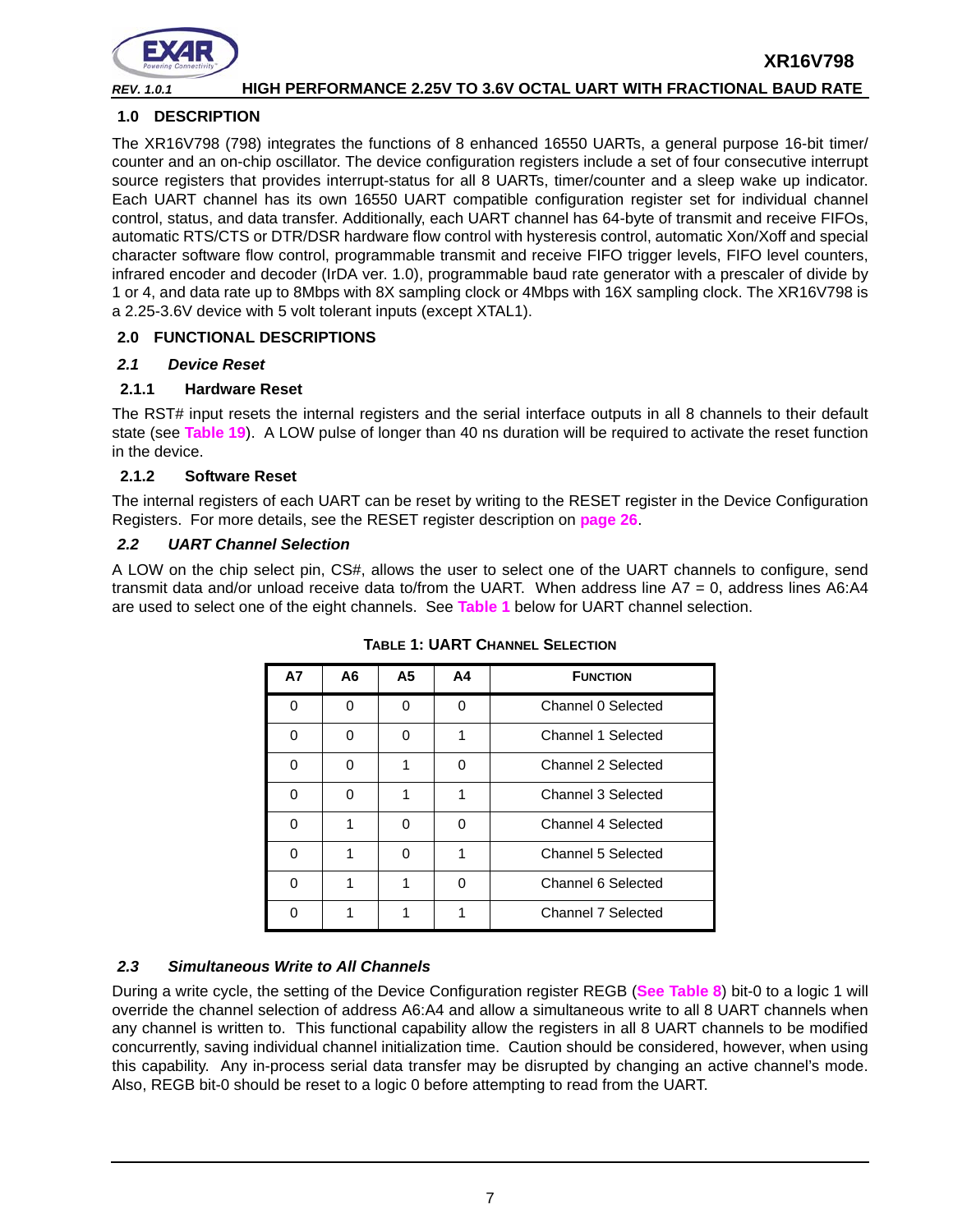

### **HIGH PERFORMANCE 2.25V TO 3.6V OCTAL UART WITH FRACTIONAL BAUD RATE** *REV. 1.0.1*

#### <span id="page-7-3"></span>*2.4 INT# Ouput*

<span id="page-7-1"></span>The INT# interrupt output changes according to the operating mode and enhanced features setup. **[Table](#page-7-1) 2 [and](#page-7-2) 3** summarize the operating behavior for the transmitter and receiver.

| Auto RS485<br><b>Mode</b> | FCR BIT- $0 = 0$<br>(FIFO DISABLED)                 | FCR BIT-0 = 1<br>(FIFO ENABLED)                                                        |  |  |
|---------------------------|-----------------------------------------------------|----------------------------------------------------------------------------------------|--|--|
| NO.                       | $HHGH = a byte in THR$<br>$LOW = THR$ empty         | HIGH = FIFO above trigger level<br>LOW = FIFO below trigger level or FIFO empty        |  |  |
| YES.                      | $HIGH = a byte in THR$<br>$LOW =$ transmitter empty | HIGH = FIFO above trigger level<br>LOW = FIFO below trigger level or transmitter empty |  |  |

#### **TABLE 2: INT# PIN OPERATION FOR TRANSMITTER**

#### **TABLE 3: INT# PIN OPERATION FOR RECEIVER**

<span id="page-7-2"></span>

| FCR BIT- $0 = 0$ | FCR BIT-0 = 1                     |  |  |  |
|------------------|-----------------------------------|--|--|--|
| (FIFO DISABLED)  | (FIFO ENABLED)                    |  |  |  |
| $HIGH = no data$ | $HIGH = FIFO below trigger level$ |  |  |  |
| $LOW = 1 byte$   | LOW = FIFO above trigger level    |  |  |  |

#### <span id="page-7-4"></span>*2.5 CRYSTAL OSCILLATOR / BUFFER*

The 798 includes an on-chip oscillator. The crystal oscillator provides the system clock to the Baud Rate Generators (BRG) in each of the 8 UARTs, the 16-bit general purpose timer/counter and internal logics. XTAL1 is the input to the oscillator or external clock buffer input with XTAL2 pin being the output. For programming details, see **["Section 2.6, Programmable Baud Rate Generator with Fractional Divisor" on page](#page-8-0) 9**.

The on-chip oscillator is designed to use an industry standard microprocessor crystal (parallel resonant, fundamental frequency with 10-22 pF capacitance load, ESR of 20-120 ohms and 100ppm frequency tolerance) connected externally between the XTAL1 and XTAL2 pins (see **[Figure](#page-7-0) 3**). Alternatively, an external clock can be connected to the XTAL1 pin to clock the internal 8 baud rate generators for standard or custom rates. The typical oscillator connections are shown in **[Figure](#page-7-0) 3**. For further reading on oscillator circuit please see application note DAN108 on EXAR's web site.

<span id="page-7-0"></span>

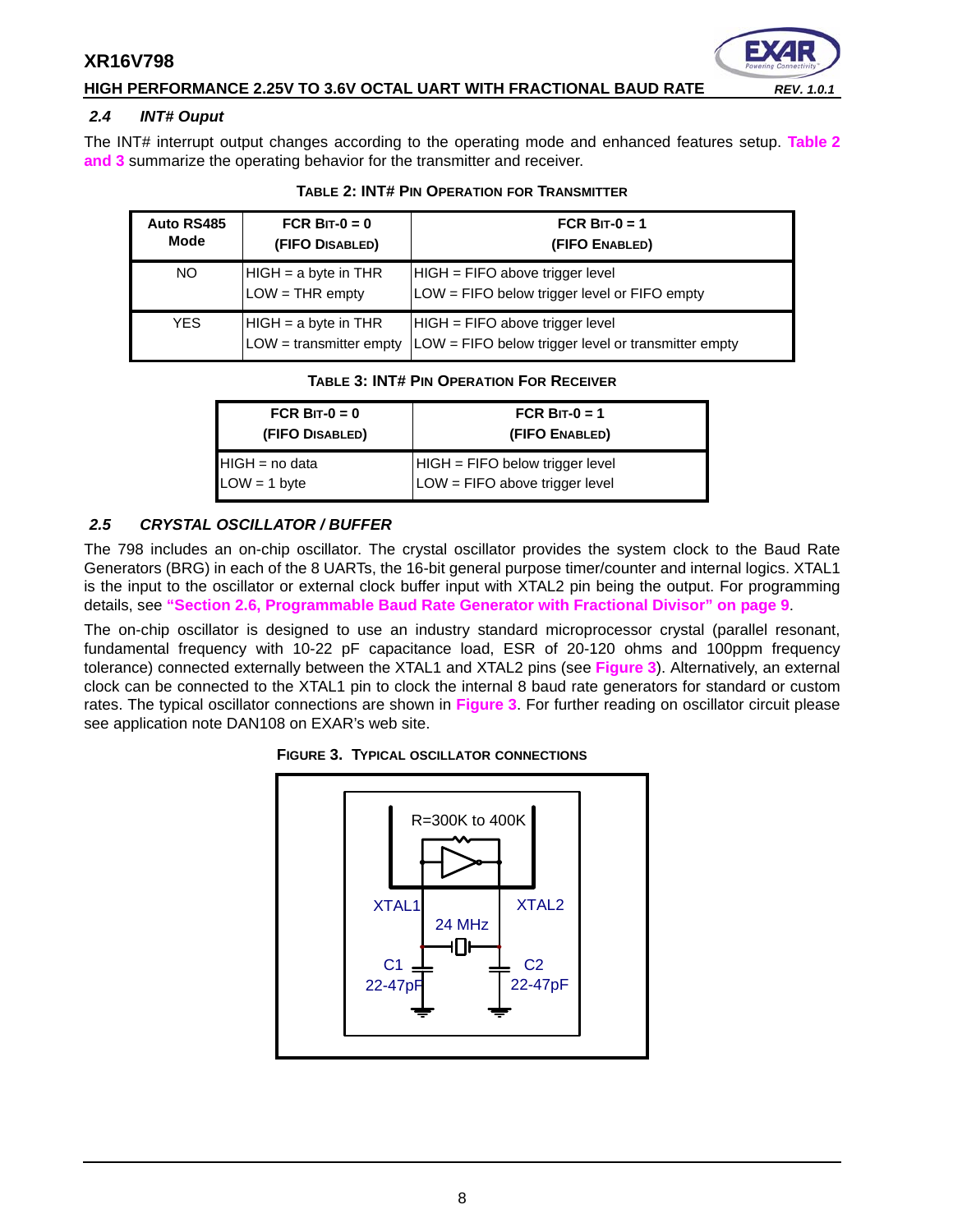

**XR16V798**

#### <span id="page-8-0"></span>*2.6 Programmable Baud Rate Generator with Fractional Divisor*

Each UART has its own Baud Rate Generator (BRG) with a prescaler for the transmitter and receiver. The prescaler is controlled by a software bit in the MCR register. The MCR register bit-7 sets the prescaler to divide the input crystal or external clock by 1 or 4. The output of the prescaler clocks to the BRG. The BRG further divides this clock by a programmable divisor between 1 and (216 - 0.0625) in increments of 0.0625 (1/16) to obtain a 16X or 8X sampling clock of the serial data rate. The sampling clock is used by the transmitter for data bit shifting and receiver for data sampling. The BRG divisor (DLL, DLM and DLD registers) defaults to the value of '1' ( $DLL = 0x01$ ,  $DLM = 0x00$  and  $DLD = 0x00$ ) upon reset. Therefore, the BRG must be programmed during initialization to the operating data rate. The DLL and DLM registers provide the integer part of the divisor and the DLD register provides the fractional part of the dvisior. Only the four lower bits of the DLD are implemented and they are used to select a value from 0 (for setting 0000) to 0.9375 or 15/16 (for setting 1111). Programming the Baud Rate Generator Registers DLL, DLM and DLD provides the capability for selecting the operating data rate. **[Table](#page-9-0) 4** shows the standard data rates available with a 24MHz crystal or external clock at 16X clock rate. If the pre-scaler is used (MCR bit-7 = 1), the output data rate will be 4 times less than that shown in **[Table](#page-9-0) 4**. At 8X sampling rate, these data rates would double. Also, when using 8X sampling mode, please note that the bittime will have a jitter (+/- 1/16) whenever the DLD is non-zero and is an odd number. When using a nonstandard data rate crystal or external clock, the divisor value can be calculated with the following equation(s):

Required Divisor (decimal) = (XTAL1 clock frequency / prescaler) / (serial data rate x 16), **WITH 8XMODE [7:0] IS 0** 

Required Divisor (decimal) = (XTAL1 clock frequency / prescaler / (serial data rate x 8), **WITH 8XMODE [7:0] IS 1**

The closest divisor that is obtainable in the 798 can be calculated using the following formula:

ROUND( (Required Divisor - TRUNC(Required Divisor) )\*16)/16 + TRUNC(Required Divisor), where DLM = TRUNC(Required Divisor) >> 8 DLL = TRUNC(Required Divisor) & 0xFF DLD = ROUND( (Required Divisor-TRUNC(Required Divisor) )\*16)

In the formulas above, please note that:

TRUNC (N) = Integer Part of N. For example, TRUNC  $(5.6) = 5$ .

ROUND (N) = N rounded towards the closest integer. For example, ROUND  $(7.3)$  = 7 and ROUND  $(9.9)$  = 10. A  $>>$  B indicates right shifting the value 'A' by 'B' number of bits. For example, 0x78A3  $>> 8 = 0x0078$ .

<span id="page-8-1"></span>

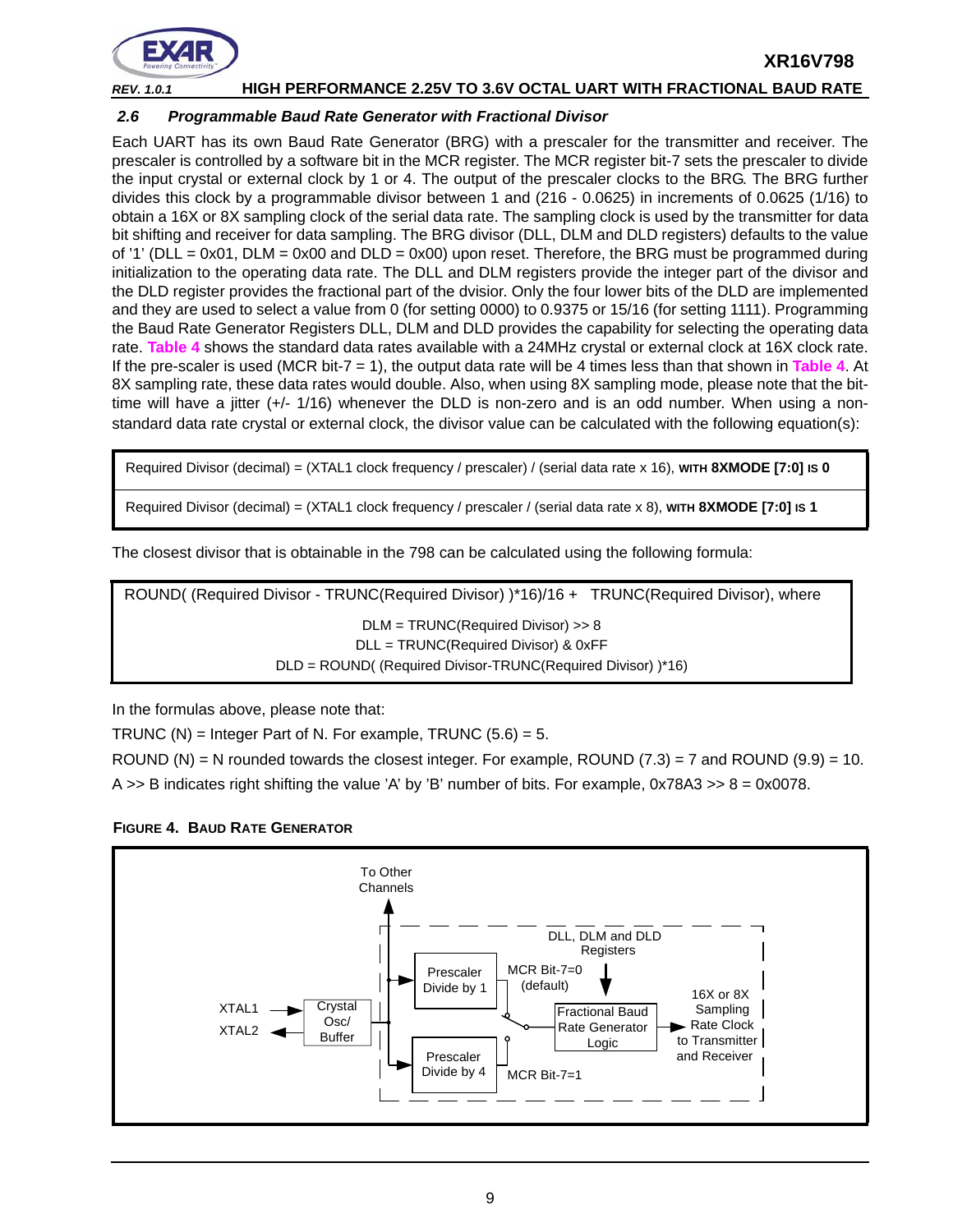

#### **HIGH PERFORMANCE 2.25V TO 3.6V OCTAL UART WITH FRACTIONAL BAUD RATE** *REV. 1.0.1*

| TABLE 4: TYPICAL DATA RATES WITH A 24 MHZ CRYSTAL OR EXTERNAL CLOCK AT 16X SAMPLING |  |  |
|-------------------------------------------------------------------------------------|--|--|
|-------------------------------------------------------------------------------------|--|--|

<span id="page-9-0"></span>

| <b>Required</b><br><b>Output Data</b><br>Rate | <b>DIVISOR FOR</b><br>16x Clock<br>(Decimal) | <b>DIVISOR</b><br><b>OBTAINABLE IN</b><br>798 | <b>DLM PROGRAM</b><br><b>VALUE (HEX)</b> | <b>DLL PROGRAM</b><br><b>VALUE (HEX)</b> | <b>DLD PROGRAM</b><br>VALUE (HEX)) | <b>DATA ERROR</b><br><b>RATE (%)</b> |
|-----------------------------------------------|----------------------------------------------|-----------------------------------------------|------------------------------------------|------------------------------------------|------------------------------------|--------------------------------------|
| 400                                           | 3750                                         | 3750                                          | E                                        | A <sub>6</sub>                           | $\mathsf 0$                        | $\mathsf{O}\xspace$                  |
| 2400                                          | 625                                          | 625                                           | $\overline{2}$                           | 71                                       | 0                                  | $\pmb{0}$                            |
| 4800                                          | 312.5                                        | 312 8/16                                      | $\mathbf{1}$                             | 38                                       | 8                                  | $\pmb{0}$                            |
| 9600                                          | 156.25                                       | 156 4/16                                      | $\mathbf 0$                              | 9C                                       | $\overline{4}$                     | $\pmb{0}$                            |
| 10000                                         | 150                                          | 150                                           | $\pmb{0}$                                | 96                                       | 0                                  | $\pmb{0}$                            |
| 19200                                         | 78.125                                       | 78 2/16                                       | $\mathsf{O}\xspace$                      | 4E                                       | $\overline{a}$                     | $\pmb{0}$                            |
| 25000                                         | 60                                           | 60                                            | $\pmb{0}$                                | 3C                                       | $\pmb{0}$                          | $\pmb{0}$                            |
| 28800                                         | 52.0833                                      | 52 1/16                                       | $\mathbf 0$                              | 34                                       | $\mathbf{1}$                       | 0.04                                 |
| 38400                                         | 39.0625                                      | 39 1/16                                       | $\mathbf 0$                              | 27                                       | $\mathbf{1}$                       | $\pmb{0}$                            |
| 50000                                         | 30                                           | 30                                            | $\pmb{0}$                                | 1E                                       | $\pmb{0}$                          | $\pmb{0}$                            |
| 57600                                         | 26.0417                                      | 26 1/16                                       | $\pmb{0}$                                | 1A                                       | $\mathbf{1}$                       | 0.08                                 |
| 75000                                         | 20                                           | 20                                            | $\pmb{0}$                                | 14                                       | $\pmb{0}$                          | $\pmb{0}$                            |
| 100000                                        | 15                                           | 15                                            | $\pmb{0}$                                | $\mathsf F$                              | $\pmb{0}$                          | $\pmb{0}$                            |
| 115200                                        | 13.0208                                      | 13                                            | $\mathsf{O}\xspace$                      | D                                        | $\mathsf 0$                        | 0.16                                 |
| 153600                                        | 9.7656                                       | 9 12/16                                       | $\pmb{0}$                                | 9                                        | $\mathsf C$                        | 0.16                                 |
| 200000                                        | 7.5                                          | 7 8/16                                        | $\pmb{0}$                                | $\overline{7}$                           | 8                                  | $\pmb{0}$                            |
| 225000                                        | 6.6667                                       | 6 11/16                                       | $\pmb{0}$                                | 6                                        | B                                  | 0.31                                 |
| 230400                                        | 6.5104                                       | 68/16                                         | $\pmb{0}$                                | 6                                        | 8                                  | 0.16                                 |
| 250000                                        | $\,6\,$                                      | 6                                             | $\pmb{0}$                                | 6                                        | $\pmb{0}$                          | $\pmb{0}$                            |
| 300000                                        | 5                                            | 5                                             | $\mathbf 0$                              | 5                                        | $\mathsf 0$                        | $\pmb{0}$                            |
| 400000                                        | 3.75                                         | 3 12/16                                       | $\pmb{0}$                                | 3                                        | $\mathsf C$                        | $\mathbf 0$                          |
| 460800                                        | 3.2552                                       | 34/16                                         | 0                                        | 3.                                       | 4                                  | 0.16                                 |
| 500000                                        | 3                                            | 3                                             | $\mathbf 0$                              | $\mathbf{3}$                             | $\mathbf 0$                        | $\pmb{0}$                            |
| 750000                                        | $\overline{2}$                               | $\overline{2}$                                | $\mathbf 0$                              | $\overline{2}$                           | $\mathsf{O}\xspace$                | $\pmb{0}$                            |
| 921600                                        | 1.6276                                       | 1 10/16                                       | $\mathsf 0$                              | $\mathbf{1}$                             | A                                  | 0.16                                 |
| 1000000                                       | 1.5                                          | 18/16                                         | $\boldsymbol{0}$                         | $\mathbf{1}$                             | 8                                  | $\pmb{0}$                            |

#### <span id="page-9-1"></span>*2.7 Transmitter*

The transmitter section comprises of an 8-bit Transmit Shift Register (TSR) and 64 bytes of FIFO which includes a byte-wide Transmit Holding Register (THR). TSR shifts out every data bit with the 16X or 8X (if 8X sampling is selected via the **[8XMODE Register](#page-25-1)**) internal clock. A bit time is 16 (or 8) clock periods. The transmitter sends the start-bit followed by the number of data bits, inserts the proper parity-bit if enabled, and adds the stop-bit(s). The status of the FIFO and TSR are reported in the Line Status Register (LSR bit-5 and bit-6).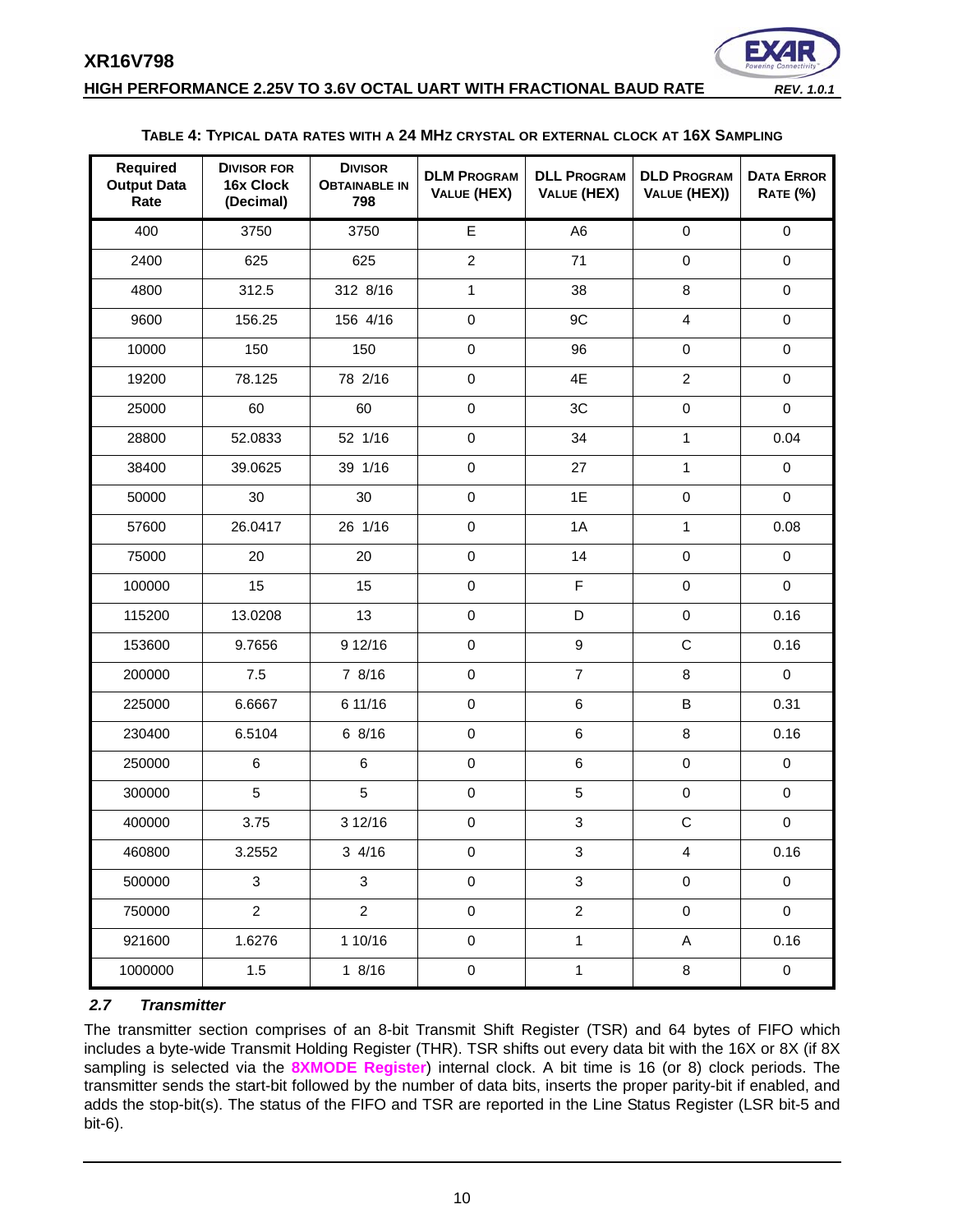

#### <span id="page-10-0"></span>**2.7.1 Transmit Holding Register (THR) - Write Only**

The transmit holding register is an 8-bit register providing a data interface to the host processor. The host writes transmit data byte to the THR to be converted into a serial data stream including start-bit, data bits, parity-bit and stop-bit(s). The least-significant-bit (Bit-0) becomes first data bit to go out. The THR is the input register to the transmit FIFO of 64 bytes when FIFO operation is enabled by FCR bit-0. Every time a write operation is made to the THR, the FIFO data pointer is automatically bumped to the next sequential data location.

#### <span id="page-10-1"></span>**2.7.2 Transmitter Operation in non-FIFO Mode**

The host loads transmit data to THR one character at a time. The THR empty flag (LSR bit-5) is set when the data byte is transferred to TSR. THR flag can generate a transmit empty interrupt (ISR bit-1) when it is enabled by IER bit-1. The TSR flag (LSR bit-6) is set when TSR becomes completely empty.

<span id="page-10-2"></span>**FIGURE 5. TRANSMITTER OPERATION IN NON-FIFO MODE**



# <span id="page-10-3"></span>**2.7.3 Transmitter Operation in FIFO Mode**

The host may fill the transmit FIFO with up to 64 bytes of transmit data. The THR empty flag (LSR bit-5) is set whenever the FIFO is empty. The THR empty flag can generate a transmit empty interrupt (ISR bit-1) when the amount of data in the FIFO falls below its programmed trigger level. The transmit empty interrupt is enabled by IER bit-1. The TSR flag (LSR bit-6) is set when TSR/FIFO becomes empty.

<span id="page-10-4"></span>

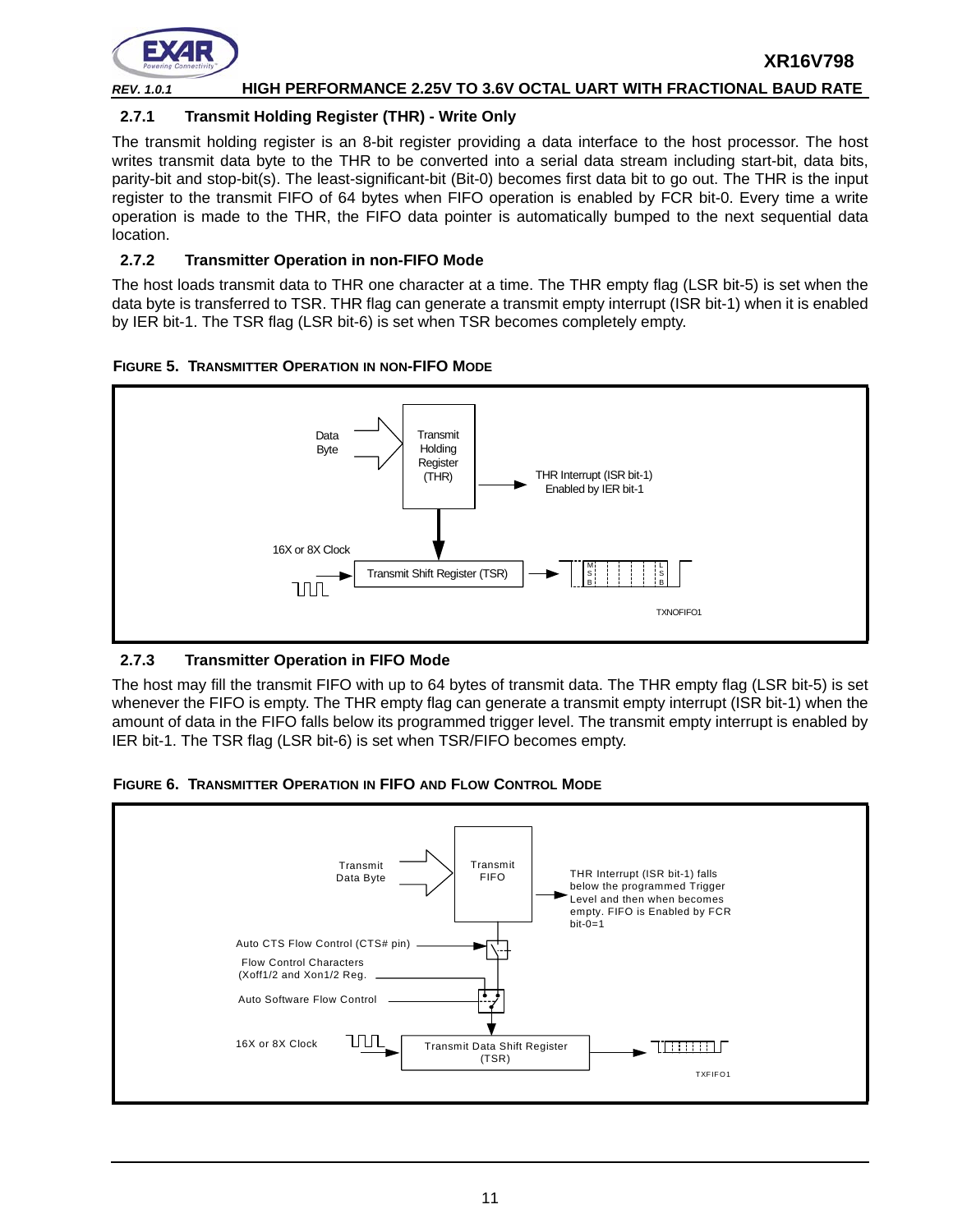

# **HIGH PERFORMANCE 2.25V TO 3.6V OCTAL UART WITH FRACTIONAL BAUD RATE** *REV. 1.0.1*

#### <span id="page-11-0"></span>*2.8 Receiver*

The receiver section contains an 8-bit Receive Shift Register (RSR) and 64 bytes of FIFO which includes a byte-wide Receive Holding Register (RHR). The RSR uses the 16X (or the 8X) clock for timing. It verifies and validates every bit on the incoming character in the middle of each data bit. On the falling edge of a start or false start bit, an internal receiver counter starts counting the number of 16X (or 8X) clocks. After 8 (or 4) clocks the start bit period should be at the center of the start bit. At this time the start bit is sampled and if it is still a logic 0 it is validated. Evaluating the start bit in this manner prevents the receiver from assembling a false character. The rest of the data bits and stop bits are sampled and validated in this same manner to prevent false framing. If there were any error(s), they are reported in the LSR register bits 2-4. Upon unloading the receive data byte from RHR, the receive FIFO pointer is bumped and the error tags are immediately updated to reflect the status of the data byte in RHR register. RHR can generate a receive data ready interrupt upon receiving a character or delay until it reaches the FIFO trigger level. Furthermore, data delivery to the host is guaranteed by a receive data ready time-out interrupt when data is not received for 4 word lengths as defined by LCR[1:0] plus 12 bits time. This is equivalent to 3.7-4.6 character times. The RHR interrupt is enabled by IER bit-0.

### <span id="page-11-1"></span>**2.8.1 Receive Holding Register (RHR) - Read-Only**

The Receive Holding Register is an 8-bit register that holds a receive data byte from the Receive Shift Register. It provides the receive data interface to the host processor. The RHR register is part of the receive FIFO of 64 bytes by 11-bits wide, the 3 extra bits are for the 3 error tags to be reported in LSR register. When the FIFO is enabled by FCR bit-0, the RHR contains the first data character received by the FIFO. After the RHR is read, the next character byte is loaded into the RHR and the errors associated with the current data byte are immediately updated in the LSR bits 2-4.

<span id="page-11-2"></span>

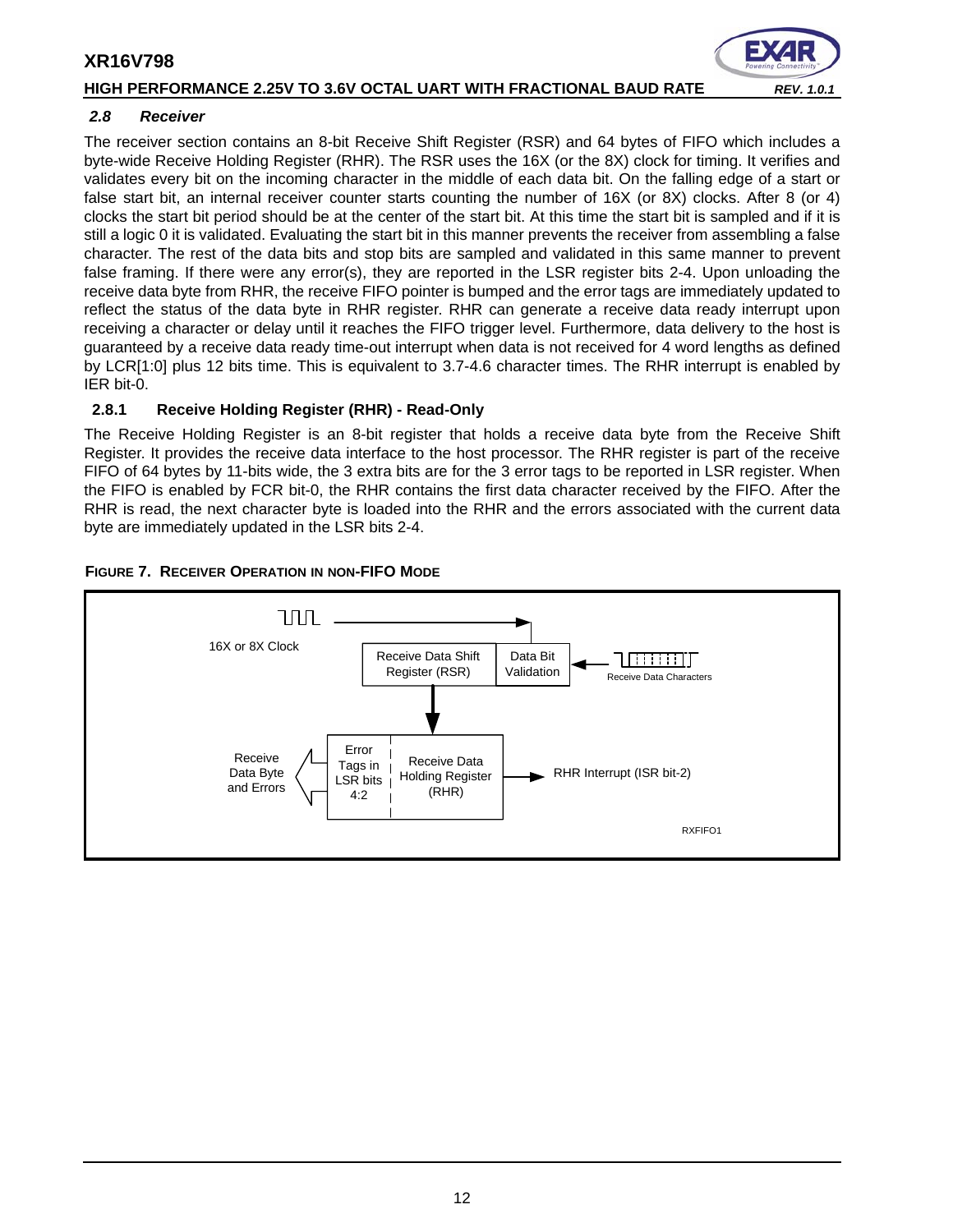



#### <span id="page-12-0"></span>**FIGURE 8. RECEIVER OPERATION IN FIFO AND AUTO RTS FLOW CONTROL MODE**

*NOTE: Table-B selected as Trigger Table for* **[Figure](#page-12-0) 8** *(see* **[Table](#page-33-0) 14***).*

#### <span id="page-12-1"></span>*2.9 THR and RHR Register Locations*

The THR and RHR register addresses for channel 0 to channel 7 are shown in **[Table](#page-13-0) 5** below. The THR and RHR for channels 0 to 7 are located at address 0x00, 0x10, 0x20, 0x30, 0x40, 0x50, 0x60 and 0x70 respectively. Transmit data byte is loaded to the THR when writing to that address and receive data is unloaded from the RHR register when reading that address. Both THR and RHR registers are 16C550 compatible in 8-bit format, so each bus operation can only write or read in bytes.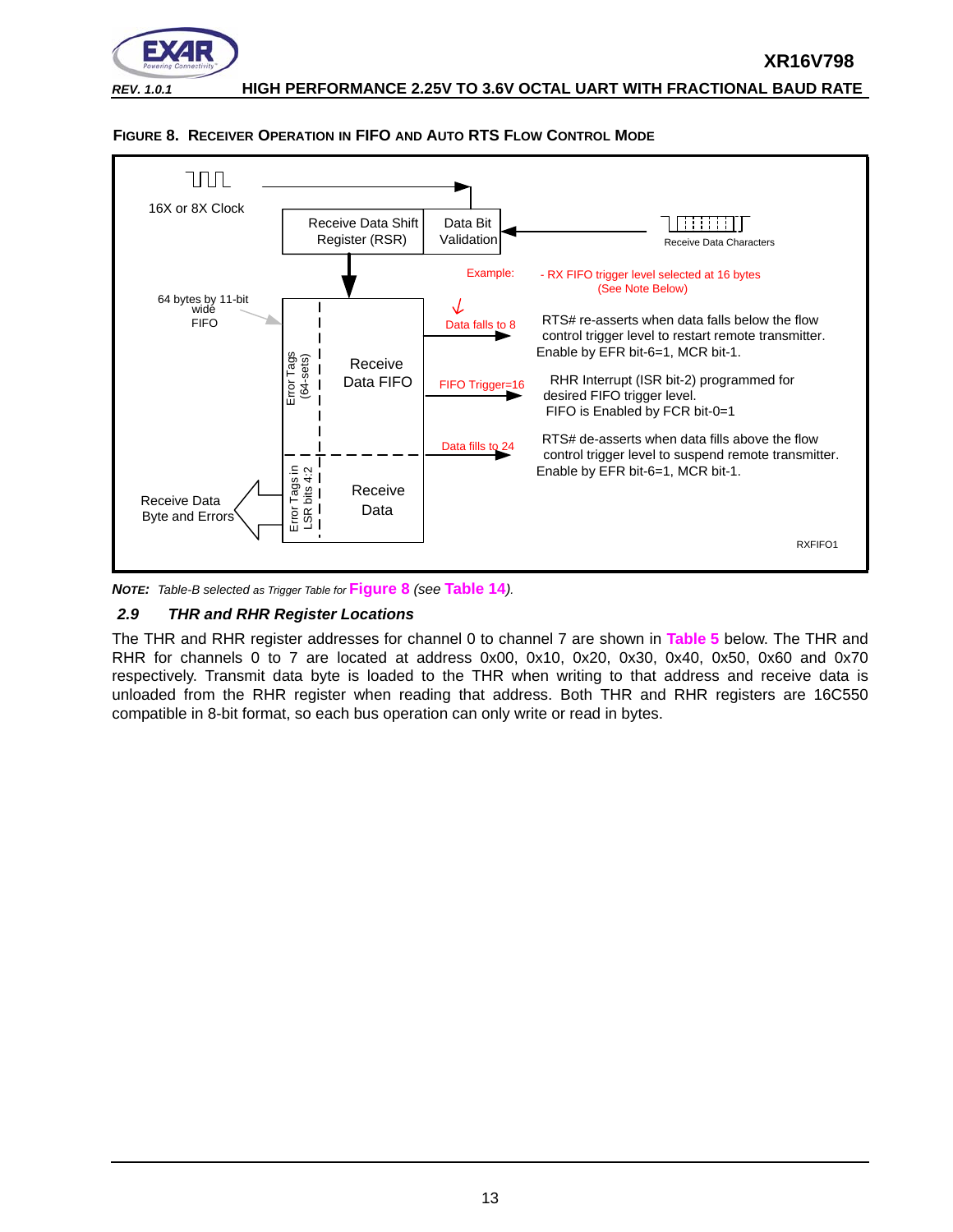<span id="page-13-0"></span>.



E

|                 |                                | THR and RHR Address Locations For CH0 to CH7 (16C550 Compatible)     |
|-----------------|--------------------------------|----------------------------------------------------------------------|
|                 | CHO 0x00 Write THR             | Bit-7<br>Bit-6<br>Bit-5<br>Bit-4<br>Bit-2<br>Bit-1<br>Bit-0<br>Bit-3 |
| CH <sub>0</sub> | 0x00 Read RHR                  | Bit-7<br>Bit-6<br>Bit-5<br>Bit-4<br>Bit-3<br>Bit-2<br>Bit-1<br>Bit-0 |
| CH <sub>1</sub> | 0x10 Write THR                 | Bit-7<br>Bit-6<br>Bit-5<br>Bit-4<br>Bit-3<br>Bit-2<br>Bit-1<br>Bit-0 |
| CH <sub>1</sub> | 0x10 Read RHR                  | Bit-7<br>Bit-6<br>Bit-5<br>Bit-4<br>Bit-3<br>Bit-2<br>Bit-1<br>Bit-0 |
|                 | CH <sub>2</sub> 0x20 Write THR | Bit-3<br>Bit-7<br>Bit-6<br>Bit-5<br>Bit-4<br>Bit-2<br>Bit-1<br>Bit-0 |
| CH <sub>2</sub> | 0x20 Read RHR                  | Bit-7<br>Bit-6<br>Bit-5<br>Bit-4<br>Bit-3<br>Bit-2<br>Bit-1<br>Bit-0 |
| CH <sub>3</sub> | 0x30 Write THR                 | Bit-0<br>Bit-7<br>Bit-6<br>Bit-5<br>Bit-4<br>Bit-3<br>Bit-2<br>Bit-1 |
| CH <sub>3</sub> | 0x30 Read RHR                  | Bit-7<br>Bit-6<br>Bit-4<br>Bit-3<br>Bit-2<br>Bit-1<br>Bit-0<br>Bit-5 |
|                 | CH4 0x40 Write THR             | Bit-7<br>Bit-6<br>Bit-3<br>Bit-2<br>Bit-0<br>Bit-5<br>Bit-4<br>Bit-1 |
|                 | CH4 0x40 Read RHR              | Bit-6<br>Bit-7<br>Bit-5<br>Bit-4<br>Bit-3<br>Bit-2<br>Bit-1<br>Bit-0 |
|                 | CH5 0x50 Write THR             | Bit-7<br>Bit-6<br>Bit-5<br>Bit-3<br>Bit-2<br>Bit-1<br>Bit-0<br>Bit-4 |
|                 | CH5 0x50 Read RHR              | Bit-7<br>Bit-6<br>Bit-5<br>Bit-4<br>Bit-3<br>Bit-2<br>Bit-1<br>Bit-0 |
| CH <sub>6</sub> | 0x60 Write THR                 | Bit-6<br>Bit-7<br>Bit-5<br>Bit-4<br>Bit-3<br>Bit-2<br>Bit-1<br>Bit-0 |
| CH6             | 0x60 Read RHR                  | Bit-7<br>Bit-6<br>Bit-4<br>Bit-3<br>Bit-2<br>Bit-5<br>Bit-1<br>Bit-0 |
| CH <sub>7</sub> | 0x70 Write THR                 | Bit-6<br>Bit-5<br>Bit-4<br>Bit-2<br>Bit-1<br>Bit-7<br>Bit-3<br>Bit-0 |
|                 | CH7 0x70 Read RHR              | Bit-7<br>Bit-6<br>Bit-4<br>Bit-3<br>Bit-2<br>Bit-5<br>Bit-1<br>Bit-0 |
|                 |                                | THRRHR1                                                              |

# **TABLE 5: TRANSMIT AND RECEIVE HOLDING REGISTER LOCATIONS, 16C550 COMPATIBLE**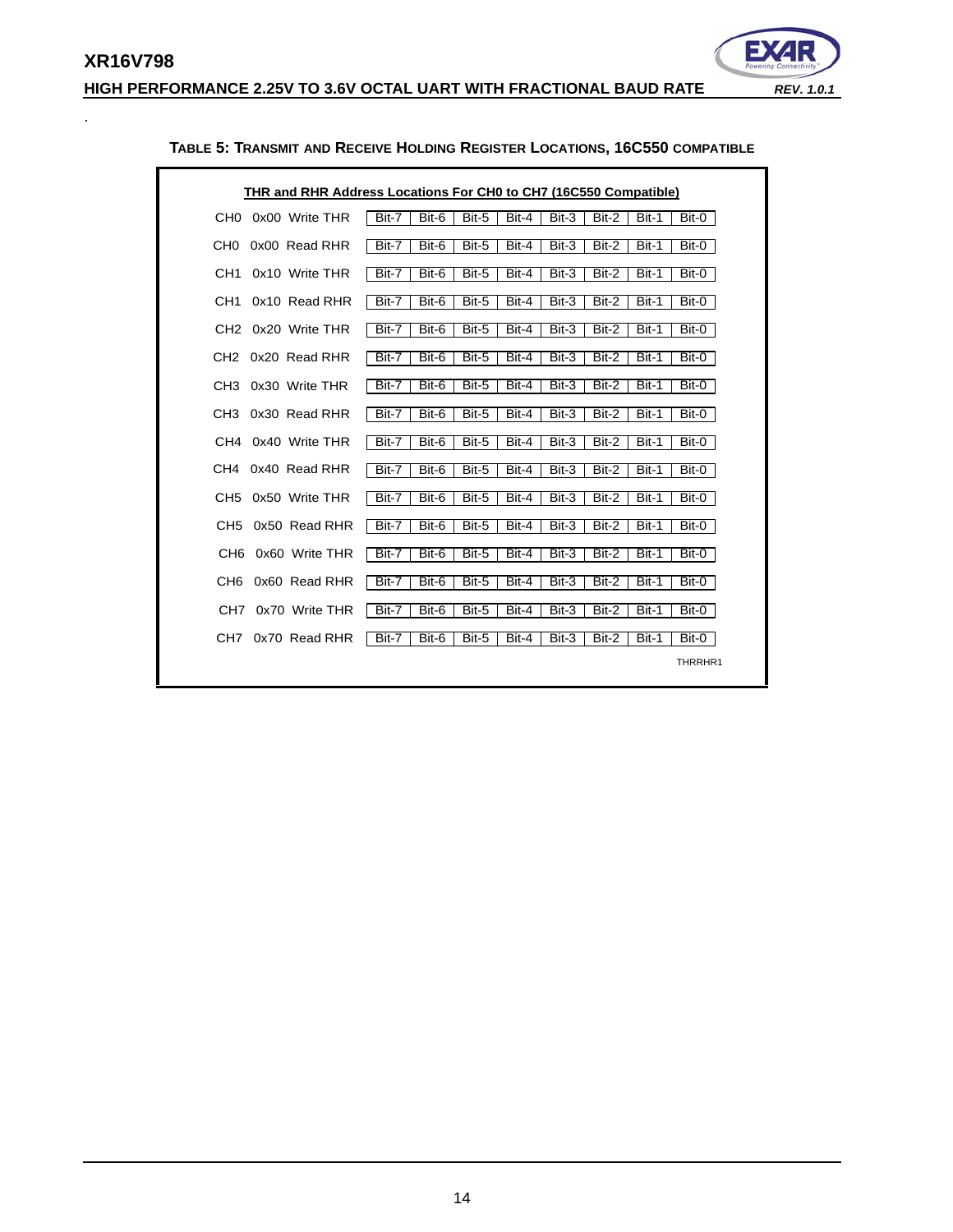#### <span id="page-14-0"></span>*2.10 Auto RTS/DTR Hardware Flow Control Operation*

Automatic RTS/DTR flow control is used to prevent data overrun to the **local** receiver FIFO. The RTS#/DTR# output pin is used to request remote unit to suspend/resume data transmission. The flow control features are individually selected to fit specific application requirement (see **[Figure](#page-15-0) 9**):

- Select RTS (and CTS) or DTR (and DSR) through MCR bit-2.
- Enable auto RTS/DTR flow control using EFR bit-6.
- The auto RTS or auto DTR function must be started by asserting the RTS# or DTR# output pin (MCR bit-1 or bit-0 to a logic 1, respectively) after it is enabled.
- If using programmable RX FIFO trigger levels, hysteresis levels can be selected via FCTR bits 3-0.

With the Auto RTS function enabled, the RTS# output pin will not be de-asserted (HIGH) when the receive FIFO reaches the programmed trigger level, but will be de-asserted when the FIFO reaches the next trigger level for Trigger Tables A-C (**[See Table](#page-33-0) 14**). The RTS# output pin will be asserted (LOW) again after the FIFO is unloaded to the next trigger level below the programmed trigger level.

For Trigger Table D (or programmable trigger levels), the RTS# output pin is de-asserted when the the RX FIFO level reaches the RX trigger level plus the hysteresis level and is asserted when the RX FIFO level falls below the RX trigger level minus the hysteresis level.

However, even under these conditions, the 798 will continue to accept data until the receive FIFO is full if the remote UART transmitter continues to send data.

• If used, enable RTS/DTR interrupt through IER bit-6 (after setting EFR bit-4). The UART issues an interrupt when the RTS#/DTR# pin makes a transition: ISR bit-5 will be set to 1.

### <span id="page-14-1"></span>**2.10.1 Auto CTS/DSR Flow Control**

Automatic CTS/DSR flow control is used to prevent data overrun to the remote receiver FIFO. The CTS/DSR pin is monitored to suspend/restart local transmitter. The flow control features are individually selected to fit specific application requirement (see **[Figure](#page-15-0) 9**):

- Select CTS (and RTS) or DSR (and DTR) through MCR bit-2.
- Enable auto CTS/DSR flow control using EFR bit-7.

With the Auto CTS or Auto DTR function enabled, the UART will suspend transmission as soon as the stop bit of the character in the Transmit Shift Register has been shifted out. Transmission is resumed after the CTS#/ DTR# input is re-asserted (LOW), indicating more data may be sent.

• If used, enable CTS/DSR interrupt through IER bit-7 (after setting EFR bit-4). The UART issues an interrupt when the CTS#/DSR# pin makes a transition: ISR bit-5 will be set to a logic 1, and UART will suspend TX transmissions as soon as the stop bit of the character in process is shifted out. Transmission is resumed after the CTS#/DSR# input returns LOW, indicating more data may be sent.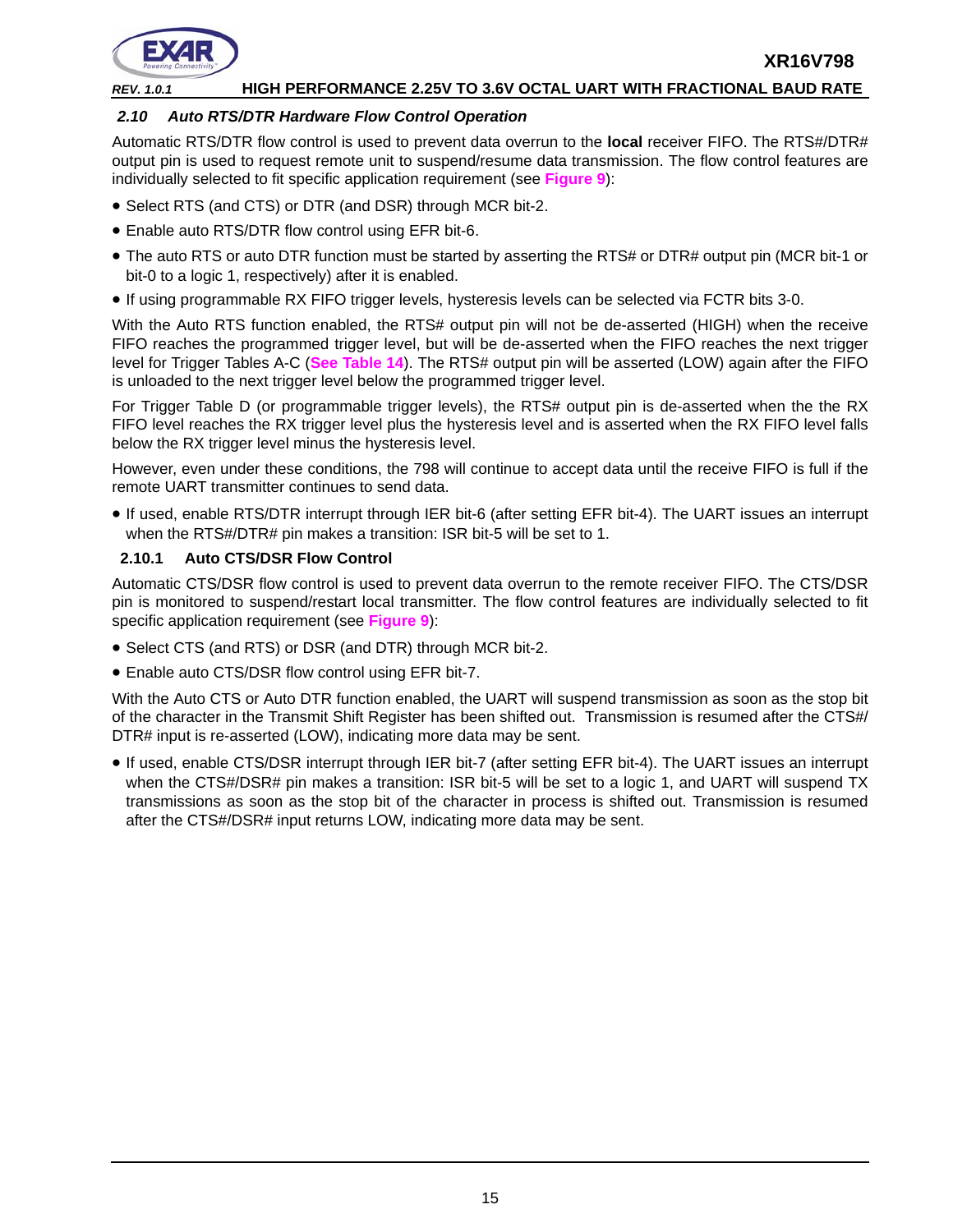# **XR16V798 HIGH PERFORMANCE 2.25V TO 3.6V OCTAL UART WITH FRACTIONAL BAUD RATE** *REV. 1.0.1*



#### <span id="page-15-0"></span>**FIGURE 9. AUTO RTS/DTR AND CTS/DSR FLOW CONTROL OPERATION**



#### <span id="page-15-1"></span>*2.11 Auto Xon/Xoff (Software) Flow Control*

When software flow control is enabled (**[See Table](#page-42-0) 18**), the 798 compares one or two sequential receive data characters with the programmed Xon-1,2 or Xoff-1,2 character value(s). If receive character(s) (RX) match the programmed Xoff-1,2 value(s), the 798 will halt transmission (TX) as soon as the current character has completed transmission. When a match occurs, the Xoff (if enabled via IER bit-5) flag will be set and the interrupt output pin will be activated. Following a suspension due to a match of the Xoff character(s), the 798 will monitor the receive data stream for a match to the Xon-1,2 character(s). If a match is found, the 798 will resume operation and clear the flags (ISR bit-4).

Reset initially sets the contents of the Xon1, Xon2, Xoff1 and Xoff2 flow control registers to '0'. Following reset, any desired Xon/Xoff value can be used for software flow control. Different conditions can be set to detect Xon/ Xoff characters (**[See Table](#page-42-0) 18**) and suspend/resume transmissions. When double 8-bit Xon/Xoff characters are selected, the 798 compares two consecutive receive characters with two software flow control 8-bit values (Xon1, Xon2, Xoff1, Xoff2) and controls TX transmissions accordingly. Under the above described flow control mechanisms, flow control characters are not placed (stacked) in the user accessible RX data buffer or FIFO.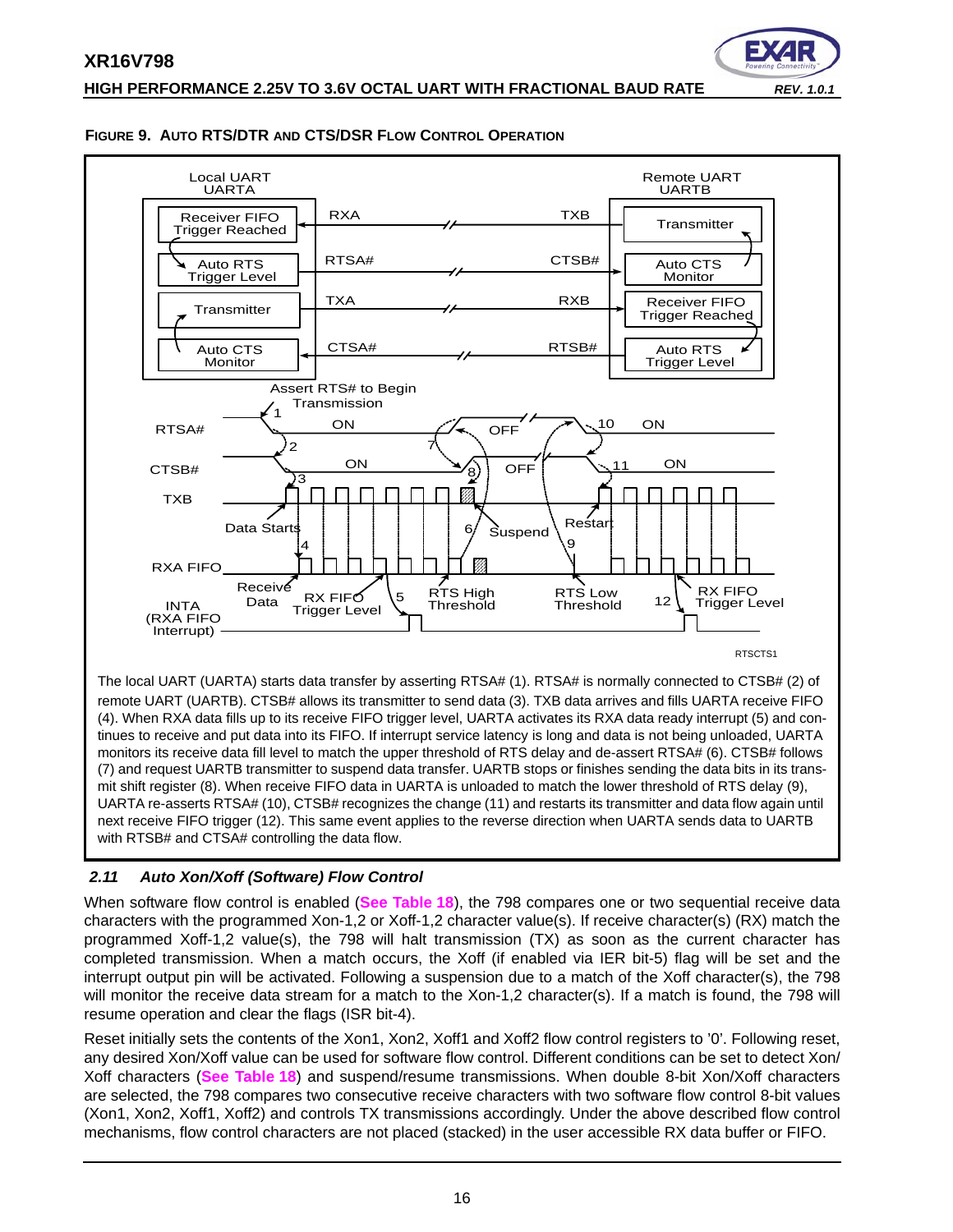

*REV. 1.0.1* **HIGH PERFORMANCE 2.25V TO 3.6V OCTAL UART WITH FRACTIONAL BAUD RATE**

In the event that the receive buffer is overfilling and flow control needs to be executed, the 798 automatically sends an Xoff message (when enabled) via the serial TX output to the remote modem. The 798 sends the Xoff-1,2 characters two character times (= time taken to send two characters at the programmed baud rate) after the receive FIFO crosses the programmed trigger level (for all trigger tables A-D). To clear this condition, the 798 will transmit the programmed Xon-1,2 characters as soon as receive FIFO is less than one trigger level below the programmed trigger level (for Trigger Tables A, B, and C) or when receive FIFO is less than the trigger level minus the hysteresis value (for Trigger Table D). This hysteresis value is the same as the Auto RTS/DTR Hysteresis value in **[Table](#page-40-0) 17**. **[Table](#page-16-0) 6** below explains this when Trigger Table-B (See **[Table](#page-33-0) 14**) is selected.

<span id="page-16-0"></span>

| <b>RX TRIGGER LEVEL</b> | <b>INT PIN ACTIVATION</b> | <b>XOFF CHARACTER(S) SENT</b><br>(CHARACTERS IN RX FIFO) | <b>XON CHARACTER(S) SENT</b><br>(CHARACTERS IN RX FIFO) |
|-------------------------|---------------------------|----------------------------------------------------------|---------------------------------------------------------|
|                         |                           | 8*                                                       |                                                         |
| 16                      | 16                        | 16*                                                      |                                                         |
| 24                      |                           | 24*                                                      |                                                         |
| 28                      | 28                        | $28*$                                                    |                                                         |

#### **TABLE 6: AUTO XON/XOFF (SOFTWARE) FLOW CONTROL**

*\* After the trigger level is reached, an xoff character is sent after a short span of time (= time required to send 2 characters); for example, after 2.083ms has elapsed for 9600 baud and 10-bit word length setting.*

#### <span id="page-16-1"></span>*2.12 Special Character Detect*

A special character detect feature is provided to detect an 8-bit character when bit-5 is set in the Enhanced Feature Register (EFR). When this character (Xoff2) is detected, it will be placed in the FIFO along with normal incoming RX data. The 798 compares each incoming receive character with Xoff-2 data. If a match exists, the received data will be transferred to FIFO and ISR bit-4 will be set to indicate detection of special character. Although the Internal Register Table shows Xon, Xoff Registers with 8 bits of character information, the actual number of bits is dependent on the programmed word length. Line Control Register (LCR) bits 0-1 defines the number of character bits, i.e., either 5 bits, 6 bits, 7 bits, or 8 bits. The word length selected by LCR bits 0-1 also determines the number of bits that will be used for the special character comparison. Bit-0 in the Xon, Xoff Registers corresponds to the LSB bit for the receive character.

#### <span id="page-16-2"></span>*2.13 Auto RS485 Half-duplex Control*

The auto RS485 half-duplex direction control changes the behavior of the transmitter when enabled by FCTR bit-5. It asserts RTS# or DTR# (LOW) after a specified delay indicated in MSR[7:4] following the last stop bit of the last character that has been transmitted. This helps in turning around the transceiver to receive the remote station's response. The delay optimizes the time needed for the last transmission to reach the farthest station on a long cable network before switching off the line driver. This delay prevents undesirable line signal disturbance that causes signal degradation. When the host is ready to transmit next polling data packet again, it only has to load data bytes to the transmit FIFO. The transmitter automatically de-asserts RTS# or DTR# output (HIGH) prior to sending the data. The auto RS485 half-duplex direction control also changes the transmitter empty interrupt to TSR empty instead of THR empty.

#### <span id="page-16-3"></span>*2.14 Infrared Mode*

Each UART in the 798 includes the infrared encoder and decoder compatible to the IrDA (Infrared Data Association) version 1.0. The input pin ENIR conveniently activates all 8 UART channels to start up in the infrared mode. Note that the ENIR pin is sampled when the RST# input is de-asserted. This global control pin enables the MCR bit-6 function in every UART channel register. After power up or a reset, the software can overwrite MCR bit-6 if so desired. ENIR and MCR bit-6 also disable the receiver while the transmitter is sending data. This prevents echoed data from reaching the receiver. The global activation ENIR pin prevents the infrared emitter from turning on and drawing large amount of current while the system is starting up. When the infrared feature is enabled, the transmit data outputs, TX[7:0], would idle at logic zero level. Likewise, the RX [7:0] inputs assume an idle level of logic zero.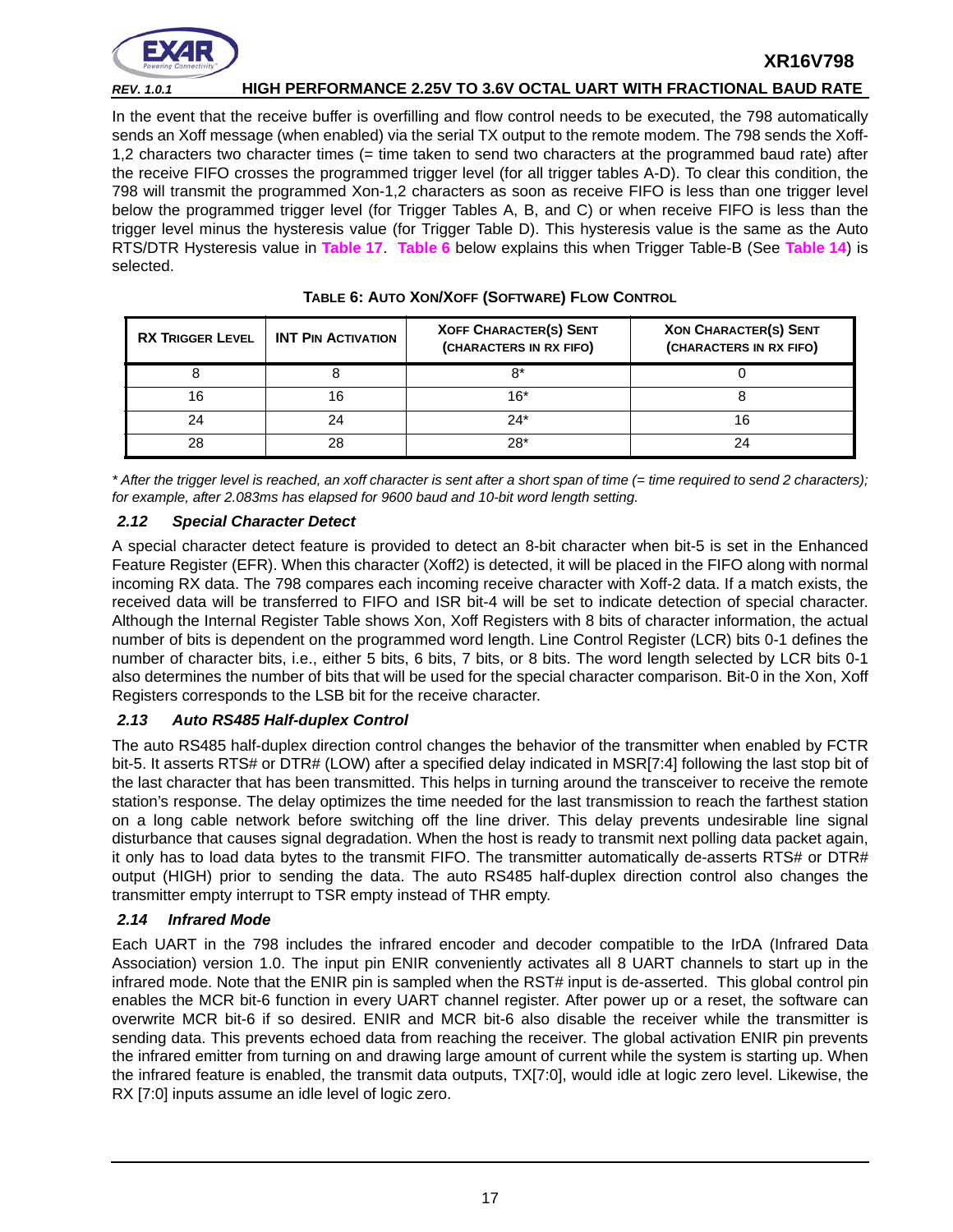

#### **HIGH PERFORMANCE 2.25V TO 3.6V OCTAL UART WITH FRACTIONAL BAUD RATE** *REV. 1.0.1*

The infrared encoder sends out a 3/16 of a bit wide HIGH-pulse for each "0" bit in the transmit data stream. This signal encoding reduces the on-time of the infrared LED, hence reduces the power consumption. See **[Figure](#page-17-0) 10** below.

The infrared decoder receives the input pulse from the infrared sensing diode on RX pin. Each time it senses a light pulse, it returns a logic zero to the data bit stream. The decoder also accepts (when FCTR bit-4 = 1) an inverted IR-encoded input signal. This option supports active LOW instead of normal active HIGH pulse from some infrared modules on the market.



<span id="page-17-0"></span>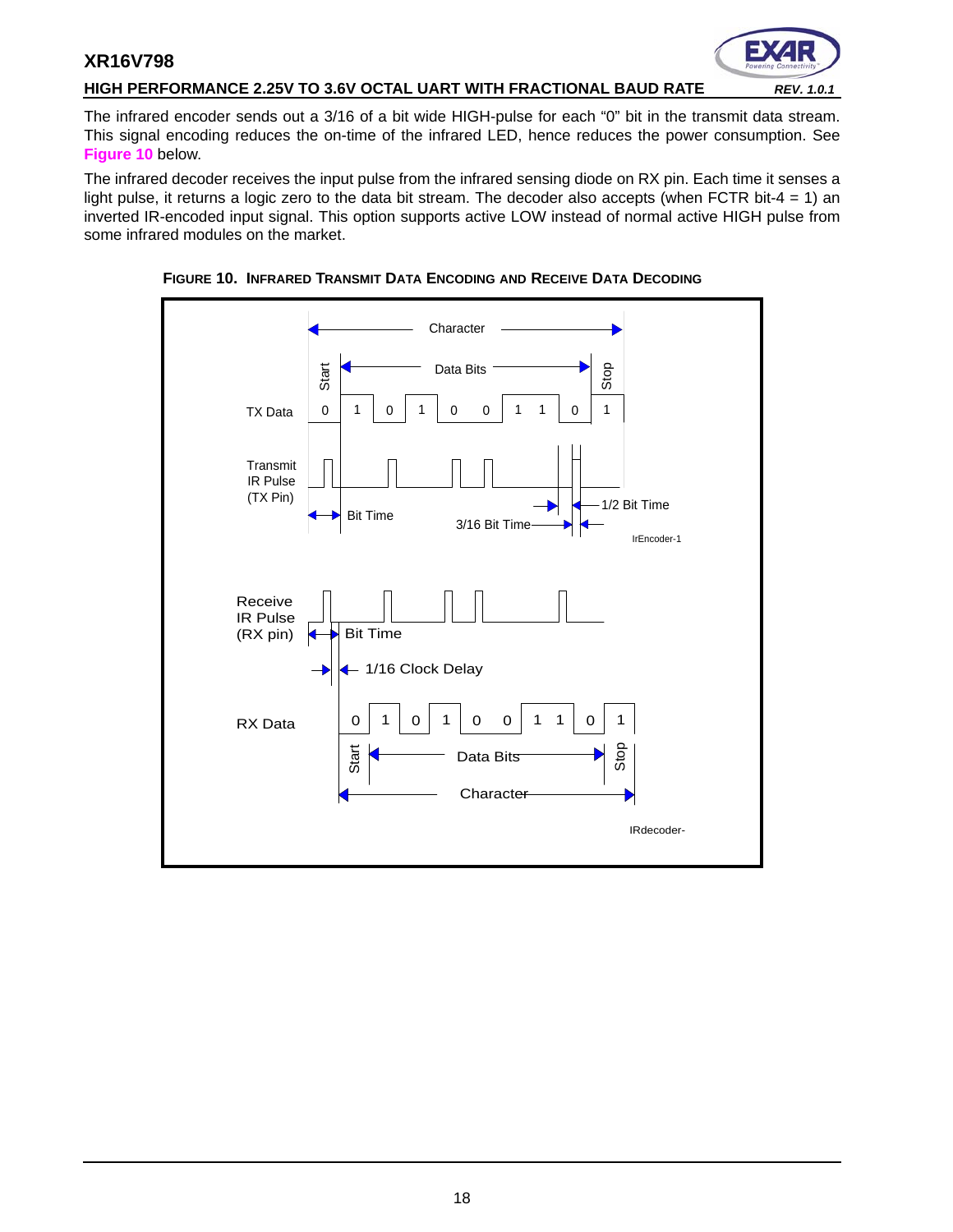



#### <span id="page-18-0"></span>*2.15 Sleep Mode with Auto Wake-Up*

The 798 supports low voltage system designs, hence, a sleep mode is included to reduce its power consumption when the chip is not actively used.

All of these conditions must be satisfied for the 798 to enter sleep mode:

- $\blacksquare$  no interrupts pending for all 8 channels of the 798 (ISR bit-0 = 1)
- $\blacksquare$  SLEEP register = 0xFF
- $\blacksquare$  modem inputs are not toggling (MSR bits 0-3 = 0)
- RX input pin of all 8 channels are idling HIGH

The 798 stops its crystal oscillator to conserve power in the sleep mode. User can check the XTAL2 pin for no clock output as an indication that the device has entered the sleep mode.

The 798 resumes normal operation by any of the following:

- a receive data start bit transition (HIGH to LOW)
- a data byte is loaded to the transmitter, THR or FIFO
- a change of logic state on any of the modem or general purpose serial inputs: CTS#, DSR#, CD#, RI#

If the 798 is awakened by any one of the above conditions, it will generate an interrupt. If the interrupt for the event that woke up the 798 is not enabled, then a special wake-up interrupt occurs where reading the interrupt status register will return a "no interrupt" indication. For example, there is a change of state on the CTS# input that wakes up the 798, but the MSR interrupt is not enabled. Reading the interrupt status register will return a value indicating that there are no pending interrupts and will clear the wake-up interrupt.

The 798 will return to the sleep mode automatically after all interrupting conditions have been serviced and cleared. If the 798 is awakened by the modem inputs, a read to the MSR is required to reset the modem inputs. In any case, the sleep mode will not be entered while an interrupt is pending in any channel. The 798 will stay in the sleep mode of operation until it is disabled by setting  $SLEEP = 0x00$ .

A word of caution: owing to the starting up delay of the crystal oscillator after waking up from sleep mode, the first few receive characters may be lost. The number of characters lost during the restart also depends on your operating data rate. More characters are lost when operating at higher data rate.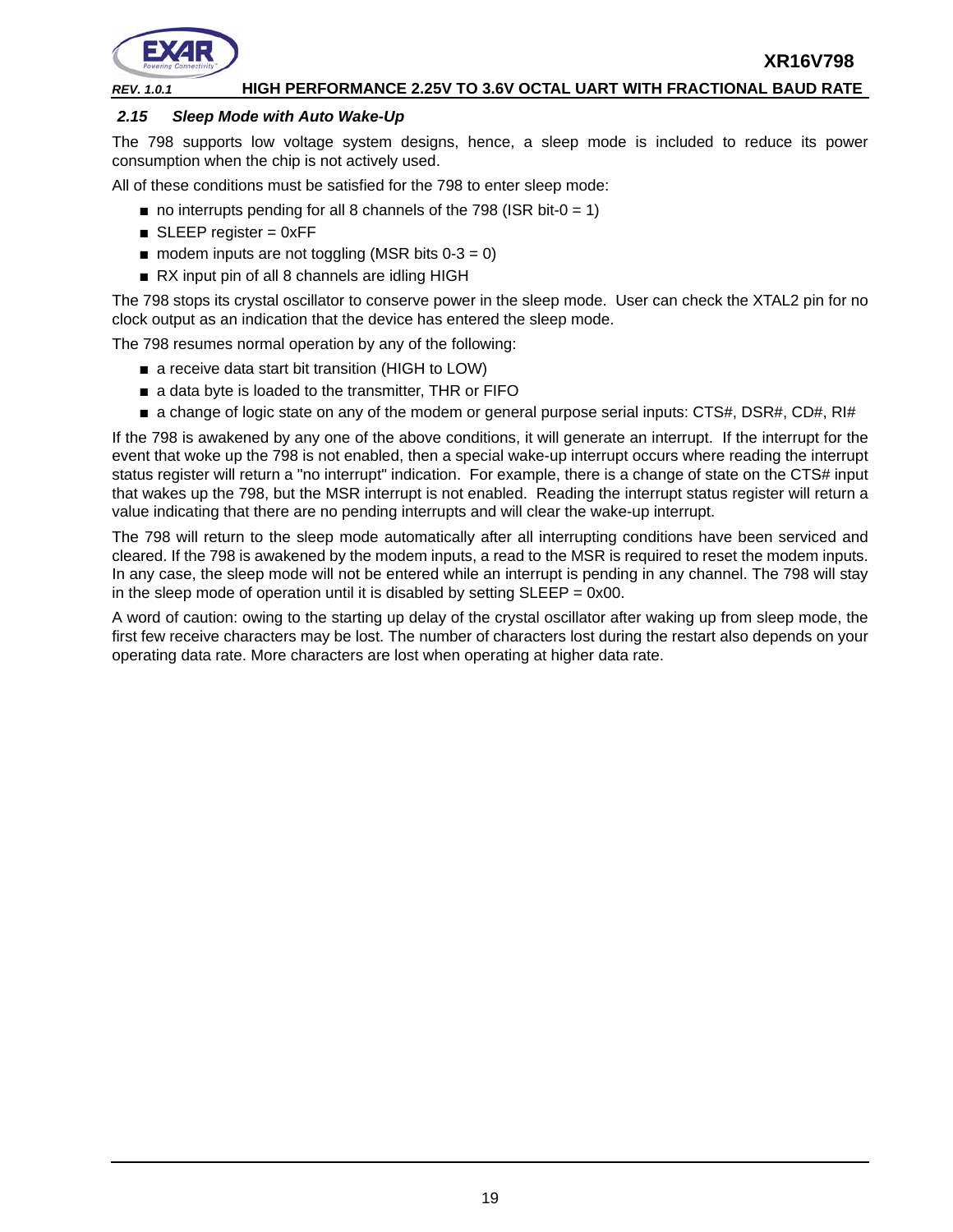# **HIGH PERFORMANCE 2.25V TO 3.6V OCTAL UART WITH FRACTIONAL BAUD RATE** *REV. 1.0.1*

#### <span id="page-19-1"></span>*2.16 Internal Loopback*

Each UART channel provides an internal loopback capability for system diagnostic purposes. The internal loopback mode is enabled by setting MCR register bit-4 to logic 1. All regular UART functions operate normally. **[Figure](#page-19-0) 11** shows how the modem port signals are re-configured. Transmit data from the transmit shift register output is internally routed to the receive shift register input allowing the system to receive the same data that it was sending. The TX pin is held at HIGH or mark condition while RTS# and DTR# are de-asserted (HIGH), and CTS#, DSR# CD# and RI# inputs are ignored.

<span id="page-19-0"></span>



#### <span id="page-19-2"></span>**3.0 XR16V798 REGISTERS**

The XR16V798 octal UART register set consists of the Device Configuration Registers that are accessible directly from the data bus for programming general operating conditions of the UARTs and monitoring the status of various functions. These functions include all 8 channel UART's interrupt control and status, 16-bit general purpose timer control and status, sleep mode, soft-reset, and device identification and revision. Also, each UART channel has its own set of internal UART Configuration Registers for its own operation control, status reporting and data transfer. These registers are mapped into a 256-byte of the data memory address space. The following paragraphs describe all the registers in detail.

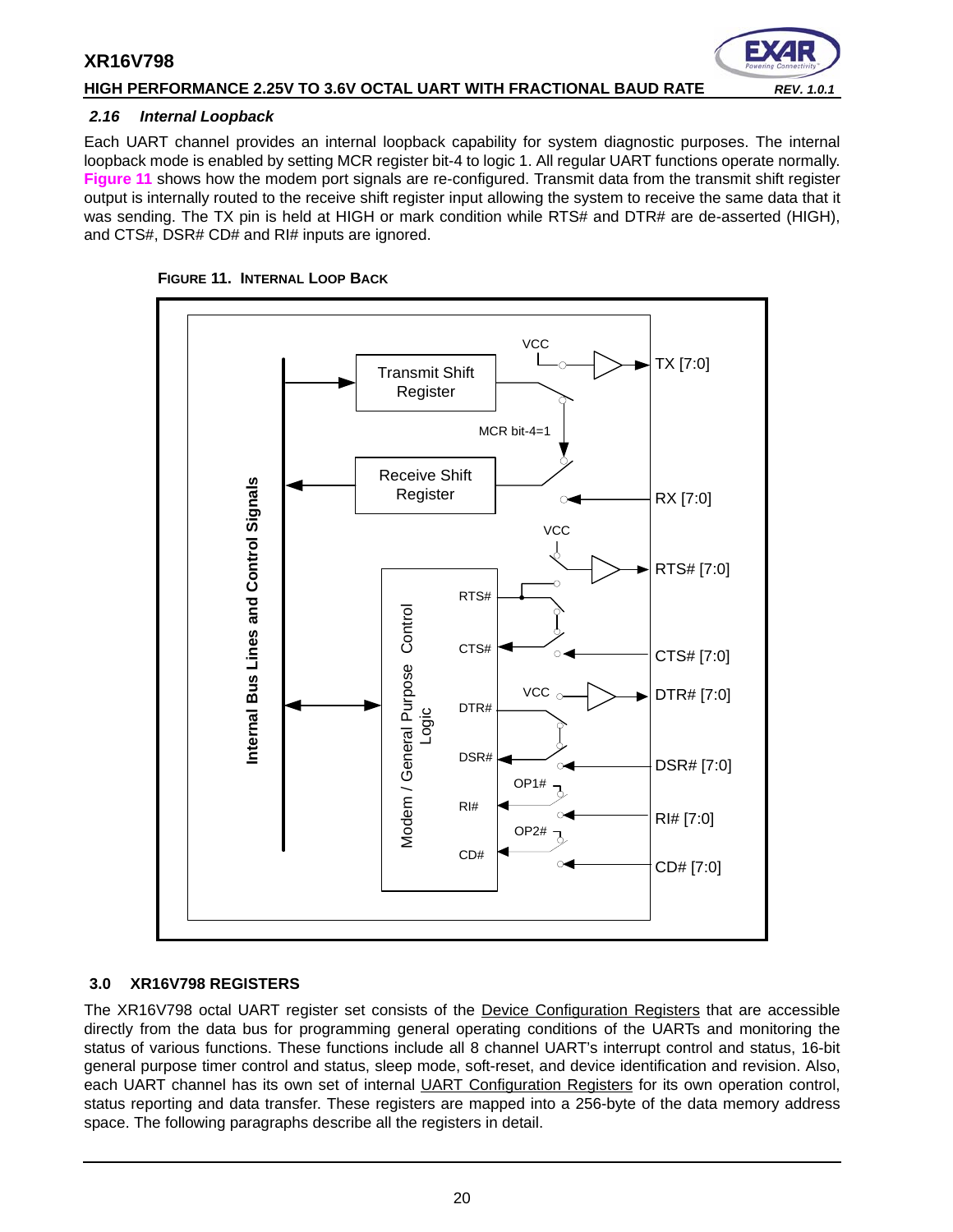

#### <span id="page-20-0"></span>**FIGURE 12. THE XR16V798 REGISTERS**



### <span id="page-20-1"></span>**3.1 DEVICE CONFIGURATION REGISTER SET**

The device configuration registers are directly accessible from the bus. This provides easy programming of general operating parameters to the 798 UART and for monitoring the status of various functions. The device configuration registers are mapped onto address 0x80-8F as shown on the register map in **[Table](#page-21-0) 8** and **[Figure](#page-20-0) 12**. These registers provide global controls and status of all 8 channel UARTs that include interrupt status, 16-bit general purpose timer control and status, 8X or 16X sampling clock, sleep mode control, softreset control, simultaneous UART initialization, and device identification and revision.

|  | TABLE 7: XR16V798 REGISTER SETS |
|--|---------------------------------|
|  |                                 |

<span id="page-20-2"></span>

| ADDRESS [A7:A0] | <b>UART CHANNEL SPACE</b>       | <b>REFERENCE</b> | <b>COMMENT</b>                          |
|-----------------|---------------------------------|------------------|-----------------------------------------|
| $0x00 - 0x0F$   | <b>UART</b> channel 0 Registers | (Table 11 & 12)  |                                         |
| $0x10 - 0x1F$   | UART channel 1 Registers        | (Table 11 & 12)  |                                         |
| $0x20 - 0x2F$   | <b>UART</b> channel 2 Registers | (Table 11 & 12)  |                                         |
| $0x30 - 0x3F$   | UART channel 3 Registers        | (Table 11 & 12)  | First 8 registers are 16550 compatible  |
| $0x40 - 0x4F$   | <b>UART</b> channel 4 Registers | (Table 11 & 12)  |                                         |
| $0x50 - 0x5F$   | <b>UART</b> channel 5 Registers | (Table 11 & 12)  |                                         |
| $0x60 - 0x6F$   | <b>UART</b> channel 6 Registers | (Table 11 & 12)  |                                         |
| $0x70 - 0x7F$   | UART channel 7 Registers        | (Table 11 & 12)  |                                         |
| $0x80 - 0x8F$   | Device Configuration Registers  | (Table 8)        | Interrupt registers and global controls |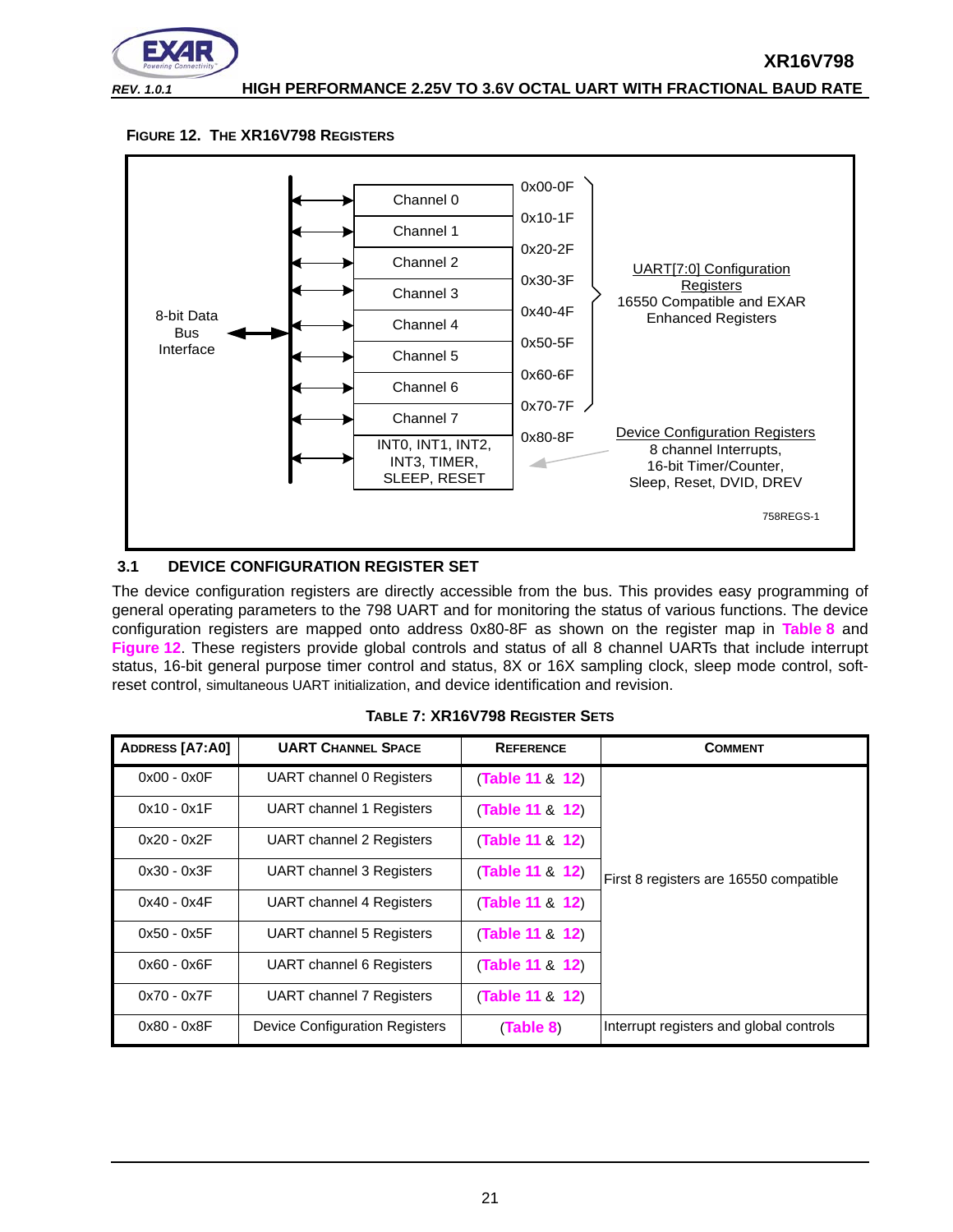

#### **HIGH PERFORMANCE 2.25V TO 3.6V OCTAL UART WITH FRACTIONAL BAUD RATE** *REV. 1.0.1*

<span id="page-21-0"></span>

| <b>ADDRESS</b><br>[A7:A0] | READ/<br><b>WRITE</b> | <b>REGISTER</b>   | Bit 7                      | Bit 6                      | Bit 5                      | Bit 4                      | Bit 3                 | Bit 2                      | Bit 1                      | Bit 0                        |
|---------------------------|-----------------------|-------------------|----------------------------|----------------------------|----------------------------|----------------------------|-----------------------|----------------------------|----------------------------|------------------------------|
|                           |                       |                   |                            |                            |                            |                            |                       |                            |                            |                              |
| 0x80                      | R                     | <b>INT Source</b> | UART <sub>7</sub>          | UART <sub>6</sub>          | <b>UART5</b>               | UART <sub>4</sub>          | <b>UART3</b>          | UART <sub>2</sub>          | UART <sub>1</sub>          | UART <sub>0</sub>            |
| 0x81                      | $\mathsf{R}$          | INT <sub>1</sub>  | UART <sub>2</sub>          | source                     | UART <sub>1</sub>          | interrupt                  | source                | UART0                      | interrupt                  | source                       |
|                           |                       |                   | bit 1                      | bit 0                      | bit 2                      | bit 1                      | bit 0                 | bit 2                      | bit 1                      | bit 0                        |
| 0x82                      | $\mathsf{R}$          | INT <sub>2</sub>  | UART <sub>5</sub>          | <b>UART4</b>               | interrupt                  | source                     | <b>UART3</b>          | interrupt                  | source                     | UART <sub>2</sub>            |
|                           |                       |                   | bit 0                      | bit 2                      | bit 1                      | bit 0                      | bit 2                 | bit 1                      | bit 0                      | bit 2                        |
| 0x83                      | $\mathsf{R}$          | INT <sub>3</sub>  | UART <sub>7</sub>          | interrupt                  | source                     | UART <sub>6</sub>          | interrupt             | source                     | <b>UART 5</b>              | source                       |
|                           |                       |                   | bit 2                      | bit 1                      | bit 0                      | bit 2                      | bit 1                 | bit 0                      | bit 2                      | bit 1                        |
| 0x84                      | R/W                   | <b>TIMER</b>      | $\mathbf 0$                | $\Omega$                   | $\Omega$                   | $\mathbf 0$                | clock                 | function                   | start timer                | enable                       |
|                           |                       | <b>CTRL</b>       |                            |                            |                            |                            | source                | select                     |                            | timer INT                    |
| 0x85                      | R                     | <b>TIMER</b>      | $\Omega$                   | $\Omega$                   | $\Omega$                   | $\Omega$                   | $\Omega$              | $\mathbf 0$                | $\mathbf 0$                | $\Omega$                     |
| 0x86                      | R/W                   | <b>TIMER LSB</b>  | bit 7                      | bit 6                      | bit 5                      | bit 4                      | bit 3                 | bit 2                      | bit 1                      | bit 0                        |
| 0x87                      | R/W                   | <b>TIMER MSB</b>  | bit 7                      | bit 6                      | bit 5                      | bit 4                      | bit 3                 | bit 2                      | bit 1                      | bit 0                        |
| 0x88                      | R/W                   | 8X MODE           | UART <sub>7</sub>          | UART <sub>6</sub>          | UART <sub>5</sub>          | UART <sub>4</sub>          | <b>UART3</b>          | UART <sub>2</sub>          | UART <sub>1</sub>          | UART <sub>0</sub>            |
| 0x89                      | R.                    | <b>REGA</b>       | $\mathbf 0$                | $\mathbf 0$                | $\mathbf 0$                | $\mathbf 0$                | $\mathbf 0$           | $\mathbf 0$                | $\mathbf 0$                | $\mathbf 0$                  |
| 0x8A                      | W                     | <b>RESET</b>      | Reset                      | Reset                      | Reset                      | Reset                      | Reset                 | Reset                      | Reset                      | Reset                        |
|                           |                       |                   | <b>UART7</b>               | UART <sub>6</sub>          | <b>UART 5</b>              | UART <sub>4</sub>          | <b>UART3</b>          | UART <sub>2</sub>          | <b>UART1</b>               | UART0                        |
| 0x8B                      | R/W                   | <b>SLEEP</b>      | Enable                     | Enable                     | Enable                     | Enable                     | Enable                | Enable                     | Enable                     | Enable                       |
|                           |                       |                   | sleep<br>UART <sub>7</sub> | sleep<br>UART <sub>6</sub> | sleep<br>UART <sub>5</sub> | sleep<br>UART <sub>4</sub> | sleep<br><b>UART3</b> | sleep<br>UART <sub>2</sub> | sleep<br>UART <sub>1</sub> | sleep<br>UART0               |
|                           |                       |                   |                            |                            |                            |                            |                       |                            |                            |                              |
| 0x8C                      | R                     | <b>DREV</b>       | bit 7                      | bit 6                      | bit 5                      | bit 4                      | bit 3                 | bit 2                      | bit 1                      | bit 0                        |
| 0x8D                      | R.                    | <b>DVID</b>       | $\Omega$                   | 1                          | $\Omega$                   | $\Omega$                   | $\mathbf{1}$          | $\mathbf 0$                | $\mathbf 0$                | 0                            |
| 0x8E                      | R/W                   | <b>REGB</b>       | $\Omega$                   | $\Omega$                   | $\Omega$                   | $\Omega$                   | $\Omega$              | $\mathbf 0$                | $\mathbf 0$                | write to all<br><b>UARTs</b> |

#### **TABLE 8: DEVICE CONFIGURATION REGISTERS**

#### <span id="page-21-1"></span>*3.1.1 The Global Interrupt Source Registers*

The XR16V798 has a global interrupt source register set that consists of 4 consecutive registers [INT0, INT1, INT2 and INT3]. The four registers are in the device configuration register address space.

| INT3   | INT2   | INT <sub>1</sub> | INT0   |
|--------|--------|------------------|--------|
| [0x00] | [0x00] | [0x00]           | [0x00] |

All four registers default to logic zero (as indicated in square braces) for no interrupt pending. All 8 channel interrupts are enabled or disabled in each channel's IER register. INT0 shows individual status for each channel while INT1, INT2 and INT3 show the details of the source of each channel's interrupt with its unique 3 bit encoding. **[Figure](#page-22-0) 13** shows the 4 interrupt registers in sequence for clarity. The 16-bit timer and sleep wake-up interrupts are masked in the device configuration registers, TIMERCNTL and SLEEP. An interrupt is generated (if enabled) by the 798 when awakened from sleep if all 8 channels were placed in the sleep mode previously.

Each bit gives an indication of the channel that has requested for service. For example, bit-0 represents channel 0 and bit-7 indicates channel 7. Logic one indicates the channel N [7:0] has called for service. The interrupt bit clears after reading the appropriate register of the interrupting UART channel register (ISR, LSR and MSR). **[SEE"INTERRUPT CLEARING:" ON PAGE](#page-31-0) 32.** for interrupt clearing details.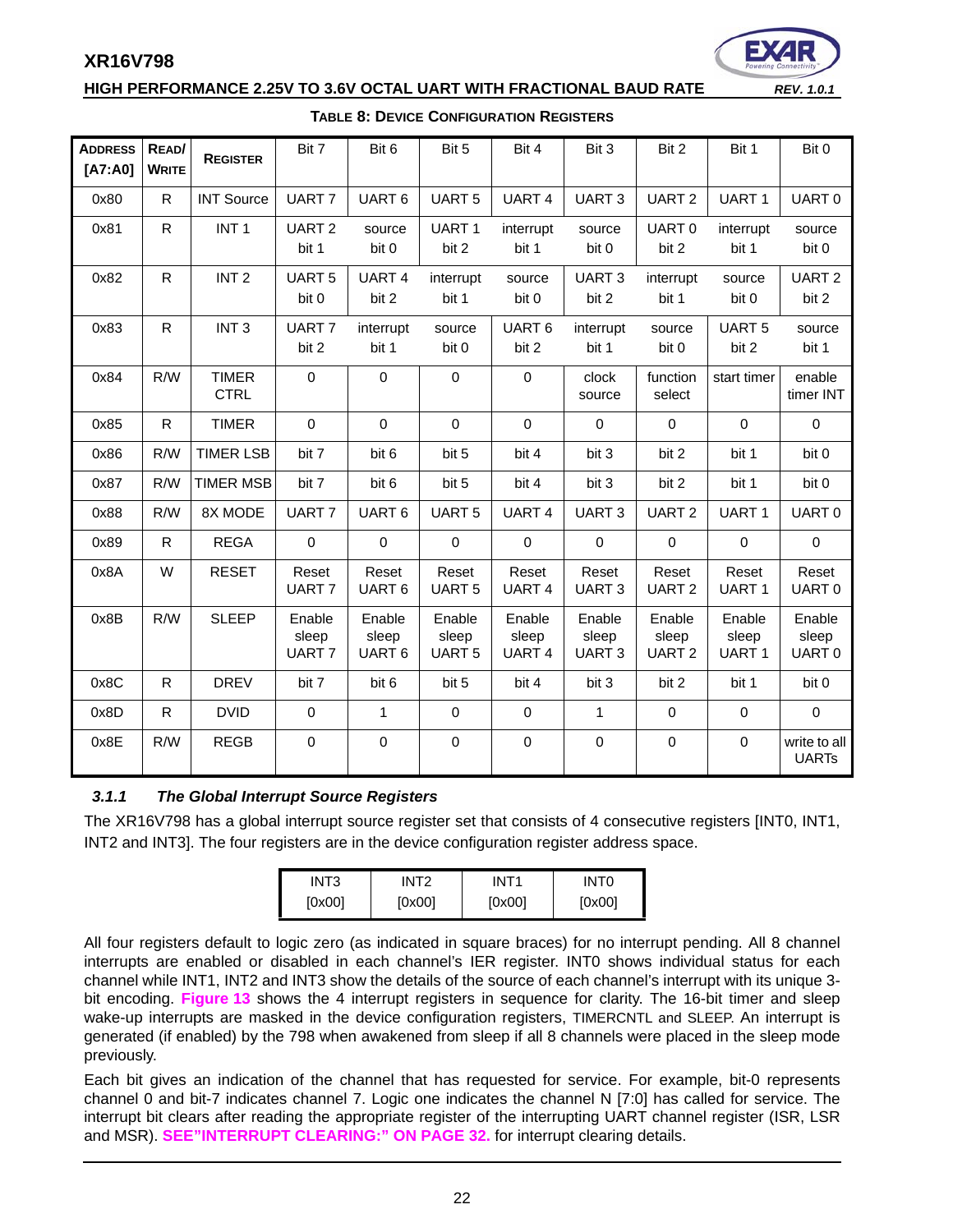

**XR16V798**

# <span id="page-22-2"></span>*3.1.1.1 INT0 Channel Interrupt Indicator:*

| <b>INTO Register</b><br>Individual UART Channel Interrupt Status |  |  |  |  |  |  |  |
|------------------------------------------------------------------|--|--|--|--|--|--|--|
| Bit-6 Bit-5 Bit-4 Bit-3 Bit-2<br>Bit-1<br>Bit-7<br>Bit-0         |  |  |  |  |  |  |  |
| Ch-7   Ch-6   Ch-5   Ch-4   Ch-3   Ch-2   Ch-1   Ch-0            |  |  |  |  |  |  |  |

# <span id="page-22-3"></span>*3.1.1.2 INT1, INT2 and INT3 Interrupt Source Locator*

INT3, INT2 and INT1 provide a 24-bit (3 bits per channel) encoded interrupt indicator. **[Table](#page-22-1) 9** shows the 3 bit encoding and their priority order. The 16-bit Timer time-out interrupt will show up only as a channel 0 interrupt. For other channels, interrupt 7 is reserved.

#### <span id="page-22-0"></span>FIGURE 13. THE GLOBAL INTERRUPT REGISTERS, INTO, INT1, INT2 AND INT3



#### **TABLE 9: UART CHANNEL [7:0] INTERRUPT SOURCE ENCODING AND CLEARING**

<span id="page-22-1"></span>

| <b>PRIORITY</b> | Bit<br>2 | Bit      | Bit<br>0 | <b>INTERRUPT SOURCE(S) AND CLEARING</b>                                                                                                                                                                 |
|-----------------|----------|----------|----------|---------------------------------------------------------------------------------------------------------------------------------------------------------------------------------------------------------|
| $\mathbf{x}$    | $\Omega$ | $\Omega$ | 0        | None or wake-up indicator                                                                                                                                                                               |
| 1               | $\Omega$ | $\Omega$ |          | RXRDY & RX Line Status (logic OR of LSR[4:1]). RXRDY INT clears by reading data in the RX<br>FIFO until it falls below the trigger level; RX Line Status INT cleared after reading LSR register.        |
| $\mathcal{P}$   | $\Omega$ |          | $\Omega$ | RXRDY Time-out: Cleared same way as RXRDY INT.                                                                                                                                                          |
| 3               | $\Omega$ |          |          | TXRDY, THR or TSR (auto RS485 mode) empty, clears after reading ISR register.                                                                                                                           |
| 4               | 1.       | $\Omega$ | $\Omega$ | MSR, RTS/CTS or DTR/DSR delta or Xoff/Xon or special character detected. The first two<br>clears after reading MSR register; Xoff/Xon or special char. detect INT clears after reading ISR<br>register. |
| 5               | 1        | $\Omega$ |          | Reserved.                                                                                                                                                                                               |
| 6               | 1        |          | $\Omega$ | Reserved.                                                                                                                                                                                               |
| $\overline{7}$  |          |          |          | TIMER Time-out, shows up as a channel 0 INT. It clears after reading the TIMERCNTL register.<br>Reserved in other channels.                                                                             |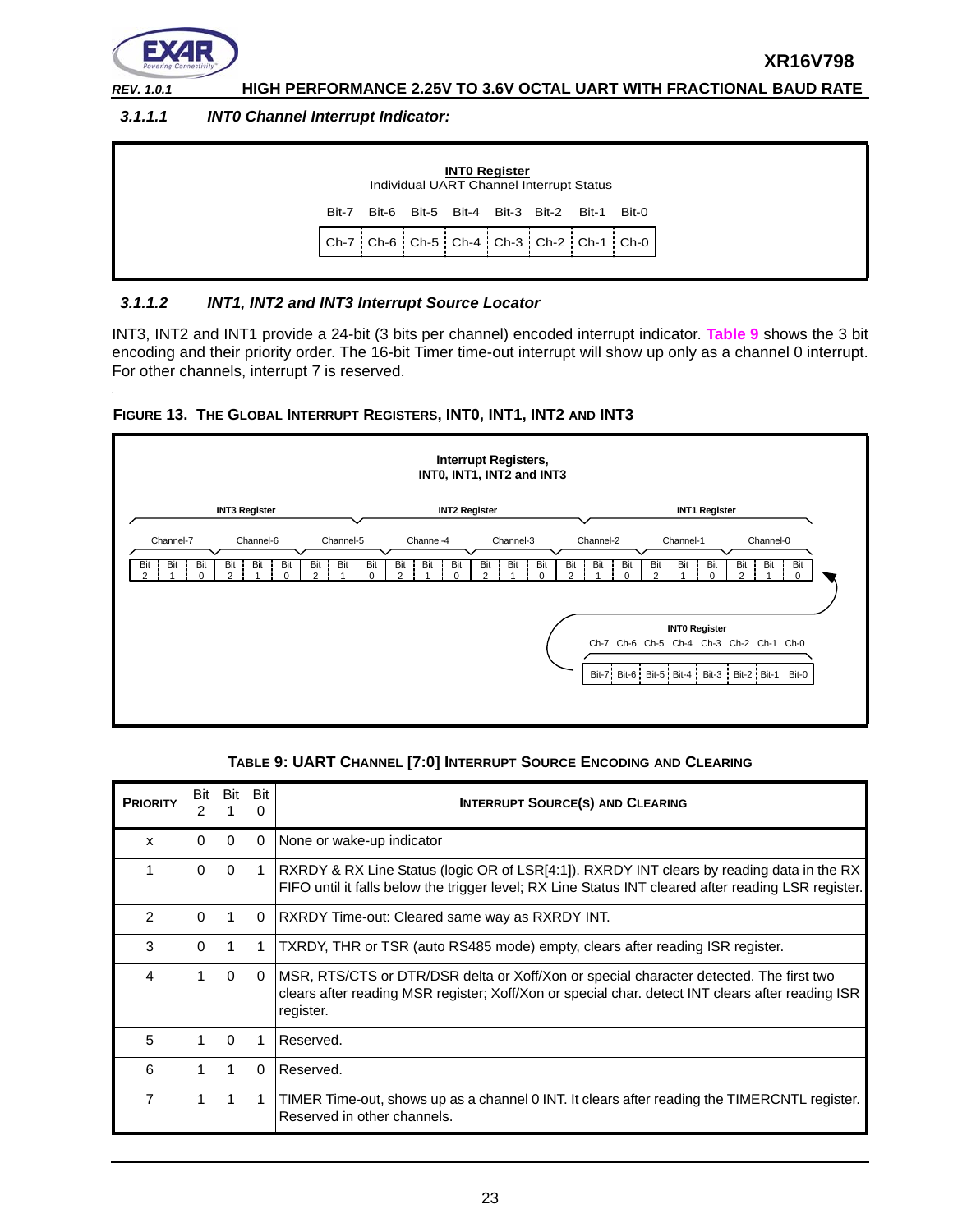### **HIGH PERFORMANCE 2.25V TO 3.6V OCTAL UART WITH FRACTIONAL BAUD RATE** *REV. 1.0.1*

#### <span id="page-23-1"></span>**3.1.2 General Purpose 16-bit Timer/Counter [TIMERMSB, TIMELSB, TIMER, TIMECNTL] (DEFAULT 0XXX-XX-00-00)**

The 798 includes a 16-bit general purpose timer/counter. Its clock source may be selected from internal crystal oscillator or externally on pin TMRCK. The timer can be set to be a single-shot for a one-time event or retriggerable for a periodic signal. An interrupt may be generated when the timer times out and will show up as a Channel 0 interrupt (see **[Table](#page-22-1) 9**). It is controlled through 4 configuration registers [TIMERCNTL, TIMER, TIMELSB, TIMERMSB]. These registers provide start/stop and re-triggerable or one-shot operation (see **[Table](#page-23-0) 10** below). The time-out output of the Timer can be set to generate an interrupt for system or event alarm.

## <span id="page-23-2"></span>*3.1.2.1 TIMERMSB [7:0] and TIMERLSB [7:0]*

TIMERMSB and TIMERLSB form a 16-bit value. The least-significant bit of the timer is being bit-0 of the TIMERLSB with most-significant-bit being bit-7 in TIMERMSB. Notice that these registers do not hold the current counter value when read. Default value is zero (timer disabled) upon powerup and reset.



# <span id="page-23-3"></span>*3.1.2.2 TIMER [7:0] Reserved*

# <span id="page-23-4"></span>*3.1.2.3 TIMERCNTL [7:0] Register*

The bits 3:0 of this register are used to issue commands. The commands are self-clearing, so reading this register does not show the last written command. Reading this register returns a value of 0x01 when there is a Timer interrupt pending and 0x00 at all other times.

<span id="page-23-0"></span>

| TIMERCNTL [7:4] | <b>Reserved</b>                                                                                                                                                                                                                                                                                                                                                                                                                                                                                                                             |
|-----------------|---------------------------------------------------------------------------------------------------------------------------------------------------------------------------------------------------------------------------------------------------------------------------------------------------------------------------------------------------------------------------------------------------------------------------------------------------------------------------------------------------------------------------------------------|
| TIMERCNTL [3:0] | These bits are used to invoke a series of commands that control the function of the Timer/Counter.<br>The commands 1011 to 1111 are reserved.<br>0001: Enable Timer Interrupt<br>0010: Disable Timer Interrupt<br>0011: Select One-shot mode<br>0100: Select Re-triggerable mode<br>0101: Select Internal Crystal Oscillator output as clock source for the Timer<br>0110: Select External Clock source (through TMRCK pin) for the Timer<br>0111: Reserved<br>1000: Reserved<br>1001: Start Timer<br>1010: Stop Timer<br>1011: Reset Timer |
|                 |                                                                                                                                                                                                                                                                                                                                                                                                                                                                                                                                             |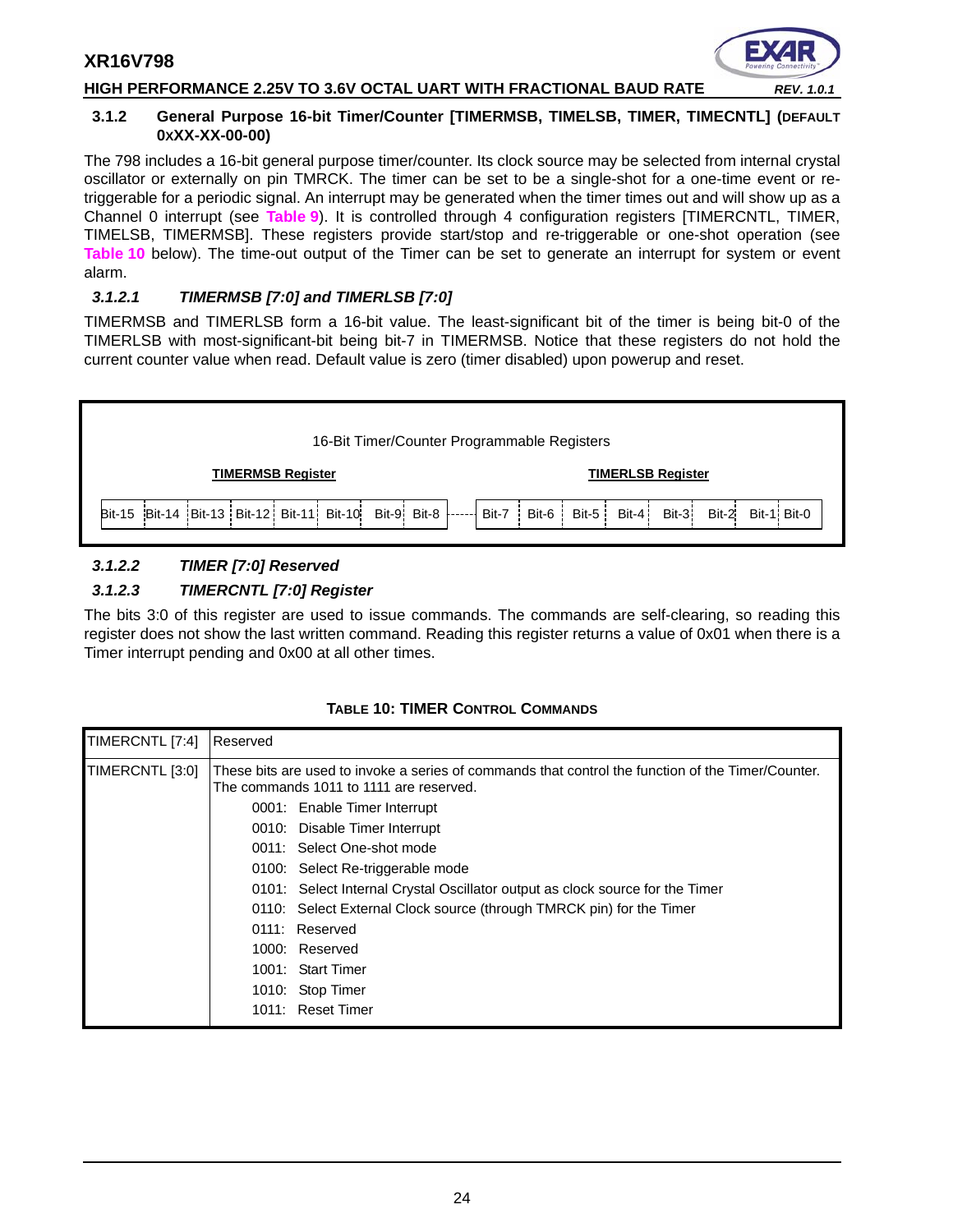

#### <span id="page-24-1"></span>**TIMER OPERATION**

The following paragraphs describe the operation of the 16-bit Timer/Counter. The following conventions will be used in this discussion:

- 'N' is the 16-bit value programmed in the TIMER MSB, LSB registers
- 'N' can take any value from 0x0002 to 0xFFFF.

#### **Timer Interrupt**

In the one-shot mode, the Timer will issue an interrupt 'N' clocks after the Timer is started. This is the time when the Timer times-out in the one-shot mode. In the re-triggerable mode, the Timer will keep issuing an interrupt every 'N' clocks. This is shown in **[Figure](#page-24-0) 15**, where the time between successive time-outs (in retriggereble mode) is 'N' clocks. The Timer interrupt can be cleared by reading the TIMERCNTL register. The TIMERCNTL will read a value of 0x01 when there is an interrupt and a 0x00 at all other times.

<span id="page-24-2"></span>



#### <span id="page-24-0"></span>**FIGURE 15. INTERRUPT OUTPUT IN ONE-SHOT AND RE-TRIGGERABLE MODES**

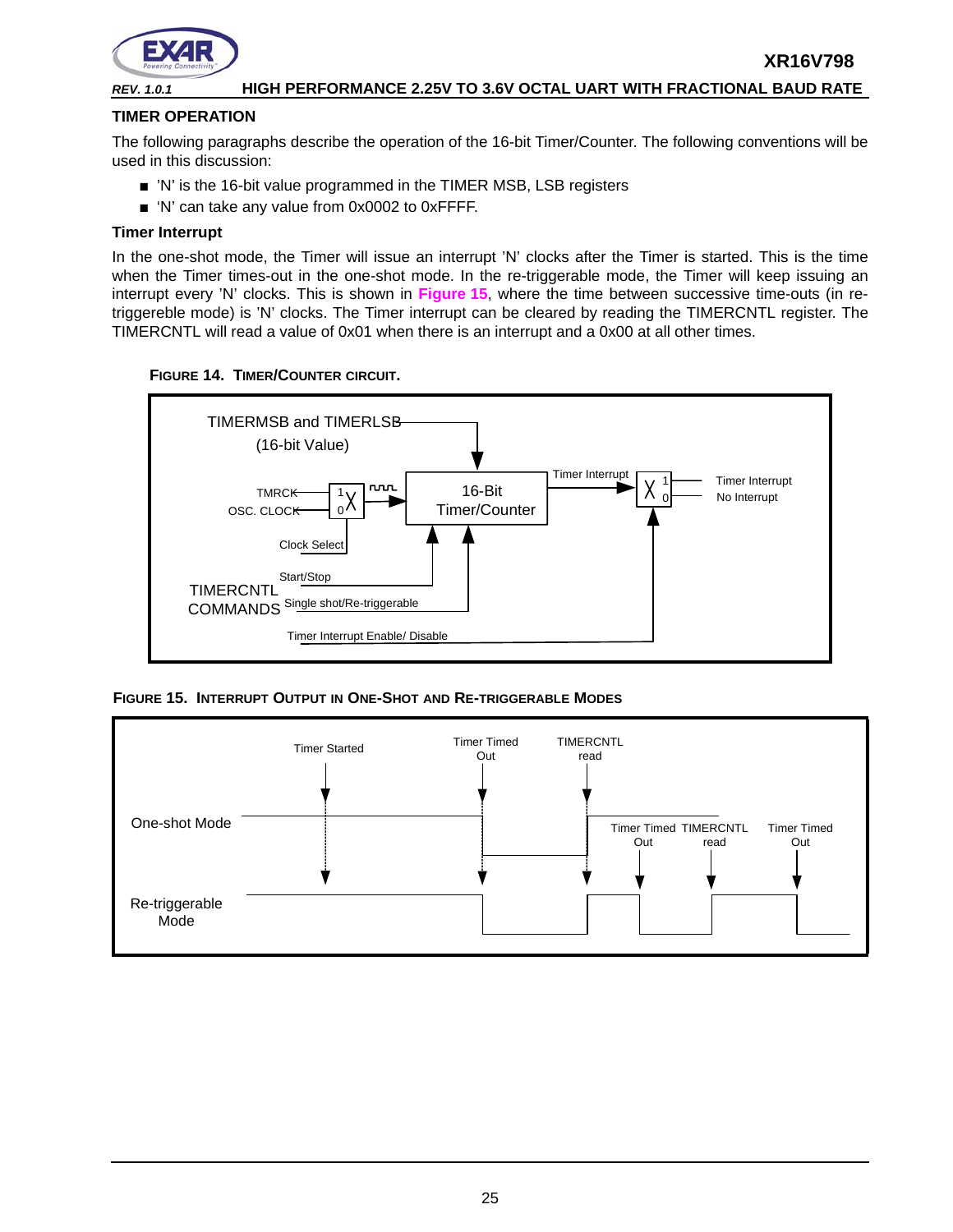# **HIGH PERFORMANCE 2.25V TO 3.6V OCTAL UART WITH FRACTIONAL BAUD RATE** *REV. 1.0.1*



## <span id="page-25-1"></span>**3.1.3 8XMODE [7:0] (default 0x00)**

Each bit selects 8X or 16X sampling rate for that UART channel, bit-0 is channel 0. Logic 0 (default) selects normal 16X sampling with logic one selects 8X sampling rate. Transmit and receive data rates will double by selecting 8X.



# <span id="page-25-2"></span>**3.1.4 REGA [7:0](default 0x00)**

Reserved.

# <span id="page-25-0"></span>**3.1.5 RESET [7:0] (default 0x00)**

| <b>RESET Register</b><br>Individual UART Channel Reset Enable |  |
|---------------------------------------------------------------|--|
| Bit-7 Bit-6 Bit-5 Bit-4 Bit-3 Bit-2 Bit-1 Bit-0               |  |
| $ Ch-7 Ch-6 Ch-5 Ch-4 Ch-3 Ch-2 Ch-1 Ch-0 $                   |  |
|                                                               |  |

The 8-bit RESET register provides the software with the ability to reset the UART(s) when there is a need. Each bit is self-resetting after it is written a logic 1 to perform a reset to that channel. All registers in that channel will be reset to the default condition, see **[Table](#page-44-0) 19** for details. As an example, bit-0 =1 resets UART channel 0 with bit-7=1 resets channel 7.

# <span id="page-25-3"></span>**3.1.6 SLEEP [7:0] (default 0x00)**

The 8-bit Sleep register enables each UART separately to enter Sleep mode. Sleep mode reduces power consumption when the system needs to put the UART(s) to idle. The UART enters sleep mode when there is no interrupt pending. When all 8 UARTs are put to sleep, the on-chip oscillator shuts off to further conserve power. In this case, the octal UART is awaken by any of the UART channel on from a receive data byte or a change on the serial port. The UART is ready after 32 crystal clocks to ensure full functionality. Also, a special interrupt is generated with an indication of no pending interrupt. Logic 0 (default) and logic 1 disable and enable sleep mode respectively.

|                                                             |                                         |  | <b>SLEEP Register</b> |  |  |
|-------------------------------------------------------------|-----------------------------------------|--|-----------------------|--|--|
|                                                             | Individual UART Channel Sleep Enable    |  |                       |  |  |
|                                                             | Ch-7 Ch-6 Ch-5 Ch-4 Ch-3 Ch-2 Ch-1 Ch-0 |  |                       |  |  |
| Bit-7 Bit-6   Bit-5   Bit-4   Bit-3   Bit-2   Bit-1   Bit-0 |                                         |  |                       |  |  |
|                                                             |                                         |  |                       |  |  |

# <span id="page-25-4"></span>**3.1.7 Device Identification and Revision**

There are 2 internal registers that provide device identification and revision, DVID and DREV registers. The 8 bit content in the DVID register provides device identification. A return value of 0x48 from this register indicates the device is a XR16V798. The DREV register returns a 8-bit value of 0x01 for revision A, 0x02 for revision B and so on. This information is very useful to the software driver for identifying which device it is communicating with and to keep up with revision changes.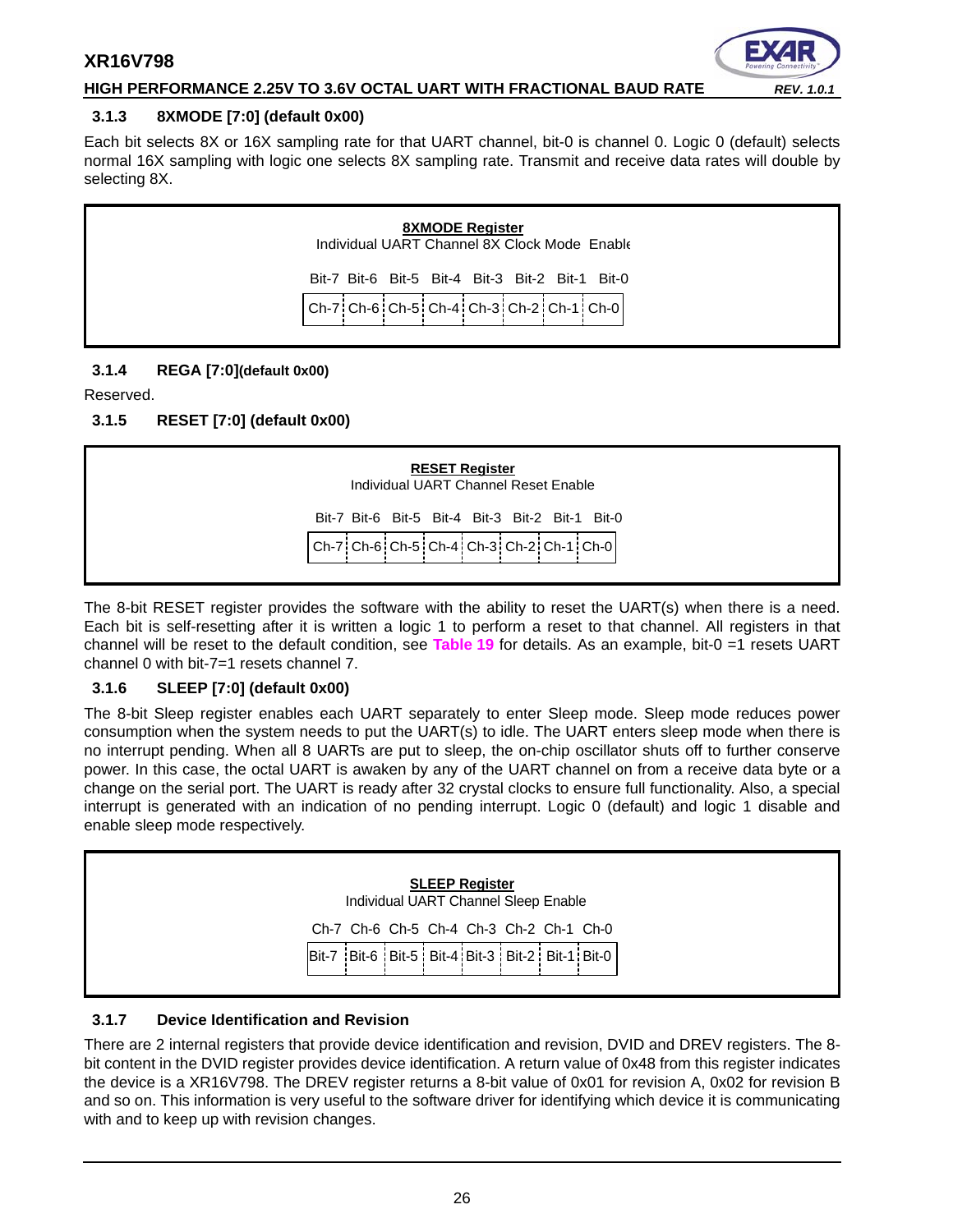

# <span id="page-26-0"></span>*3.1.7.1 DVID [7:0] (default 0x48)*

Device identification for the type of UART. The Device ID for the V798 is 0x48.

Examples:

XR16V798 = 0x48

XR16L788 = 0x28

# <span id="page-26-1"></span>*3.1.7.2 DREV [7:0] (default (0x01)*

Revision number of the XR16V798. A 0x01 represents "revision-A" with 0x02 for rev-B and so forth.

# <span id="page-26-2"></span>**3.1.8 REGB [7:0] (default 0x00)**

#### **REGB[0]: Simultaneous write to all 8 UARTs**

- Logic 0 = Write to each UART configuration register individually (default).
- Logic 1 = Enable simultaneous write to all 8 UART configuration registers. This can be very useful during device initialization in the power-up and reset routines.

# **REGB[7:1]**

Reserved.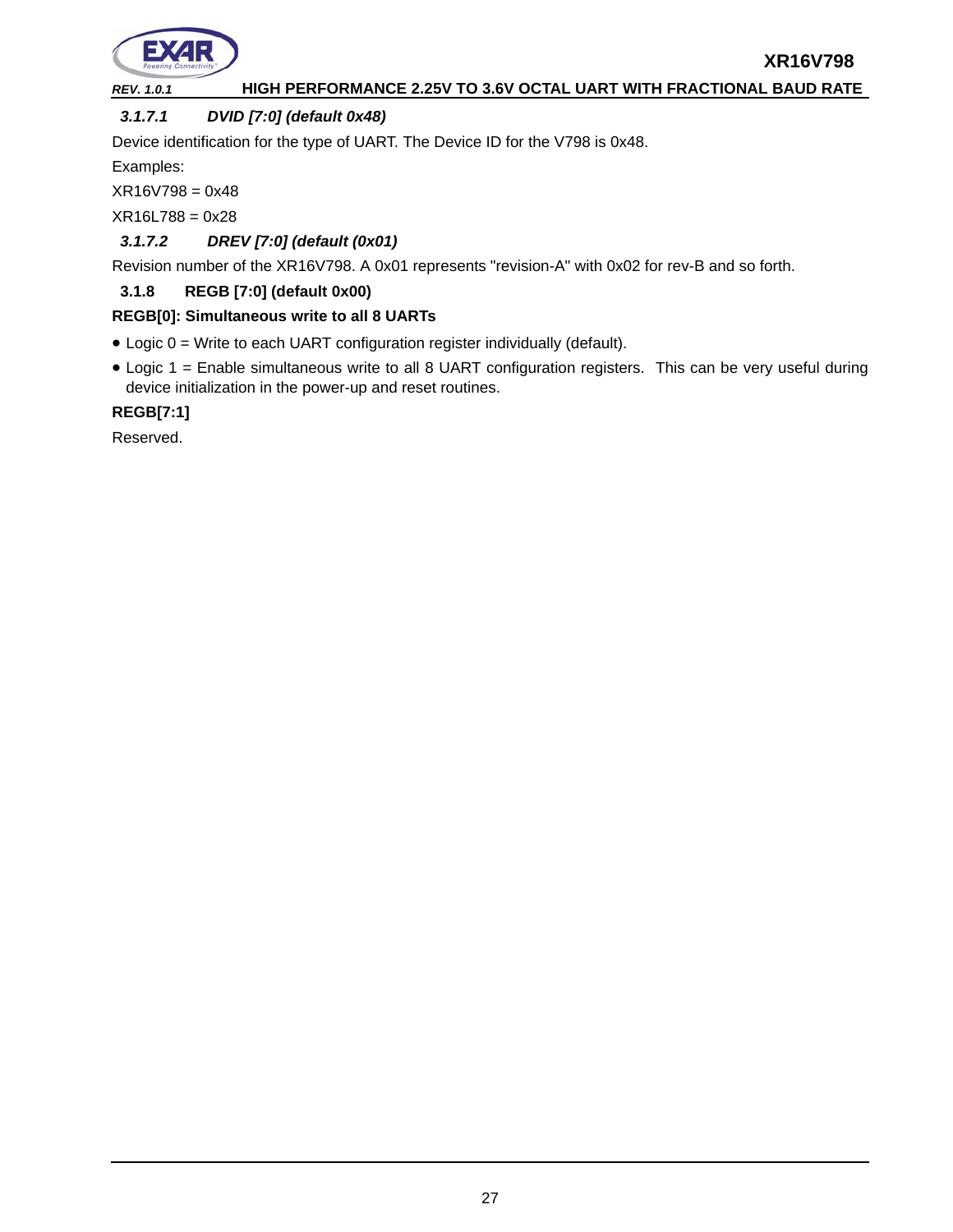# ⊌

# **XR16V798**

# **HIGH PERFORMANCE 2.25V TO 3.6V OCTAL UART WITH FRACTIONAL BAUD RATE** *REV. 1.0.1*

## <span id="page-27-1"></span>*3.2 UART CHANNEL CONFIGURATION REGISTERS*

<span id="page-27-0"></span>The first 8 registers are 16550 compatible with EXAR enhanced feature registers located on the upper 8 addresses. The 8 sets of UART configuration registers are decoded using address lines A0 to A3 as shown below.

| <b>ADDRESS</b>                                     | <b>REGISTER</b>                            | <b>READ/WRITE</b> | <b>COMMENTS</b> |  |  |  |  |  |
|----------------------------------------------------|--------------------------------------------|-------------------|-----------------|--|--|--|--|--|
| A3 A2 A1 A0                                        |                                            |                   |                 |  |  |  |  |  |
|                                                    | <b>16550 COMPATIBLE</b>                    |                   |                 |  |  |  |  |  |
| $\mathbf 0$<br>$0\quad 0$<br>0                     | RHR - Receive Holding Reg                  | Read-only         | $LCR[7] = 0$    |  |  |  |  |  |
|                                                    | THR - Transmit Holding Register            | Write-only        |                 |  |  |  |  |  |
| 0<br>$0\quad 0$<br>0                               | <b>DLL - Divisor LSB</b>                   | Read/Write        | $LCR[7] = 1$    |  |  |  |  |  |
| 0 <sub>1</sub><br>0<br>0                           | <b>DLM - Divisor MSB</b>                   | Read/Write        | $LCR[7] = 1$    |  |  |  |  |  |
| 0<br>0<br>$1\quad 0$                               | <b>DLD - Divisor Fractional Part</b>       | Read/Write        | $LCR[7] = 1$    |  |  |  |  |  |
| 0<br>0<br>0<br>$\overline{1}$                      | IER - Interrupt Enable Reg                 | Read/Write        | $LCR[7] = 0$    |  |  |  |  |  |
| $\mathbf 0$<br>$1\quad 0$<br>0                     | ISR - Interrupt Status Reg                 | Read-only         | $LCR[7] = 0$    |  |  |  |  |  |
|                                                    | FCR - FIFO Control Reg                     | Write-only        |                 |  |  |  |  |  |
| 0<br>$1\quad1$<br>0                                | LCR - Line Control Reg                     | Read/Write        |                 |  |  |  |  |  |
| 0<br>1<br>$0\quad 0$                               | MCR - Modem Control Reg                    | Read/Write        |                 |  |  |  |  |  |
| $\mathbf{1}$<br>0<br>0 <sub>1</sub>                | LSR - Line Status Reg                      | Read-only         |                 |  |  |  |  |  |
| $\mathbf{1}$<br>$1\quad 0$<br>0                    | MSR - Modem Status Reg                     | Read-only         |                 |  |  |  |  |  |
|                                                    | - Auto RS485 Delay                         | Write-only        |                 |  |  |  |  |  |
| 1<br>1 <sub>1</sub><br>0                           | SPR - Scratch Pad Reg                      | Read/Write        |                 |  |  |  |  |  |
|                                                    | <b>ENHANCED REGISTER</b>                   |                   |                 |  |  |  |  |  |
| 1<br>$\mathbf 0$<br>0 <sub>0</sub>                 | <b>FCTR</b>                                | Read/Write        |                 |  |  |  |  |  |
| 1<br>0<br>0 <sub>1</sub>                           | <b>EFR</b> - Enhanced Function Reg         | Read/Write        |                 |  |  |  |  |  |
| 1<br>$\mathbf 0$<br>$1\quad 0$                     | <b>TXCNT - Transmit FIFO Level Counter</b> | Read-only         |                 |  |  |  |  |  |
|                                                    | TXTRG - Transmit FIFO Trigger Level        | Write-only        |                 |  |  |  |  |  |
| $\mathbf 0$<br>$\mathbf{1}$<br>1<br>$\overline{1}$ | RXCNT - Receive FIFO Level Counter         | Read-only         |                 |  |  |  |  |  |
|                                                    | RXTRG - Receive FIFO Trigger Level         | Write-only        |                 |  |  |  |  |  |
| 1<br>1<br>0 <sub>0</sub>                           | Xoff-1 - Xoff Character 1                  | Write-only        | Xon, Xoff Rcvd. |  |  |  |  |  |
|                                                    | Xchar                                      | Read-only         | Flags           |  |  |  |  |  |
| 0 <sub>1</sub><br>$\mathbf{1}$<br>$\mathbf{1}$     | Xoff-2 - Xoff Character 2                  | Write-only        |                 |  |  |  |  |  |
|                                                    | reserved                                   | Read-only         |                 |  |  |  |  |  |
| $\mathbf{1}$<br>$1\quad$ 0<br>1                    | Xon-1 - Xon Character 1                    | Write-only        |                 |  |  |  |  |  |
|                                                    | reserved                                   | Read-only         |                 |  |  |  |  |  |
| $\mathbf{1}$<br>1 <sub>1</sub><br>$\mathbf{1}$     | Xon-2 - Xon Character 2                    | Write-only        |                 |  |  |  |  |  |
|                                                    | reserved                                   | Read-only         |                 |  |  |  |  |  |

# **TABLE 11: UART CHANNEL CONFIGURATION REGISTERS.**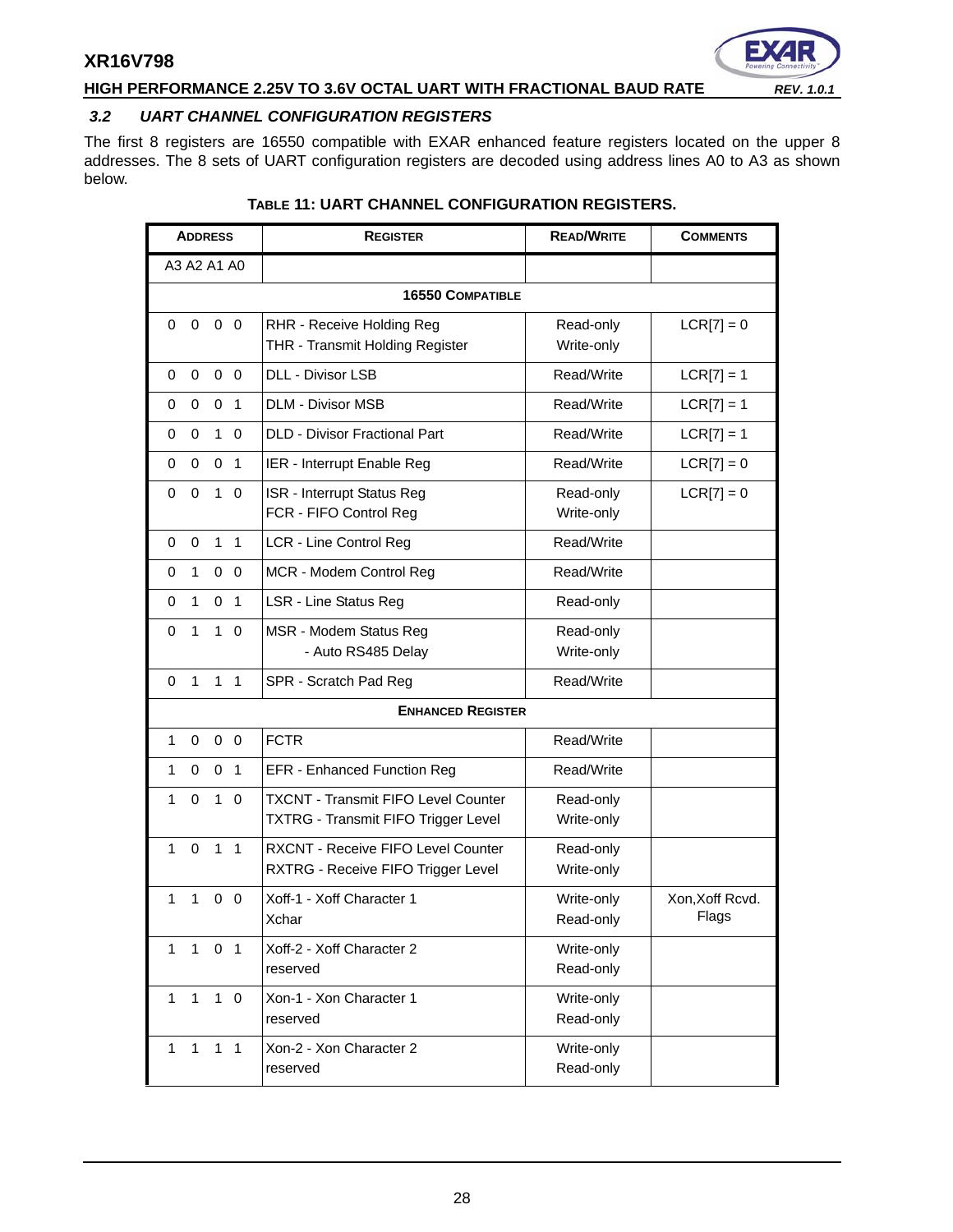

### <span id="page-28-0"></span>**TABLE 12: UART CHANNEL CONFIGURATION REGISTERS DESCRIPTION. SHADED BITS ARE ENABLED BY EFR BIT-4.**

| <b>ADDRESS</b><br>A3-A0 | <b>REG</b><br><b>NAME</b> | READ/<br><b>WRITE</b> | <b>BIT-7</b>                        | <b>BIT-6</b>                        | <b>BIT-5</b>                                     | <b>BIT-4</b>                                                                    | $BIT-3$                                | $BIT-2$                          | $BIT-1$                               | BIT-0                          | <b>COMMENT</b> |
|-------------------------|---------------------------|-----------------------|-------------------------------------|-------------------------------------|--------------------------------------------------|---------------------------------------------------------------------------------|----------------------------------------|----------------------------------|---------------------------------------|--------------------------------|----------------|
| 0000                    | <b>RHR</b>                | $\mathsf{R}$          | Bit-7                               | Bit-6                               | Bit-5                                            | Bit-4                                                                           | Bit-3                                  | Bit-2                            | Bit-1                                 | Bit-0                          | $LCR[7]=0$     |
| 0000                    | <b>THR</b>                | W                     | Bit-7                               | Bit-6                               | Bit-5                                            | Bit-4                                                                           | Bit-3                                  | Bit-2                            | Bit-1                                 | Bit-0                          | $LCR[7]=0$     |
| 0000                    | <b>DLL</b>                | R/W                   | Bit-7                               | Bit-6                               | Bit-5                                            | Bit-4                                                                           | Bit-3                                  | Bit-2                            | Bit-1                                 | Bit-0                          | $LCR[7]=1$     |
| 0001                    | <b>DLM</b>                | R/W                   | Bit-7                               | Bit-6                               | Bit-5                                            | Bit-4                                                                           | Bit-3                                  | Bit-2                            | Bit-1                                 | Bit-0                          | $LCR[7]=1$     |
| 0010                    | <b>DLD</b>                | R/W                   | $\mathbf 0$                         | 0                                   | $\mathbf 0$                                      | 0                                                                               | Bit-3                                  | Bit-2                            | Bit-1                                 | Bit-0                          | $LCR[7]=1$     |
| 0001                    | <b>IER</b>                | R/W                   | $0/$<br>CTS/<br>DSR# Int.<br>Enable | $0/$<br>RTS/<br>DTR# Int.<br>Enable | $0/$<br>Xon/Xoff/<br>Sp. Char.<br>Int.<br>Enable | $\mathbf 0$                                                                     | Modem<br>Status Int.<br>Enable         | RX Line<br>Status Int.<br>Enable | <b>TX Ready</b><br>Int.<br>Enable     | RX Data<br>Int.<br>Enable      | $LCR[7]=0$     |
| 0010                    | <b>ISR</b>                | $\mathsf{R}$          | <b>FIFOs</b><br>Enable              | <b>FIFOs</b><br>Enable              | $0/$<br>Delta-<br>Flow Cntl                      | 0/<br>Xoff/special<br>char                                                      | <b>INT</b><br>Source<br>Bit-3          | <b>INT</b><br>Source<br>Bit-2    | <b>INT</b><br>Source<br>Bit-1         | <b>INT</b><br>Source<br>Bit-0  | $LCR[7]=0$     |
| 0010                    | <b>FCR</b>                | W                     | <b>RXFIFO</b><br>Trigger            | <b>RXFIFO</b><br>Trigger            | $0/$<br><b>TXFIFO</b><br>Trigger                 | 0/<br><b>TXFIFO</b><br>Trigger                                                  | <b>DMA</b><br>Mode                     | <b>TX FIFO</b><br>Reset          | <b>RX FIFO</b><br>Reset               | <b>FIFOs</b><br>Enable         | $LCR[7]=0$     |
| 0011                    | <b>LCR</b>                | R/W                   | Divisor<br>Enable                   | Set TX<br><b>Break</b>              | <b>Set Parity</b>                                | Even Par-<br>ity                                                                | Parity<br>Enable                       | <b>Stop Bits</b>                 | Word<br>Length<br>Bit-1               | Word<br>Length<br>Bit-0        |                |
| 0100                    | <b>MCR</b>                | R/W                   | 0/<br><b>BRG</b><br>Prescaler       | $0/$<br>IR<br>Enable                | $0/$<br>XonAny                                   | Internal<br>Loopback<br>Enable                                                  | $(OP2)^1$<br>TX char<br>Immedi-<br>ate | $(OP1)^1$<br>RTS/DTR<br>Flow Sel | RTS# Pin<br>Control                   | DTR# Pin<br>Control            |                |
| 0101                    | <b>LSR</b>                | R/W                   | <b>RX FIFO</b><br><b>ERROR</b>      | Transmit-<br>ter Empty              | <b>TX FIFO</b><br>Empty                          | <b>RX</b> Break                                                                 | RX Fram-<br>ing Error                  | <b>RX Parity</b><br>Error        | RX Over-<br>run                       | RX Data<br>Ready               |                |
| 0110                    | <b>MSR</b>                | $\mathsf R$           | CD                                  | R <sub>l</sub>                      | <b>DSR</b>                                       | <b>CTS</b>                                                                      | Delta<br>CD#                           | Delta<br>RI#                     | Delta<br>DSR#                         | Delta<br>CTS#                  |                |
|                         | <b>MSR</b>                | W                     | <b>RS485</b><br>$DLY-3$             | <b>RS485</b><br>DLY-2               | <b>RS485</b><br>DLY-1                            | <b>RS485</b><br>DLY-0                                                           | <b>Disable</b><br><b>TX</b>            | <b>Disable</b><br>RX             |                                       |                                |                |
| 0111                    | SPR                       | R/W                   | Bit-7                               | Bit-6                               | Bit-5                                            | Bit-4                                                                           | Bit-3                                  | Bit-2                            | Bit-1                                 | Bit-0                          | User Data      |
| 1000                    | <b>FCTR</b>               | R/W                   | <b>TRG</b><br>Table<br>Bit-1        | <b>TRG</b><br>Table<br>Bit-0        | Auto<br><b>RS485</b><br>Enable                   | Invert IR<br>RX Input                                                           | RTS/DTR<br>Hyst Bit-3                  | RTS/DTR<br>Hyst Bit-2            | RTS/DTR<br>Hyst Bit-1                 | RTS/DTR<br>Hyst Bit-0          |                |
| 1001                    | <b>EFR</b>                | R/W                   | Auto<br>CTS/DSR<br>Enable           | Auto<br>RTS/DTR<br>Enable           | Special<br>Char<br>Select                        | Enable<br>IER [7:5],<br>ISR [5:4],<br>FCR[5:4],<br>MCR[7:5,<br>3:2]<br>MSR[7:2] | Software<br>Flow Cntl<br>Bit-3         | Software<br>Flow Cntl<br>Bit-2   | Software<br><b>Flow Cntl</b><br>Bit-1 | Software<br>Flow Cntl<br>Bit-0 |                |
| 1010                    | <b>TXCNT</b>              | $\mathsf{R}$          | Bit-7                               | Bit-6                               | Bit-5                                            | Bit-4                                                                           | Bit-3                                  | Bit-2                            | Bit-1                                 | Bit-0                          |                |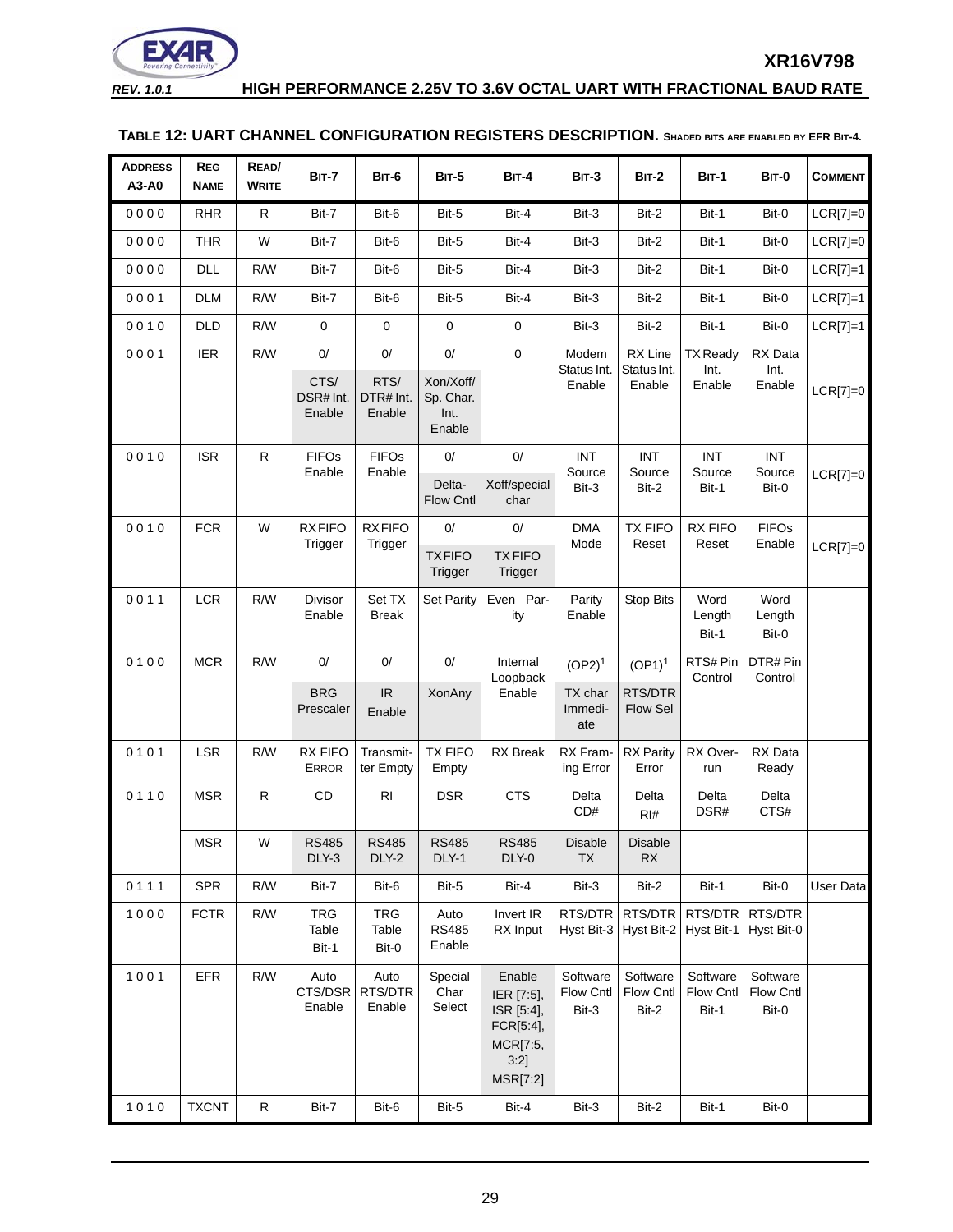#### **HIGH PERFORMANCE 2.25V TO 3.6V OCTAL UART WITH FRACTIONAL BAUD RATE** *REV. 1.0.1*



#### **TABLE 12: UART CHANNEL CONFIGURATION REGISTERS DESCRIPTION. SHADED BITS ARE ENABLED BY EFR BIT-4.**

| <b>ADDRESS</b><br>A3-A0 | <b>REG</b><br><b>NAME</b> | READ/<br><b>WRITE</b> | <b>BIT-7</b> | <b>BIT-6</b> | <b>BIT-5</b> | <b>BIT-4</b> | $BII-3$             | $BIT-2$                     | $BIT-1$               | <b>BIT-0</b>           | <b>COMMENT</b>           |
|-------------------------|---------------------------|-----------------------|--------------|--------------|--------------|--------------|---------------------|-----------------------------|-----------------------|------------------------|--------------------------|
| 1010                    | <b>TXTRG</b>              | W                     | Bit-7        | Bit-6        | Bit-5        | Bit-4        | Bit-3               | Bit-2                       | Bit-1                 | Bit-0                  |                          |
| 1011                    | <b>RXCNT</b>              | R.                    | Bit-7        | Bit-6        | Bit-5        | Bit-4        | Bit-3               | Bit-2                       | Bit-1                 | Bit-0                  |                          |
| 1011                    | <b>RXTRG</b>              | W                     | Bit-7        | Bit-6        | Bit-5        | Bit-4        | Bit-3               | Bit-2                       | Bit-1                 | Bit-0                  |                          |
| 1100                    | <b>XCHAR</b>              | R.                    | $\mathbf 0$  | 0            | 0            | $\mathbf 0$  | TX Xon<br>Indicator | <b>TX Xoff</b><br>Indicator | Xon Det.<br>Indicator | Xoff Det.<br>Indicator | Self clear<br>after read |
| 1100                    | XOFF1                     | W                     | Bit-7        | Bit-6        | Bit-5        | Bit-4        | Bit-3               | Bit-2                       | Bit-1                 | Bit-0                  |                          |
| 1101                    | XOFF <sub>2</sub>         | W                     | Bit-7        | Bit-6        | Bit-5        | Bit-4        | Bit-3               | Bit-2                       | Bit-1                 | Bit-0                  |                          |
| 1110                    | XON <sub>1</sub>          | W                     | Bit-7        | Bit-6        | Bit-5        | Bit-4        | Bit-3               | Bit-2                       | Bit-1                 | Bit-0                  |                          |
| 1111                    | XON <sub>2</sub>          | W                     | Bit-7        | Bit-6        | Bit-5        | Bit-4        | Bit-3               | Bit-2                       | Bit-1                 | Bit-0                  |                          |

*NOTE: MCR bits 2 and 3 (OP1 and OP2 outputs) are not available in the XR16V798. They are present for 16C550 compatibility during Internal loopback, see* **[Figure](#page-19-0) 11***.* 

#### <span id="page-29-0"></span>**4.0 INTERNAL REGISTER DESCRIPTIONS**

<span id="page-29-1"></span>*4.1 Receive Holding Register (RHR) - Read Only*

#### **[SEE"RECEIVER" ON PAGE](#page-11-0) 12.**.

<span id="page-29-2"></span>*4.2 Transmit Holding Register (THR) - Write Only*

#### **[SEE"TRANSMITTER" ON PAGE](#page-9-1) 10.**.

#### <span id="page-29-3"></span>*4.3 Interrupt Enable Register (IER) - Read/Write*

The Interrupt Enable Register (IER) masks the interrupts from receive data ready, transmit empty, line status and modem status registers. These interrupts are reported in the Interrupt Status Register (ISR) and also encoded in INT (INT0-INT3) register in the Device Configuration Registers.

#### <span id="page-29-4"></span>**4.3.1 IER versus Receive FIFO Interrupt Mode Operation**

When the receive FIFO (FCR BIT-0 = a logic 1) and receive interrupts (IER BIT-0 = logic 1) are enabled, the RHR interrupts (see ISR bits 3 and 4) status will reflect the following:

- **A.** The receive data available interrupts are issued to the host when the FIFO has reached the programmed trigger level. It will be cleared when the FIFO drops below the programmed trigger level.
- **B.** FIFO level will be reflected in the ISR register when the FIFO trigger level is reached. Both the ISR register status bit and the interrupt will be cleared when the FIFO drops below the trigger level.
- **C.** The receive data ready bit (LSR BIT-0) is set as soon as a character is transferred from the shift register to the receive FIFO. It is reset when the FIFO is empty.

#### <span id="page-29-5"></span>**4.3.2 IER versus Receive/Transmit FIFO Polled Mode Operation**

When FCR BIT-0 equals a logic 1 for FIFO enable; resetting IER bits 3:0 enables the XR16V798 in the FIFO polled mode of operation. Since the receiver and transmitter have separate bits in the LSR either can be used in the polled mode by selecting respective transmit or receive control bit(s).

- **A.** LSR BIT-0 indicates there is data in RHR (non-FIFO mode) or RX FIFO (FIFO mode).
- **B.** LSR BIT-1 indicates an overrun error has occurred and that data in the FIFO may not be valid.
- **C.** LSR BIT 2-4 provides the type of receive data errors encountered for the data byte in RHR, if any.
- **D.** LSR BIT-5 indicates THR (non-FIFO mode) or TX FIFO (FIFO mode) is empty.
- **E.** LSR BIT-6 indicates when both the transmit FIFO and TSR are empty.
- **F.** LSR BIT-7 indicates a data error in at least one character in the RX FIFO.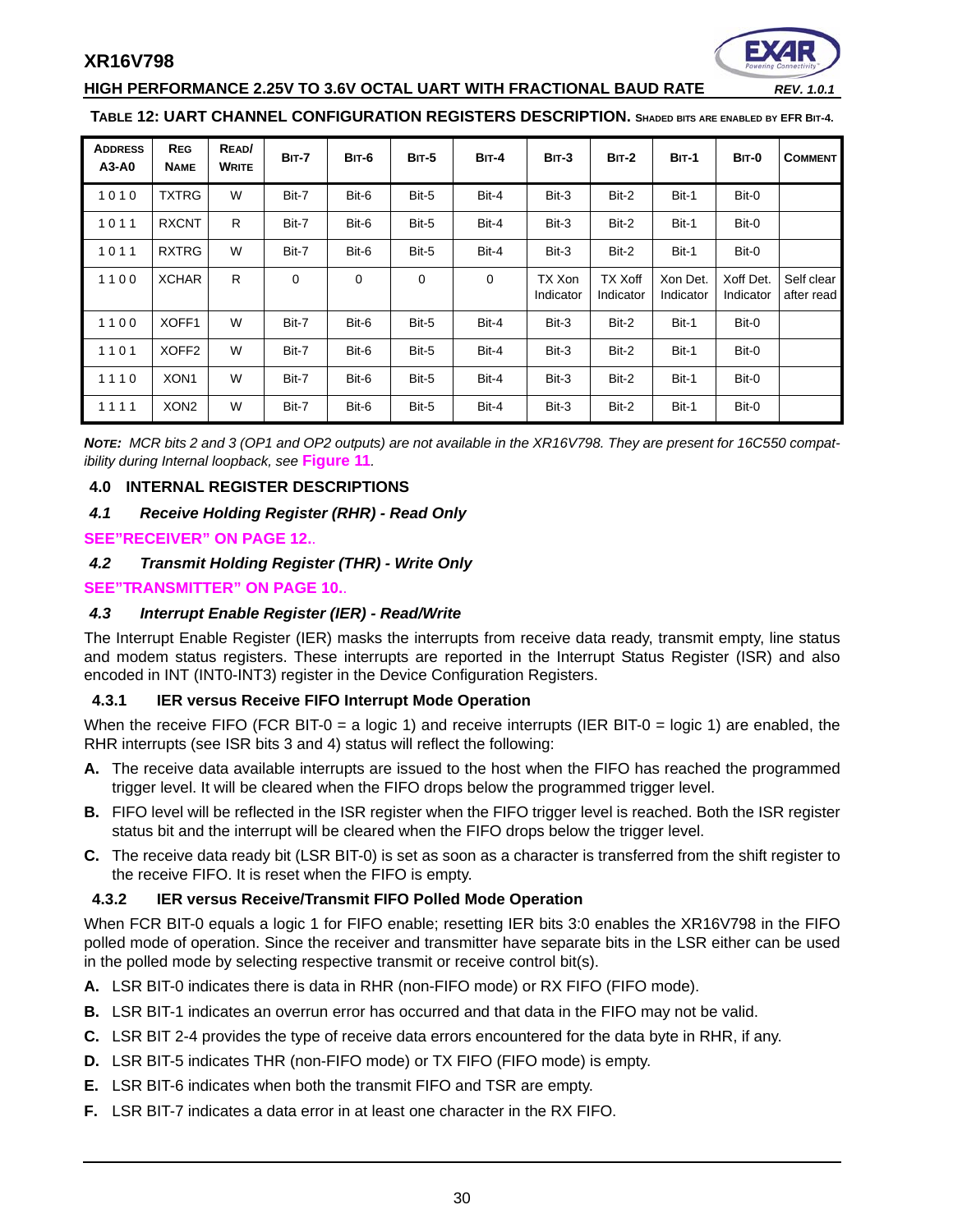

#### **IER[7]: CTS# Input Interrupt Enable (requires EFR bit-4=1)**

- $\bullet$  Logic 0 = Disable the CTS# interrupt (default).
- Logic 1 = Enable the CTS# interrupt. The UART issues an interrupt when CTS# pin makes a transition from LOW to HIGH.

#### **IER[6]: RTS# Output Interrupt Enable (requires EFR bit-4=1)**

- Logic  $0 =$  Disable the RTS# interrupt (default).
- Logic 1 = Enable the RTS# interrupt. The UART issues an interrupt when RTS# pin makes a transition from LOW to HIGH.

#### **IER[5]: Xoff Interrupt Enable (requires EFR bit-4=1)**

- $\bullet$  Logic  $0 =$  Disable the software flow control, receive Xoff interrupt (default).
- Logic 1 = Enable the software flow control, receive Xoff interrupt. See Software Flow Control section for details.

#### **IER[4]: Reserved**

#### **IER[3]: Modem Status Interrupt Enable**

The Modem Status Register interrupt is issued whenever any of the delta bits of the MSR register (bits 3:0) is set.

- Logic 0 = Disable the modem status register interrupt (default).
- Logic  $1 =$  Enable the modem status register interrupt.

#### **IER[2]: Receive Line Status Interrupt Enable**

An Overrun error, Framing error, Parity error or detection of a Break character will result in an LSR interrupt. The 798 will issue an LSR interrupt immediately after receiving a character with an error. It will again re-issue the interrupt (if the first one has been cleared by reading the LSR register) when the character with the error is on the top of the FIFO, meaning the next one to be read out of the FIFO.

For example, let's consider an incoming data stream of 0x55, 0xAA, etc and that the character 0xAA has a Parity error associated with it. Let's assume that the character 0x55 has not been read out of the FIFO yet. The 798 will issue an interrupt as soon as the stop bit of the character 0xAA is received. The LSR register will have only the FIFO error bit (bit-7) set and none of the other error bits (Bits 1,2,3 and 4) will be set, since the byte on the top of the FIFO is 0x55 which does not have any errors associated with it. When this byte has been read out, the 798 will issue another LSR interrupt and this time the LSR register will show the Parity bit (bit-2) set.

- Logic 0 = Disable the receiver line status interrupt (default).
- Logic 1 = Enable the receiver line status interrupt.

#### **IER[1]: TX Ready Interrupt Enable**

In non-FIFO mode, a TX interrupt is issued whenever the THR is empty. In the FIFO mode, an interrupt is issued twice: once when the number of bytes in the TX FIFO falls below the programmed trigger level and again when the TX FIFO becomes empty. When autoRS485 mode is enabled (FCTR bit-5 = 1), the second interrupt is delayed until the transmitter (both the TX FIFO and the TX Shift Register) is empty.

- Logic 0 = Disable Transmit Ready Interrupt (default).
- Logic 1 = Enable Transmit Ready Interrupt.

#### **IER[0]: RX Interrupt Enable**

The receive data ready interrupt will be issued when RHR has a data character in the non-FIFO mode or when the receive FIFO has reached the programmed trigger level in the FIFO mode.

- $\bullet$  Logic  $0 =$  Disable the receive data ready interrupt (default).
- $\bullet$  Logic 1 = Enable the receiver data ready interrupt.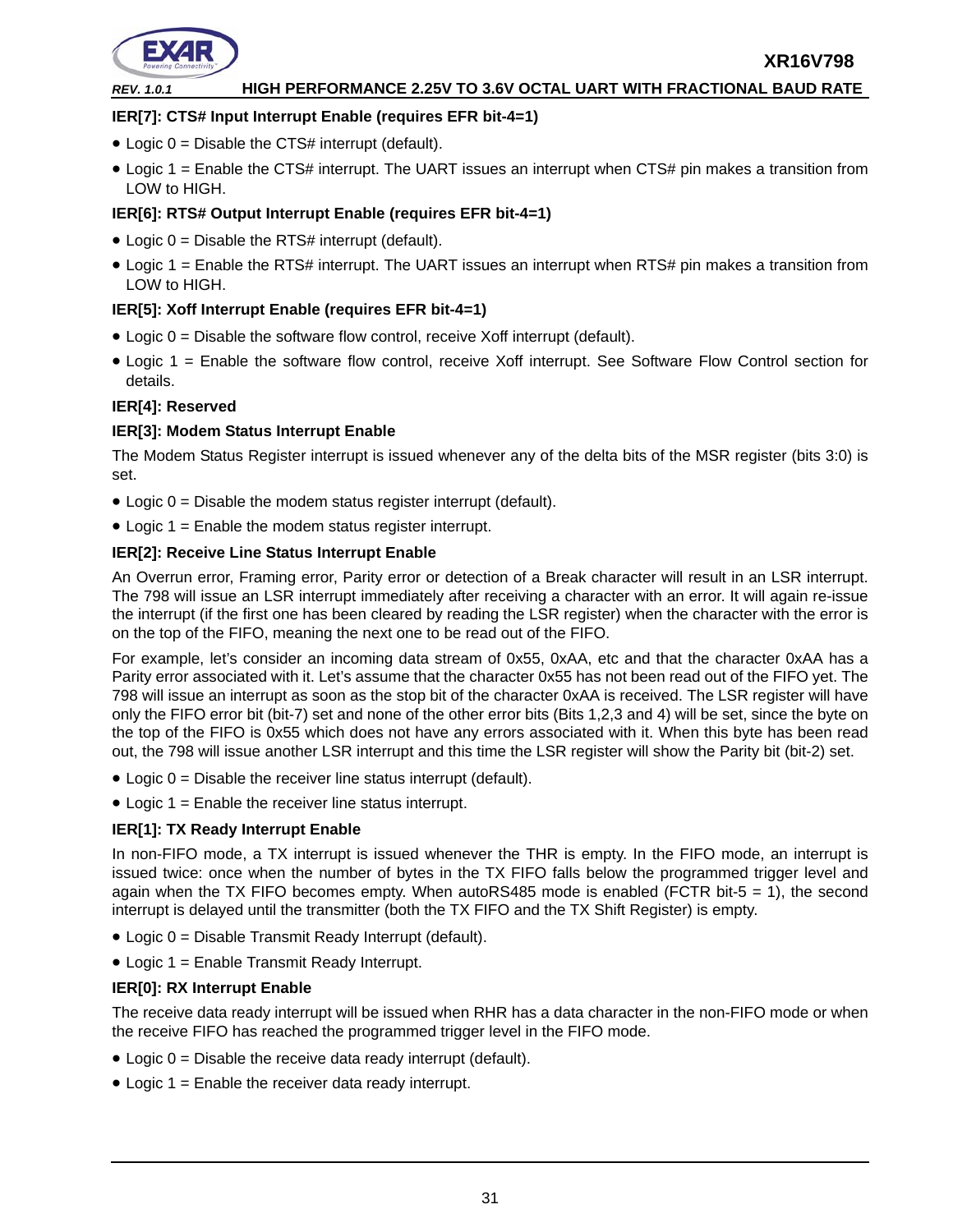#### **HIGH PERFORMANCE 2.25V TO 3.6V OCTAL UART WITH FRACTIONAL BAUD RATE** *REV. 1.0.1*

#### <span id="page-31-3"></span>*4.4 Interrupt Status Register (ISR) - Read Only*

The UART provides multiple levels of prioritized interrupts to minimize external software interaction. The Interrupt Status Register (ISR) provides the user with six interrupt status bits. Performing a read cycle on the ISR will give the user the current highest pending interrupt level to be serviced, others queue up for next service. No other interrupts are acknowledged until the pending interrupt is serviced. The Interrupt Source Table, **[Table](#page-31-1) 13**, shows the data values (bit 0-5) for the six prioritized interrupt levels and the interrupt sources associated with each of these interrupt levels.

#### <span id="page-31-2"></span>**4.4.1 Interrupt Generation:**

- LSR is by any of the LSR bits 1, 2, 3 and 4. See IER bit-2 description above.
- RXRDY is by RX trigger level.
- RXRDY Time-out is by a 4-char plus 12 bits delay timer.
- TXRDY is by TX trigger level or TX FIFO empty (or transmitter empty in auto RS-485 control).
- MSR is by any of the MSR bits 0, 1, 2 and 3.
- Receive Xon/Xoff/Special character is by detection of a Xon, Xoff or Special character.
- CTS#/DSR# is when its transmitter toggles the input pin (from LOW to HIGH) during auto CTS/DSR flow control enabled by EFR bit-7 and selection on MCR bit-2.
- RTS#/DTR# is when its receiver toggles the output pin (from LOW to HIGH) during auto RTS/DTR flow control enabled by EFR bit-6 and selection on MCR bit-2.

#### <span id="page-31-0"></span>**4.4.2 Interrupt Clearing:**

- LSR interrupt is cleared by a read to the LSR register.
- RXRDY interrupt is cleared by reading data until FIFO falls below the trigger level.
- RXRDY Time-out interrupt is cleared by reading RHR.
- TXRDY interrupt is cleared by a read to the ISR register or writing to THR.
- MSR interrupt is cleared by a read to the MSR register.
- Xon or Xoff interrupt is cleared by a read to ISR register.
- Special character interrupt is cleared by a read to ISR or after the next character is received.
- RTS#/DTR# and CTS#/DSR# status change interrupts are cleared by a read to the MSR register.

<span id="page-31-1"></span>

| <b>PRIORITY</b> |              |              | <b>ISR REGISTER STATUS BITS</b> |              |              | <b>SOURCE OF THE INTERRUPT</b> |                                                   |
|-----------------|--------------|--------------|---------------------------------|--------------|--------------|--------------------------------|---------------------------------------------------|
| LEVEL           | <b>BIT-5</b> | <b>BIT-4</b> | $BIT-3$                         | <b>BIT-2</b> | <b>BIT-1</b> | <b>BIT-0</b>                   |                                                   |
| 1               | $\Omega$     | $\Omega$     | $\Omega$                        | 1            | 1            | $\mathbf 0$                    | <b>LSR (Receiver Line Status Register)</b>        |
| $\overline{2}$  | $\Omega$     | $\Omega$     | $\Omega$                        | 1            | $\Omega$     | $\mathbf 0$                    | <b>RXRDY (Received Data Ready)</b>                |
| 3               | $\mathbf 0$  | $\Omega$     | 1                               | 1            | $\Omega$     | $\mathbf 0$                    | RXRDY (Receive Data Time-out)                     |
| 4               | $\Omega$     | $\Omega$     | $\Omega$                        | 0            | 1            | $\mathbf 0$                    | <b>TXRDY (Transmitter Holding Register Empty)</b> |
| 5               | $\Omega$     | $\Omega$     | $\Omega$                        | 0            | $\Omega$     | $\mathbf 0$                    | MSR (Modem Status Register)                       |
| 6               | $\Omega$     | 1            | $\Omega$                        | $\Omega$     | $\Omega$     | $\mathbf 0$                    | RXRDY (Received Xon/Xoff or Special character)    |
| $\overline{7}$  | 1            | $\Omega$     | $\Omega$                        | $\Omega$     | $\Omega$     | $\mathbf 0$                    | CTS#/DSR#, RTS#/DTR# change of state              |
| X               | $\Omega$     | 0            | $\Omega$                        | 0            | $\Omega$     | 1                              | None (default) or wake-up indicator               |

**TABLE 13: INTERRUPT SOURCE AND PRIORITY LEVEL**

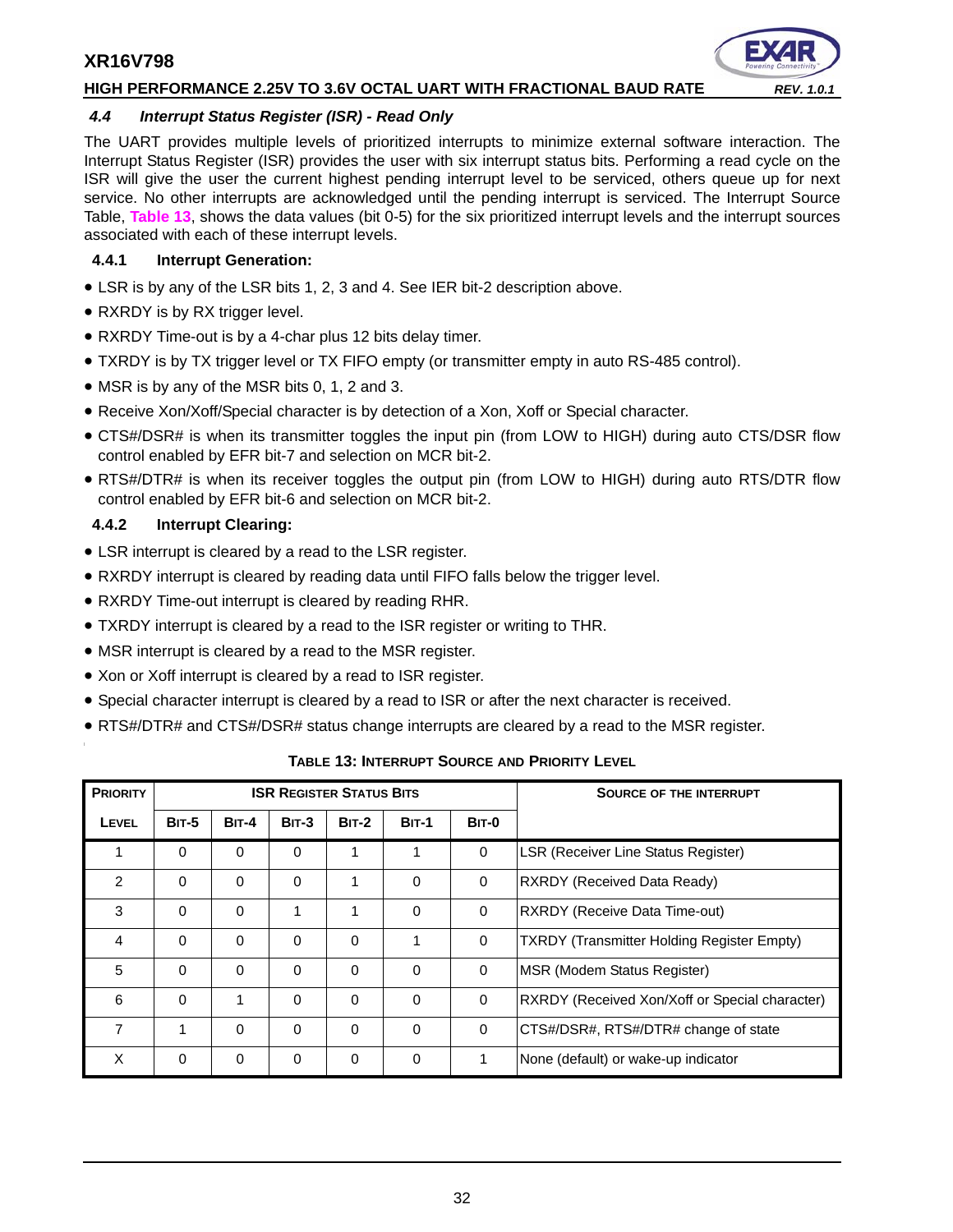

#### **ISR[7:6]: FIFO Enable Status**

These bits are set to a logic 0 when the FIFOs are disabled. They are set to a logic 1 when the FIFOs are enabled.

#### **ISR[5:1]: Interrupt Status**

These bits indicate the source for a pending interrupt at interrupt priority levels (See **[Table](#page-31-1) 13**). See **["Section](#page-31-2)  [4.4.1, Interrupt Generation:" on page](#page-31-2) 32** and **["Section 4.4.2, Interrupt Clearing:" on page](#page-31-0) 32** for details.

#### **ISR[0]: Interrupt Status**

- Logic 0 = An interrupt is pending and the ISR contents may be used as a pointer to the appropriate interrupt service routine.
- Logic 1 = No interrupt pending. (default condition)

#### <span id="page-32-0"></span>*4.5 FIFO Control Register (FCR) - Write Only*

This register is used to enable the FIFOs, clear the FIFOs, set the transmit/receive FIFO trigger levels, and select the DMA mode. The DMA, and FIFO modes are defined as follows:

#### **FCR[7:6]: Receive FIFO Trigger Select**

( $logic 0 =$  default, RX trigger level =1)

The FCTR Bits 5-4 are associated with these 2 bits. These 2 bits are used to set the trigger level for the receive FIFO. The UART will issue a receive interrupt when the number of the characters in the FIFO crosses the trigger level. **[Table](#page-33-0) 14** shows the complete selections. Note that the receiver and the transmitter cannot use different trigger tables. Whichever selection is made last applies to both the RX and TX side.

#### **FCR[5:4]: Transmit FIFO Trigger Select**

 $(logic 0 =$  default, TX trigger level = one)

The FCTR Bits 6-7 are associated with these 2 bits by selecting one of the four tables. The 4 user selectable trigger levels in 4 tables are supported for compatibility reasons. These 2 bits set the trigger level for the transmit FIFO interrupt. The UART will issue a transmit interrupt when the number of characters in the FIFO falls below the selected trigger level, or when it gets empty in case that the FIFO did not get filled over the trigger level on last re-load. **[Table](#page-33-0) 14** below shows the selections.

#### **FCR[3]: DMA Mode Select**

This bit has no effect since TXRDY and RXRDY pins are not available in this device. It is provided for legacy software compatibility.

- Logic  $0 = Set$  DMA to mode 0 (default).
- Logic 1 = Set DMA to mode 1.

#### **FCR[2]: TX FIFO Reset**

This bit is only active when FCR bit-0 is active.

- Logic 0 = No transmit FIFO reset (default).
- Logic 1 = Reset the transmit FIFO pointers and FIFO level counter logic (the transmit shift register is not cleared or altered). This bit will return to a logic 0 after resetting the FIFO.

#### **FCR[1]: RX FIFO Reset**

This bit is only active when FCR bit-0 is active.

- Logic 0 = No receive FIFO reset (default).
- Logic 1 = Reset the receive FIFO pointers and FIFO level counter logic (the receive shift register is not cleared or altered). This bit will return to a logic 0 after resetting the FIFO.

#### **FCR[0]: TX and RX FIFO Enable**

- Logic 0 = Disable the transmit and receive FIFO (default).
- Logic 1 = Enable the transmit and receive FIFOs. This bit must be set to logic 1 when other FCR bits are written or they will not be programmed.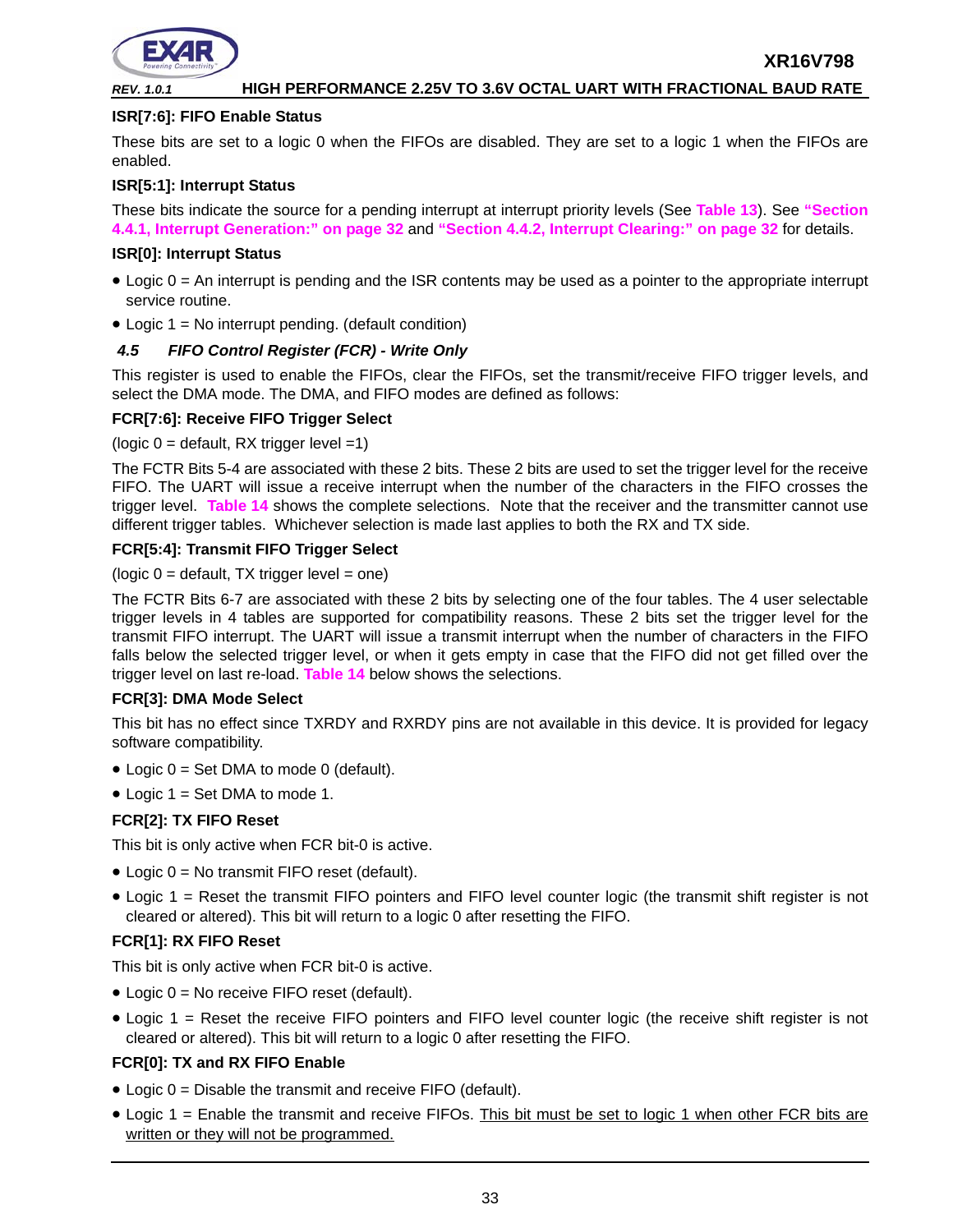

#### **HIGH PERFORMANCE 2.25V TO 3.6V OCTAL UART WITH FRACTIONAL BAUD RATE** *REV. 1.0.1*

<span id="page-33-0"></span>

| <b>TRIGGER</b><br><b>TABLE</b> | <b>FCTR</b><br><b>BIT-7</b> | <b>FCTR</b><br><b>BIT-6</b> | <b>FCR</b><br><b>BIT-7</b>                     | <b>FCR</b><br><b>BIT-6</b> | <b>FCR</b><br><b>BIT-5</b> | <b>FCR</b><br>$BIT-4$              | <b>RECEIVE</b><br><b>TRIGGER LEVEL</b> | <b>TRANSMIT</b><br><b>TRIGGER</b><br>LEVEL | <b>COMPATIBILITY</b>                                    |
|--------------------------------|-----------------------------|-----------------------------|------------------------------------------------|----------------------------|----------------------------|------------------------------------|----------------------------------------|--------------------------------------------|---------------------------------------------------------|
| Table-A                        | $\pmb{0}$                   | $\pmb{0}$                   | 0<br>0<br>1<br>1                               | $\mathbf 0$<br>1<br>0<br>1 | $\pmb{0}$                  | $\pmb{0}$                          | 1 (default)<br>4<br>$\,8\,$<br>14      | 1 (default)                                | 16C550, 16C2550,<br>16C2552, 16C554,<br>16C580, 16L580  |
| Table-B                        | $\mathbf 0$                 | $\mathbf{1}$                | $\pmb{0}$<br>0<br>$\mathbf{1}$<br>$\mathbf{1}$ | 0<br>1<br>0<br>1           | $\mathbf 0$<br>0<br>1<br>1 | $\pmb{0}$<br>1<br>0<br>$\mathbf 1$ | 8<br>16<br>24<br>28                    | 16<br>8<br>24<br>30                        | 16C650A, 16L651                                         |
| Table-C                        | $\mathbf{1}$                | $\pmb{0}$                   | 0<br>0<br>1<br>1                               | $\mathbf 0$<br>1<br>0<br>1 | 0<br>0<br>1<br>1           | $\pmb{0}$<br>1<br>0<br>1           | 8<br>16<br>56<br>60                    | $\,8\,$<br>16<br>32<br>56                  | 16C654                                                  |
| Table-D                        | $\mathbf{1}$                | $\mathbf{1}$                | X                                              | X                          | X                          | X                                  | Programmable<br>via RXTRG<br>register  | Programmable<br>via TXTRG<br>register      | 16L2752, 16L2750,<br>16C2852, 16C850,<br>16C854, 16C864 |

#### **TABLE 14: TRANSMIT AND RECEIVE FIFO TRIGGER TABLE AND LEVEL SELECTION**

# <span id="page-33-1"></span>*4.6 Line Control Register (LCR) - Read/Write*

The Line Control Register is used to specify the asynchronous data communication format. The word or character length, the number of stop bits, and the parity are selected by writing the appropriate bits in this register.

#### **LCR[7]: Baud Rate Divisors Enable**

Baud rate generator divisor (DLL, DLM, DLD) enable.

- Logic 0 = Data registers are selected (default).
- Logic 1 = Divisor latch registers (DLL, DLM and DLD) are selected.

#### **LCR[6]: Transmit Break Enable**

When enabled the Break control bit causes a break condition to be transmitted (the TX output is forced to a "space', logic 0, state). This condition remains until disabled by setting LCR bit-6 to a logic 0.

- Logic 0 = No TX break condition. (default)
- Logic 1 = Forces the transmitter output (TX) to a "space", logic 0, for alerting the remote receiver of a line break condition.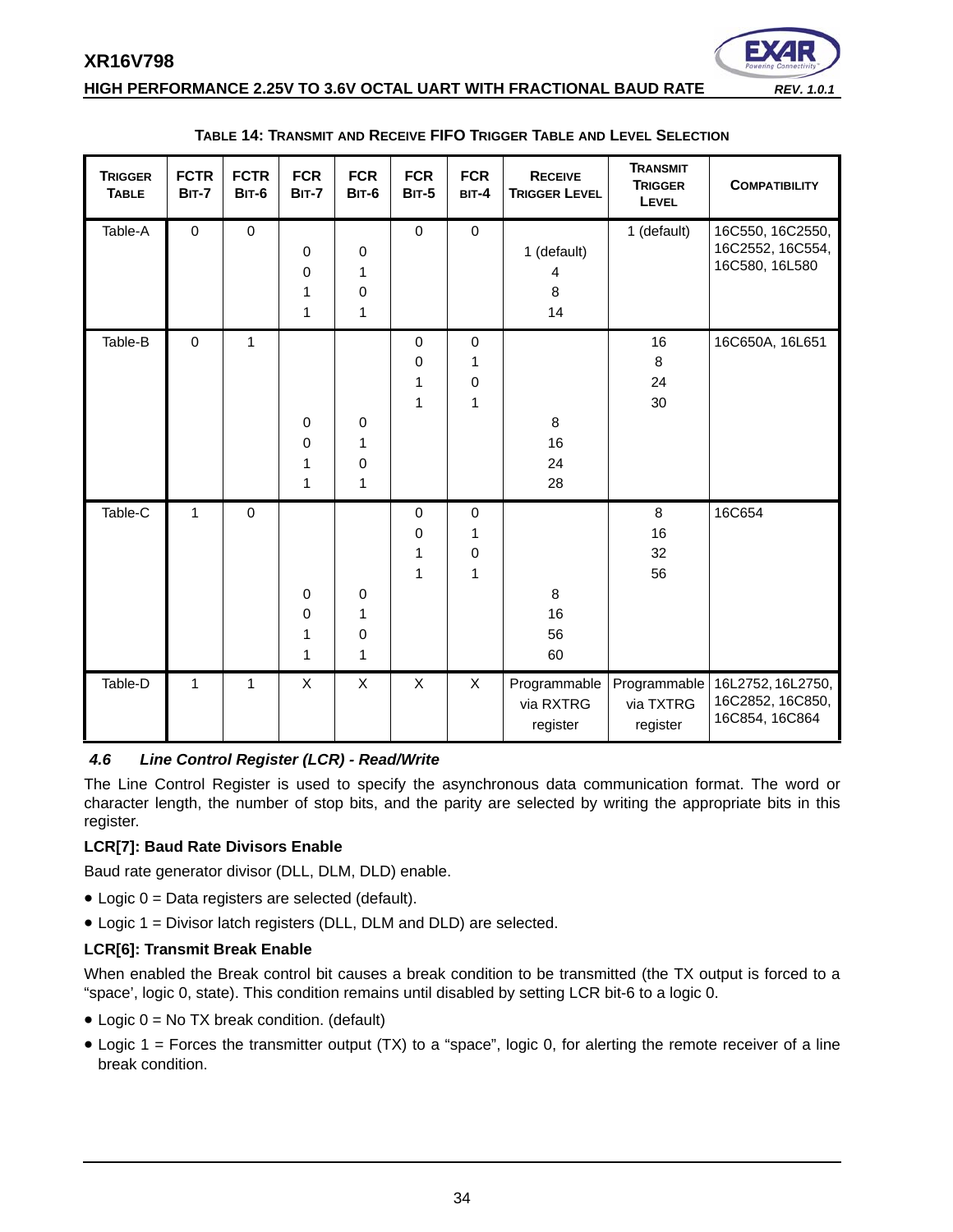

#### **LCR[5]: TX and RX Parity Select**

If the parity bit is enabled, LCR BIT-5 selects the forced parity format.

- LCR BIT-5 = logic 0, parity is not forced (default).
- LCR BIT-5 = logic 1 and LCR BIT-4 = logic 0, parity bit is forced to a logical 1 for the transmit and receive data.
- <span id="page-34-0"></span>• LCR BIT-5 = logic 1 and LCR BIT-4 = logic 1, parity bit is forced to a logical 0 for the transmit and receive data.

| LCR BIT-5 | <b>LCR BIT-4</b> | <b>LCR BIT-3</b> | <b>PARITY SELECTION</b>     |
|-----------|------------------|------------------|-----------------------------|
|           |                  |                  | No parity                   |
|           |                  |                  | Odd parity                  |
|           |                  |                  | Even parity                 |
|           |                  |                  | Force parity to mark, "1"   |
|           |                  |                  | Forced parity to space, "0" |

#### **TABLE 15: PARITY PROGRAMMING**

#### **LCR[4]: TX and RX Parity Select**

If the parity bit is enabled with LCR bit-3 set to a logic 1, LCR BIT-4 selects the even or odd parity format.

- Logic 0 = ODD Parity is generated by forcing an odd number of logic 1's in the transmitted character. The receiver must be programmed to check the same format (default).
- Logic 1 = EVEN Parity is generated by forcing an even the number of logic 1's in the transmitted character. The receiver must be programmed to check the same format.

#### **LCR[3]: TX and RX Parity Select**

Parity or no parity can be selected via this bit. The parity bit is a simple way used in communications for data integrity check. See **[Table](#page-34-0) 15** above for parity selection summary.

- $\bullet$  Logic 0 = No parity.
- Logic 1 = A parity bit is generated during the transmission while the receiver checks for parity error of the data character received.

#### **LCR[2]: TX and RX Stop-bit Length Select**

The length of stop bit is specified by this bit in conjunction with the programmed word length.

| <b>BIT-2</b> | <b>WORD</b><br><b>LENGTH</b> | <b>STOP BIT LENGTH</b><br>(BIT TIME(S)) |
|--------------|------------------------------|-----------------------------------------|
|              | 5,6,7,8                      | 1 (default)                             |
|              | 5                            | $1 - 1/2$                               |
|              | 6,7,8                        |                                         |

#### **LCR[1:0]: TX and RX Word Length Select**

These two bits specify the word length to be transmitted or received.

| <b>BIT-1</b> | <b>BIT-0</b> | <b>WORD LENGTH</b> |
|--------------|--------------|--------------------|
|              |              | 5 (default)        |
|              |              |                    |
|              |              |                    |
|              |              |                    |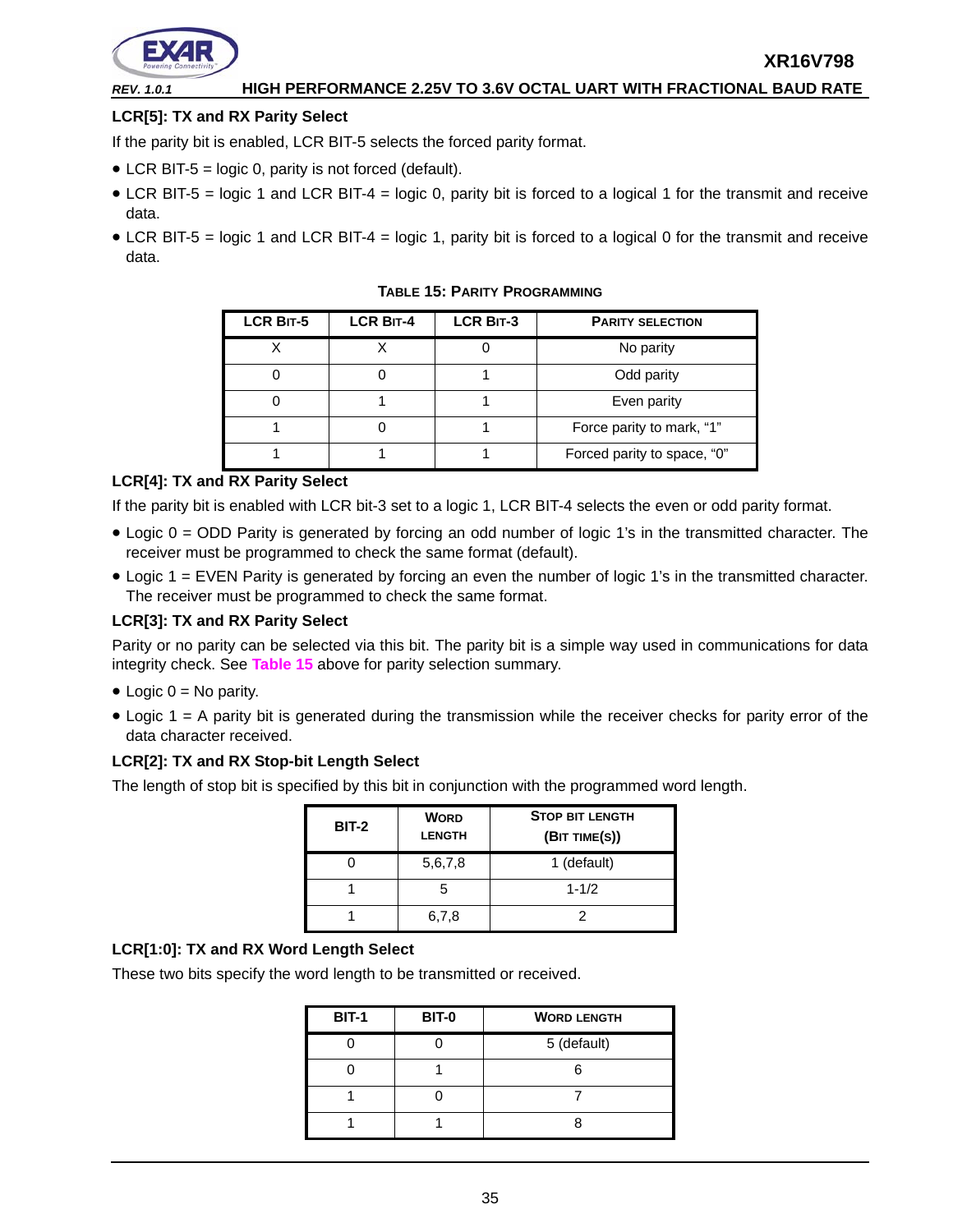## **HIGH PERFORMANCE 2.25V TO 3.6V OCTAL UART WITH FRACTIONAL BAUD RATE** *REV. 1.0.1*

#### <span id="page-35-0"></span>*4.7 Modem Control Register (MCR) - Read/Write*

The MCR register is used for controlling the modem interface signals or general purpose inputs/outputs.

#### **MCR[7]: Clock Prescaler Select**

- Logic 0 = Divide by one. The input clock from the crystal or external clock is fed directly to the Programmable Baud Rate Generator without further modification, i.e., divide by one (default).
- Logic 1 = Divide by four. The prescaler divides the input clock from the crystal or external clock by four and feeds it to the Programmable Baud Rate Generator, hence, data rates become one forth.

#### **MCR[6]: Infrared Encoder/Decoder Enable**

The state of this bit depends on the sampled logic level of pin ENIR during power up, following a hardware reset (rising edge of RST# input). Afterward user can override this bit for desired operation.

- Logic 0 = Enable the standard modem receive and transmit character interface.
- Logic 1 = Enable infrared IrDA receive and transmit inputs/outputs. While in this mode, the TX/RX output/ input are routed to the infrared encoder/decoder. The data input and output levels will conform to the IrDA infrared interface requirement. As such, while in this mode the infrared TX output will be a logic 0 during idle data conditions. FCTR bit-4 may be selected to invert the RX input signal level going to the decoder for infrared modules that provide rather an inverted output.

#### **MCR[5]: Xon-Any Enable**

- Logic 0 = Disable Xon-Any function (default).
- Logic 1 = Enable Xon-Any function. In this mode any RX character received will enable Xon, resume data transmission.

#### **MCR[4]: Internal Loopback Enable**

- Logic 0 = Disable loopback mode (default).
- Logic 1 = Enable local loopback mode, see loopback section and **[Figure](#page-19-0) 11**.

#### **MCR[3]: Send Char Immediate (OP2 in Local Loopback Mode)**

This bit is used to transmit a character immediately irrespective of the bytes currently in the transmit FIFO. The data byte must be loaded into the transmit holding register (THR) immediately following the write to this bit (to set it to a '1'). In other words, no other register must be accessed between setting this bit and writing to the THR. The loaded byte will be transmitted ahead of all the bytes in the TX FIFO, immediately after the character currently being shifted out of the transmit shift register is sent out. The existing line parameters (parity, stop bits) will be used when composing the character. This bit is self clearing, therefore, must be set before sending a custom characer each time. Please note that the Transmitter must be enabled for this function ( $MSR[3] = 0$ ). Also, if software flow control is enabled, the software flow control characters (Xon, Xoff) have higher priority and will get shifted out before the custom byte is transmitted.

- Logic 0 = Send Char Immediate disabled (default).
- Logic 1 = Send Char Immediate enabled.

In Local Loopback Mode ( $MCR[4] = 1$ ), this bit acts as the legacy OP2 output and controls the CD bit in the MSR register as shown in **[Figure](#page-19-0) 11**. Please make sure that this bit is a '0' when exiting the Local Loopback Mode.

#### **MCR[2]: DTR# or RTS# for Auto Flow Control (OP1 in Local Loopback Mode)**

DTR# or RTS# auto hardware flow control select. This bit is in effect only when auto RTS/DTR is enabled by EFR bit-6. DTR# selection is associated with DSR# and RTS# is with CTS#.

- Logic 0 = Uses RTS# and CTS# pins for auto hardware flow control.
- Logic 1 = Uses DTR# and DSR# pins for auto hardware flow control.

In Local Loopback mode (MCR[4] = 1), this bit acts as the legacy OP1 output and controls the RI bit in the MSR register, as shown in **[Figure](#page-19-0) 11**.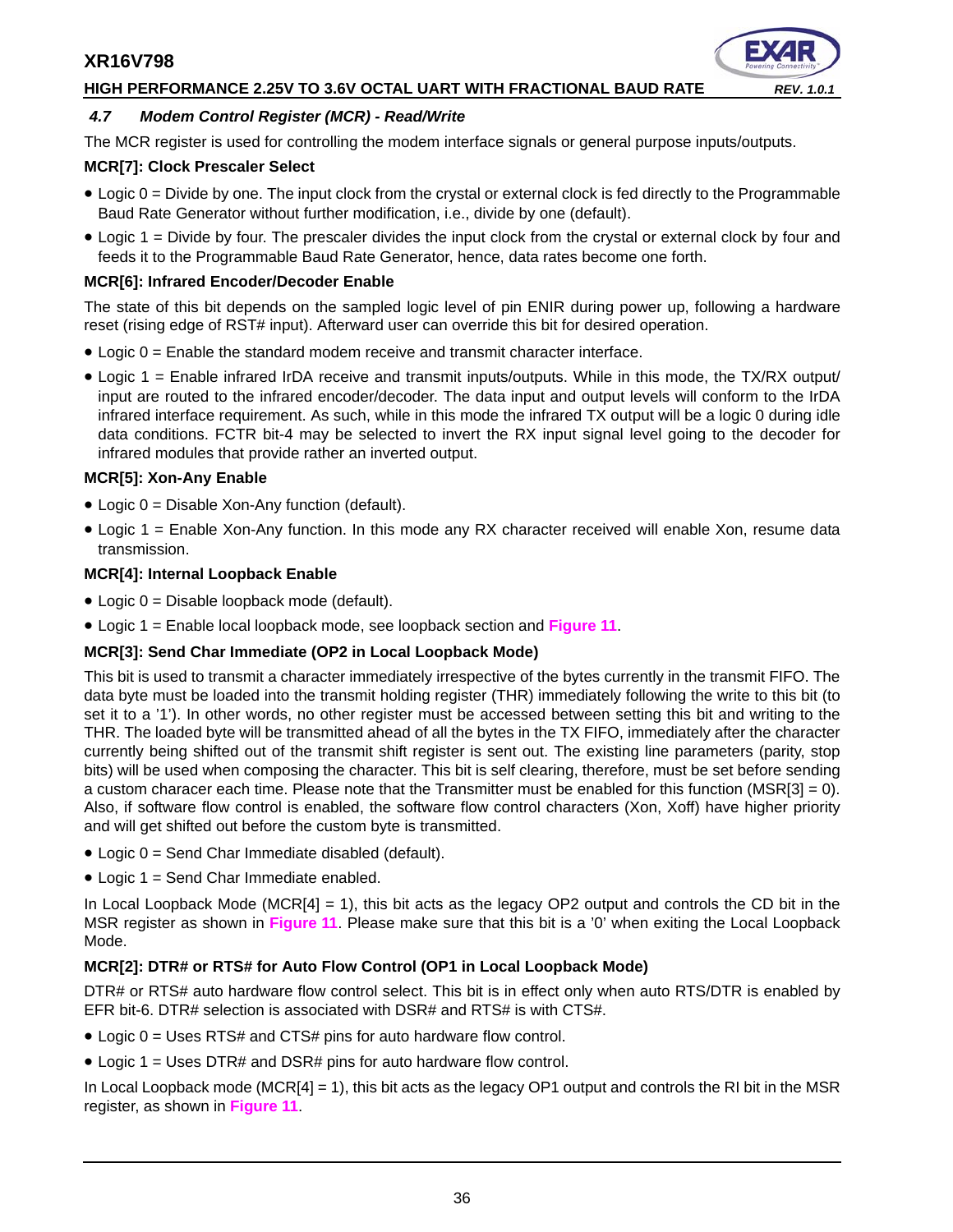

#### **MCR[1]: RTS# Output**

The RTS# pin may be used for automatic hardware flow control by enabled by EFR bit-6 and MCR bit-2=0. If the modem interface is not used, this output may be used for general purpose.

- Logic 0 = Force RTS# output to a logic 1 (default).
- Logic 1 = Force RTS# output to a logic 0.

#### **MCR[0]: DTR# Output**

The DTR# pin may be used for automatic hardware flow control enabled by EFR bit-6 and MCR bit-2=1. If the modem interface is not used, this output may be used for general purpose.

- Logic 0 = Force DTR# output to a logic 1 (default).
- Logic 1 = Force DTR# output to a logic 0.

#### <span id="page-36-0"></span>*4.8 Line Status Register (LSR) - Read Only*

This register provides the status of data transfers between the UART and the host. If IER bit-2 is set to a logic 1, an LSR interrupt will be generated immediately when any character in the RX FIFO has an error (parity, framing, overrun, break).

#### **LSR[7]: Receive FIFO Data Error Flag**

- Logic 0 = No FIFO error (default).
- Logic 1 = An indicator for the sum of all error bits in the RX FIFO. At least one parity error, framing error or break indication is in the FIFO data. This bit clears when there are no more errors in the FIFO.

#### **LSR[6]: Transmitter Empty Flag**

This bit is the Transmitter Empty indicator. This bit is set to a logic 1 whenever both the transmit FIFO (or THR, in non-FIFO mode) and the transmit shift register (TSR) are both empty. It is set to logic 0 whenever either the TX FIFO or TSR contains a data character.

#### **LSR[5]: Transmit FIFO Empty Flag**

This bit is the Transmit FIFO Empty indicator. This bit indicates that the transmitter is ready to accept a new character for transmission. This bit is set to a logic 1 when the last data byte is transferred from the transmit FIFO to the transmit shift register. The bit is reset to logic 0 as soon as a data byte is loaded into the transmit FIFO. In the non-FIFO mode this bit is set when the transmit holding register (THR) is empty; it is cleared when at a byte is written to the THR.

#### **LSR[4]: Receive Break Flag**

- Logic  $0 = No$  break condition (default).
- Logic 1 = The receiver received a break signal (RX was a logic 0 for one character frame time). In the FIFO mode, only one break character is loaded into the FIFO. The break indication remains until the RX input returns to the idle condition, "mark" or logic 1.

#### **LSR[3]: Receive Data Framing Error Flag**

- Logic 0 = No framing error (default).
- Logic 1 = Framing error. The receive character did not have a valid stop bit(s). This error is associated with the character available for reading in RHR.

#### **LSR[2]: Receive Data Parity Error Flag**

- Logic 0 = No parity error (default).
- Logic 1 = Parity error. The receive character in RHR (top of the FIFO) does not have correct parity information and is suspect. This error is associated with the character available for reading in RHR.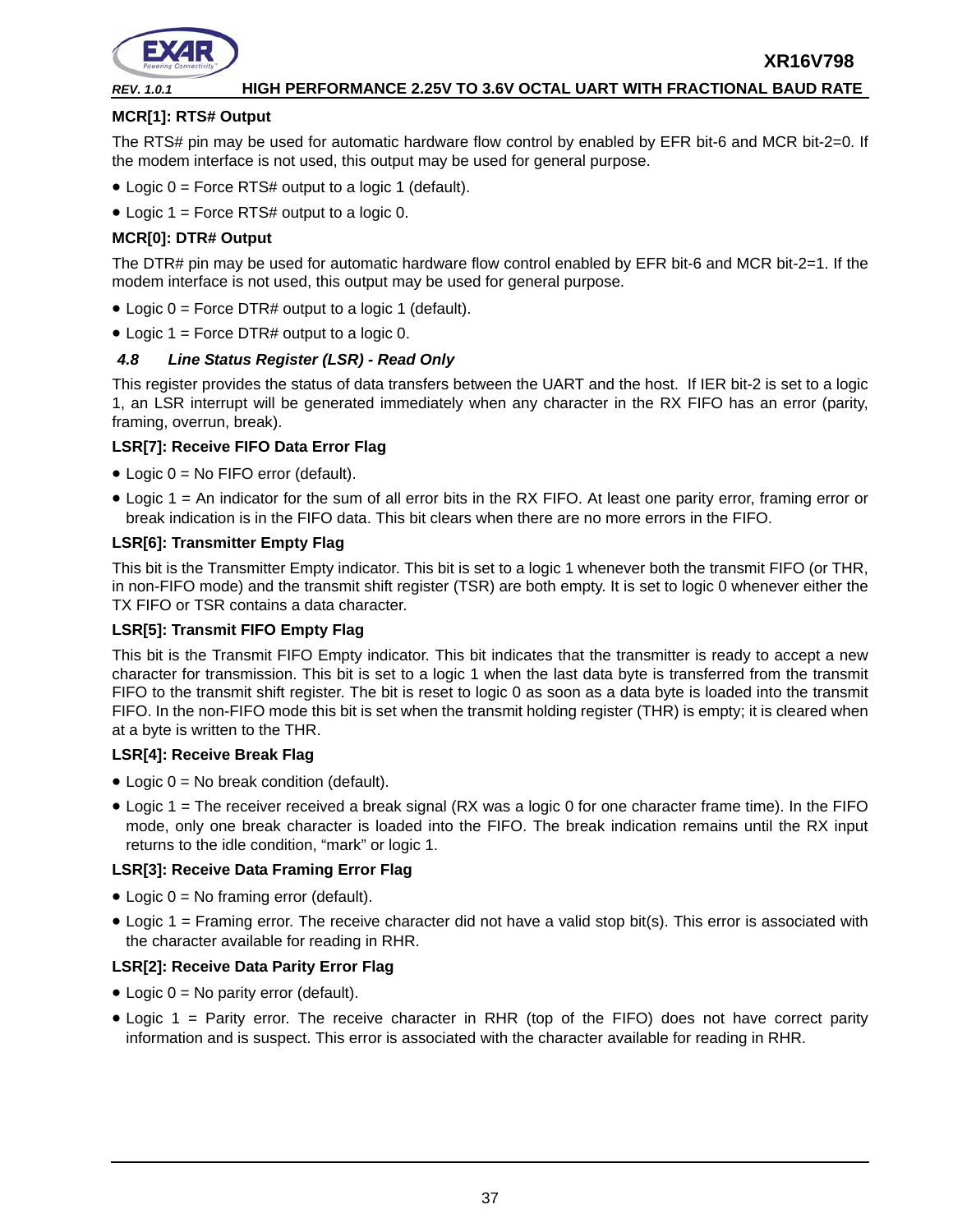

#### **LSR[1]: Receiver Overrun Flag**

- $\bullet$  Logic  $0 = No$  overrun error (default).
- Logic 1 = Overrun error. A data overrun error condition occurred in the receive shift register. This happens when additional data arrives while the FIFO is full. In this case the previous data in the receive shift register is overwritten. Note that under this condition the data byte in the receive shift register is not transferred into the FIFO, therefore the data in the FIFO is not corrupted by the error.

#### **LSR[0]: Receive Data Ready Indicator**

- Logic 0 = No data in receive holding register or FIFO (default).
- Logic 1 = Data has been received and is saved in the receive holding register or FIFO.

# <span id="page-37-0"></span>*4.9 Modem Status Register (MSR) - Read Only*

This register provides the current state of the modem interface signals, or other peripheral device that the UART is connected. Lower four bits of this register are used to indicate the changed information. These bits are set to a logic 1 whenever a signal from the modem changes state. These bits may be used as general purpose inputs/outputs when they are not used with modem signals.

### **MSR[7]: CD Input Status**

Normally this bit is the complement of the CD# input. In the loopback mode this bit is equivalent to bit-3 in the MCR register. The CD# input may be used as a general purpose input when the modem interface is not used.

#### **MSR[6]: RI Input Status**

Normally this bit is the complement of the RI# input. In the loopback mode this bit is equivalent to bit-2 in the MCR register. The RI# input may be used as a general purpose input when the modem interface is not used.

### **MSR[5]: DSR Input Status**

DSR# pin may function as automatic hardware flow control signal input if it is enabled and selected by Auto CTS/DSR bit (EFR bit-6=1) and RTS/DTR flow control select bit (MCR bit-2=1). Auto CTS/DSR flow control allows starting and stopping of local data transmissions based on the modem DSR# signal. A HIGH on the DSR# pin will stop UART transmitter as soon as the current character has finished transmission, and a LOW will resume data transmission. Normally MSR bit-5 is the complement of the DSR# input. However in the loopback mode, this bit is equivalent to the DTR# bit in the MCR register. The DSR# input may be used as a general purpose input when the modem interface is not used.

#### **MSR[4]: CTS Input Status**

CTS# pin may function as automatic hardware flow control signal input if it is enabled and selected by Auto CTS/DSR bit (EFR bit-6=1) and RTS/DTR flow control select bit (MCR bit-2=0). Auto CTS/DSR flow control allows starting and stopping of local data transmissions based on the modem CTS# signal. A HIGH on the CTS# pin will stop UART transmitter as soon as the current character has finished transmission, and a LOW will resume data transmission. Normally MSR bit-4 is the complement of the CTS# input. However in the loopback mode, this bit is equivalent to the RTS# bit in the MCR register. The CTS# input may be used as a general purpose input when the modem interface is not used.

#### **MSR[3]: Delta CD# Input Flag**

- Logic  $0 = No$  change on CD# input (default).
- Logic 1 = Indicates that the CD# input has changed state since the last time it was monitored. A modem status interrupt will be generated if MSR interrupt is enabled (IER bit-3).

# **MSR[2]: Delta RI# Input Flag**

- Logic  $0 = No$  change on RI# input (default).
- Logic 1 = The RI# input has changed from a logic 0 to a logic 1, ending of the ringing signal. A modem status interrupt will be generated if MSR interrupt is enabled (IER bit-3).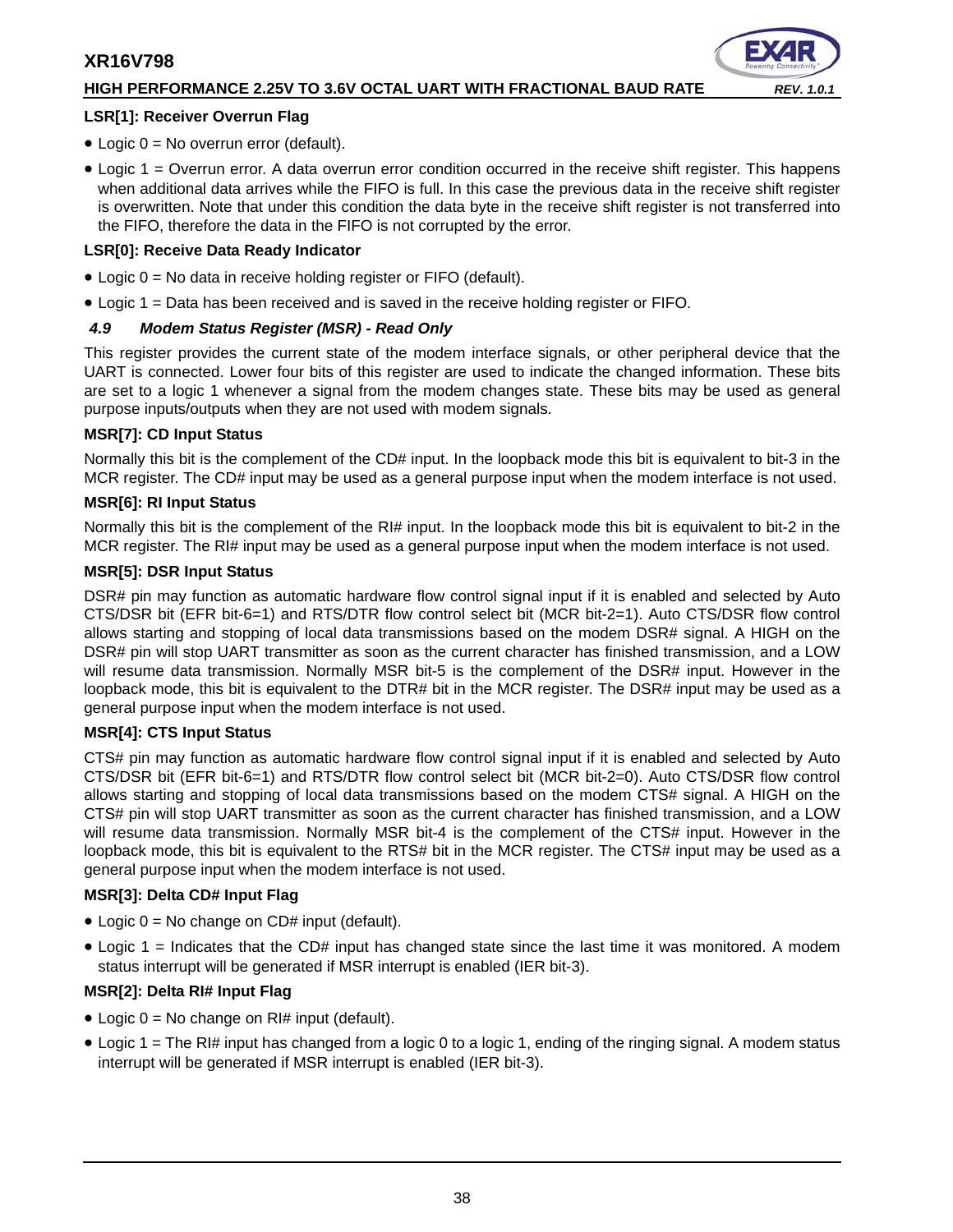

#### **MSR[1]: Delta DSR# Input Flag**

- Logic  $0 = No$  change on DSR# input (default).
- Logic 1 = The DSR# input has changed state since the last time it was monitored. A modem status interrupt will be generated if MSR interrupt is enabled (IER bit-3).

#### **MSR[0]: Delta CTS# Input Flag**

- Logic  $0 = No$  change on CTS# input (default).
- Logic 1 = The CTS# input has changed state since the last time it was monitored. A modem status interrupt will be generated if MSR interrupt is enabled (IER bit-3).

#### <span id="page-38-1"></span>*4.10 Modem Status Register (MSR) - Write Only*

The upper four bits 7:4 of this register set the delay in number of bits time for the auto RS485 turn around from transmit to receive.

#### **MSR [7:4]**

When Auto RS485 feature is enabled (FCTR bit-5=1) and RTS# output is connected to the enable input of a RS-485 transceiver. These 4 bits select from 0 to 15 bit-time delay after the end of the last stop-bit of the last transmitted character. This delay controls when to change the state of RTS# output. This delay is very useful in long-cable networks. **[Table](#page-38-0) 16** shows the selection. The bits are enabled by EFR bit-4.

| MSR[7]       | MSR[6]              | MSR[5]         | MSR[4]       | <b>DELAY IN DATA BIT(S) TIME</b> |
|--------------|---------------------|----------------|--------------|----------------------------------|
| 0            | $\pmb{0}$           | 0              | $\pmb{0}$    | $\boldsymbol{0}$                 |
| $\mathbf 0$  | $\mathbf 0$         | $\mathbf 0$    | 1            | $\mathbf{1}$                     |
| $\mathbf 0$  | $\mathbf 0$         | $\mathbf{1}$   | 0            | $\boldsymbol{2}$                 |
| 0            | $\mathbf 0$         | 1              | 1            | 3                                |
| 0            | $\mathbf{1}$        | 0              | 0            | $\overline{\mathbf{4}}$          |
| 9            | $\mathbf{1}$        | $\mathbf 0$    | $\mathbf{1}$ | $\mathbf 5$                      |
| 0            | $\mathbf{1}$        | $\mathbf{1}$   | 0            | 6                                |
| 0            | $\mathbf{1}$        | $\mathbf{1}$   | $\mathbf{1}$ | $\overline{7}$                   |
| $\mathbf{1}$ | 0                   | 0              | 0            | $\bf8$                           |
| $\mathbf{1}$ | $\mathsf{O}\xspace$ | 0              | $\mathbf{1}$ | $\boldsymbol{9}$                 |
| $\mathbf{1}$ | $\mathsf{O}\xspace$ | $\overline{1}$ | 0            | 10                               |
| 1            | $\mathbf 0$         | $\mathbf{1}$   | $\mathbf{1}$ | 11                               |
| $\mathbf{1}$ | $\mathbf{1}$        | 0              | 0            | 12                               |
| $\mathbf{1}$ | $\mathbf{1}$        | 0              | $\mathbf{1}$ | 13                               |
| $\mathbf{1}$ | $\mathbf{1}$        | $\mathbf{1}$   | 0            | 14                               |
| $\mathbf{1}$ | $\mathbf{1}$        | $\mathbf{1}$   | $\mathbf{1}$ | 15                               |

#### <span id="page-38-0"></span>**TABLE 16: AUTO RS485 HALF-DUPLEX DIRECTION CONTROL DELAY FROM TRANSMIT-TO-RECEIVE**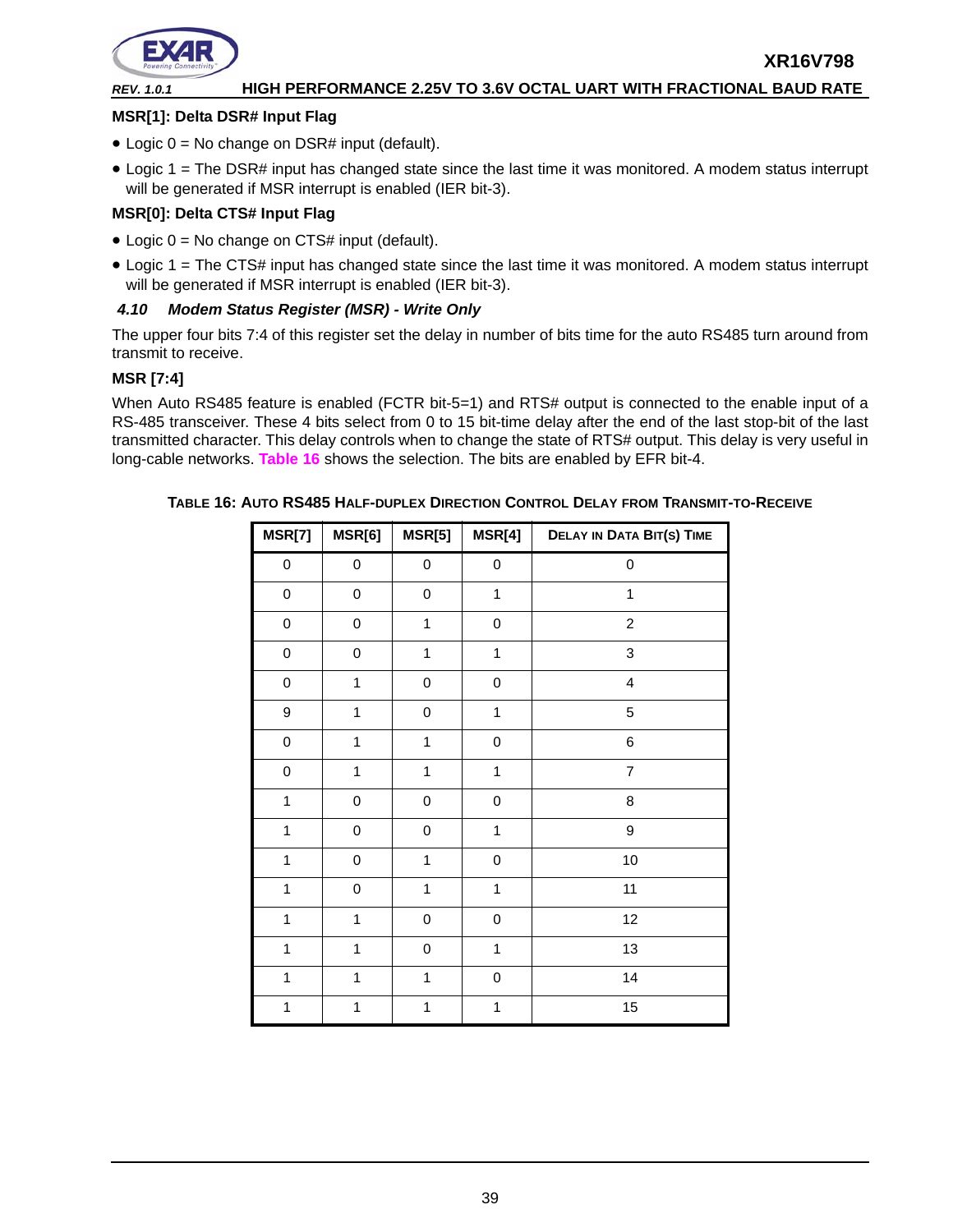



#### **MSR [3]: Transmitter Disable**

This bit can be used to disable the transmitter by halting the Transmit Shift Register (TSR). When this bit is set to a '1', the bytes already in the FIFO will not be sent out. Also, any more data loaded into the FIFO will stay in the FIFO and will not be sent out. When this bit is set to a '0', the bytes currently in the TX FIFO will be sent out. Please note that setting this bit to a '1' stops any character from going out. Also, this bit must be a '0' for Send Char Immediate function (see MCR[3]).

- Logic 0 = Enable Transmitter (default).
- Logic 1 = Disable Transmitter.

#### **MSR [2]: Receiver Disable**

This bit can be used to disable the receiver by halting the Receive Shift Register (RSR). When this bit is set to a logic 1, the receiver will operate in one of the following ways:

- If a character is being received at the time of setting this bit, that character will be correctly received. No more characters will be received.
- If the receiver is idle at the time of setting this bit, one character will still be received fully. No more characters will be received.

The receiver can be enabled and will start receiving characters by resetting this bit to a logic 0. The receiver will operate in one of the following ways:

- If the receiver is idle (RX pin is HIGH) at the time of setting this bit, the next character will be received normally. It is recommended that the receiver be idle when resetting this bit to a logic 0.
- If the receiver is not idle (RX pin is toggling) at the time of setting this bit, the RX FIFO will be filled with unknown data.

Any data that is in the RX FIFO can be read out at any time whether the receiver is disabled or not.

- Logic 0 = Enable Receiver (default).
- Logic 1 = Disable Receiver.

#### **MSR [1:0]: Reserved**

#### <span id="page-39-0"></span>*4.11 SCRATCH PAD REGISTER (SPR) - Read/Write*

This is a 8-bit general purpose register for the user to store temporary data. The content of this register is preserved during sleep mode but becomes 0xFF (default) after a reset or a power off-on cycle.

#### <span id="page-39-1"></span>*4.12 FEATURE CONTROL REGISTER (FCTR) - Read/Write*

This register controls the UART enhanced functions that are not available on ST16C554 or ST16C654.

#### **FCTR[7:6]: TX and RX FIFO Trigger Table Select**

These 2 bits select the transmit and receive FIFO trigger level table A, B, C or D. When table A, B, or C is selected the auto RTS flow control trigger level is set to "next FIFO trigger level" for compatibility to ST16C550 and ST16C650 series. RTS/DTR# triggers on the next level of the RX FIFO trigger level, in another word, one FIFO level above and one FIFO level below. See in **[Table](#page-33-0) 14** for complete selection with FCR bit 4-5 and FCTR bit 6-7, i.e. if Table C is used on the receiver with RX FIFO trigger level set to 56 bytes, RTS/DTR# output will de-assert at 60 and re-assert at 16.

#### **FCTR[5]: Auto RS485 Enable**

Auto RS485 half duplex control enable/disable.

- Logic 0 = Standard ST16C550 mode. Transmitter generates an interrupt when transmit holding register (THR) becomes empty. Transmit Shift Register (TSR) may still be shifting data bit out.
- Logic 1 = Enable Auto RS485 half duplex direction control. RTS# output changes its logic level from HIGH to LOW when finished sending the last stop bit of the last character out of the TSR register. It changes from LOW to HIGH when a data byte is loaded into the THR or transmit FIFO. The change to HIGH occurs prior sending the start-bit. It also changes the transmitter interrupt from transmit holding to transmit shift register (TSR) empty.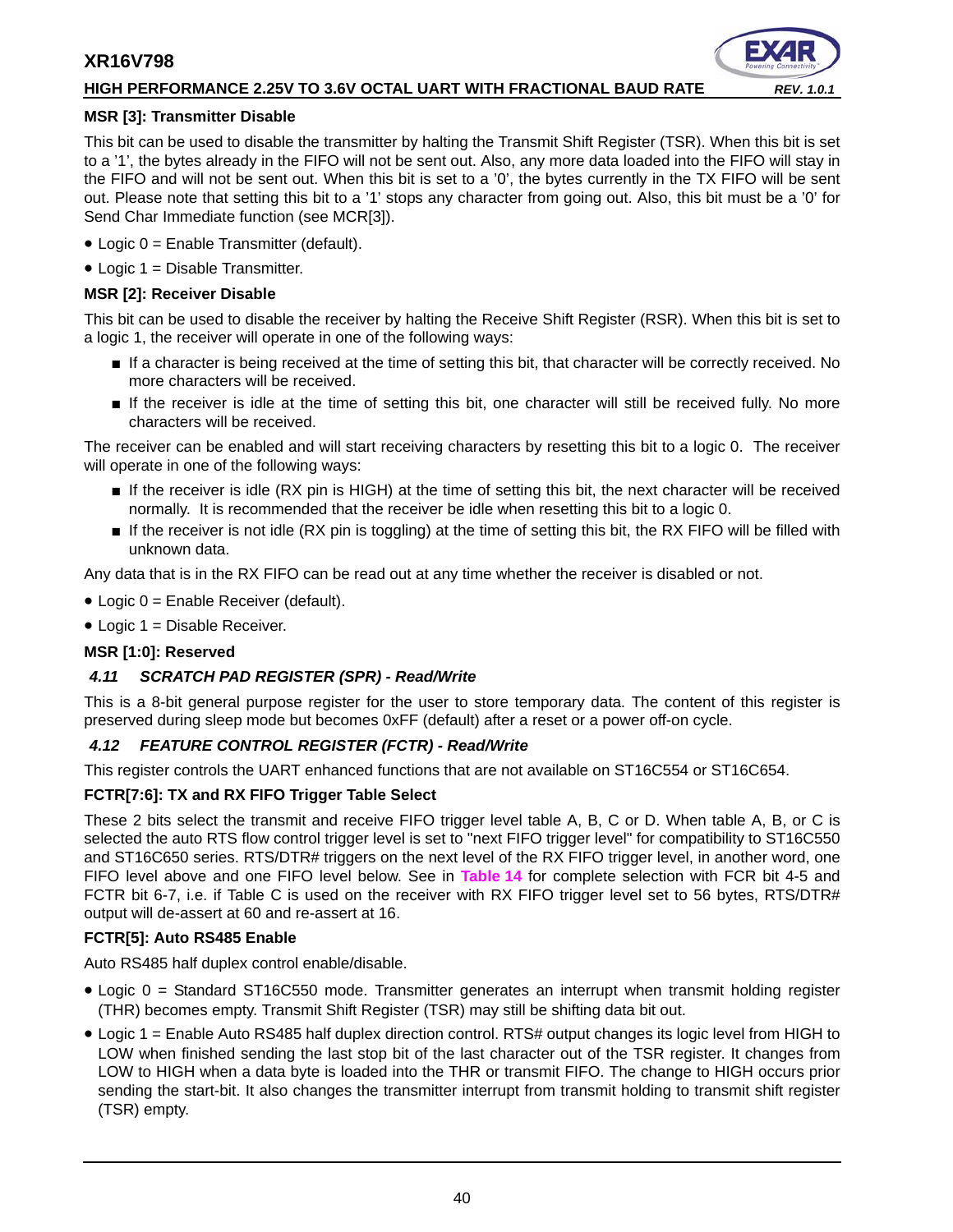

#### **FCTR[4]: Infrared RX Input Logic Select**

- Logic 0 = Select RX input as active HIGH encoded IrDA data, normal, (default).
- Logic 1 = Select RX input as active LOW encoded IrDA data, inverted.

#### **FCTR [3:0] - Auto RTS/DTR Flow Control Hysteresis Select**

These bits select the auto RTS/DTR flow control hysteresis and only valid when TX and RX Trigger Table-D is selected (FCTR bit-6 and 7 are set to logic 1). The RTS/DTR hysteresis is referenced to the RX FIFO trigger level. After reset, these bits are set to logic 0 selecting the next FIFO trigger level for hardware flow control. **[Table](#page-40-0) 17** shows the 16 selectable hysteresis levels.

<span id="page-40-0"></span>

| FCTR BIT-3   | FCTR BIT-2 | <b>FCTR BIT-1</b> | FCTR BIT-0  | <b>RTS/DTR HYSTERESIS</b><br>(CHARACTERS) |
|--------------|------------|-------------------|-------------|-------------------------------------------|
| $\mathbf 0$  | $\pmb{0}$  | $\mathbf 0$       | $\mathbf 0$ | $\mathbf 0$                               |
| $\mathbf 0$  | $\pmb{0}$  | $\mathbf 0$       | 1           | $+/- 4$                                   |
| $\pmb{0}$    | 0          | 1                 | $\pmb{0}$   | $+/- 6$                                   |
| $\mathbf 0$  | 0          | 1                 | 1           | $+/- 8$                                   |
| $\pmb{0}$    | 1          | $\pmb{0}$         | $\mathbf 0$ | $+/- 8$                                   |
| $\mathbf 0$  | 1          | $\mathbf 0$       | 1           | $+/- 16$                                  |
| $\pmb{0}$    | 1          | $\mathbf{1}$      | $\mathbf 0$ | $+/- 24$                                  |
| $\pmb{0}$    | 1          | $\mathbf{1}$      | 1           | $+/- 32$                                  |
| $\mathbf{1}$ | 1          | $\mathbf 0$       | $\mathbf 0$ | $+/- 12$                                  |
| 1            | 1          | $\mathbf 0$       | 1           | $+/- 20$                                  |
| 1            | 1          | 1                 | $\pmb{0}$   | $+/- 28$                                  |
| 1            | 1          | 1                 | 1           | $+/- 36$                                  |
| 1            | $\pmb{0}$  | $\mathbf 0$       | $\mathbf 0$ | $+/- 40$                                  |
| 1            | $\pmb{0}$  | $\pmb{0}$         | 1           | $+/- 44$                                  |
| 1            | 0          | $\mathbf{1}$      | $\pmb{0}$   | $+/- 48$                                  |
| $\mathbf{1}$ | $\pmb{0}$  | 1                 | 1           | $+/- 52$                                  |

**TABLE 17: 16 SELECTABLE HYSTERESIS LEVELS WHEN TRIGGER TABLE-D IS SELECTED**

#### <span id="page-40-1"></span>*4.13 Enhanced Feature Register (EFR) - Read/Write*

Enhanced features are enabled or disabled using this register. Bits 3:0 provide single or dual consecutive character software flow control selection (see **[Table](#page-42-0) 18**). When the Xon1 and Xon2 and Xoff1 and Xoff2 modes are selected, the double 8-bit words are concatenated into two sequential characters. Caution: note that whenever changing the TX or RX flow control bits, always reset all bits back to logic 0 (disable) before programming a new setting.

#### **EFR[7]: Auto CTS Flow Control Enable**

Automatic CTS or DSR Flow Control.

- Logic 0 = Automatic CTS/DSR flow control is disabled (default).
- Logic 1 = Enable Automatic CTS/DSR flow control. Transmission stops when CTS/DSR# pin de-asserts (HIGH). Transmission resumes when CTS/DSR# pin is asserted (LOW). The selection for CTS# or DSR# is through MCR bit-2.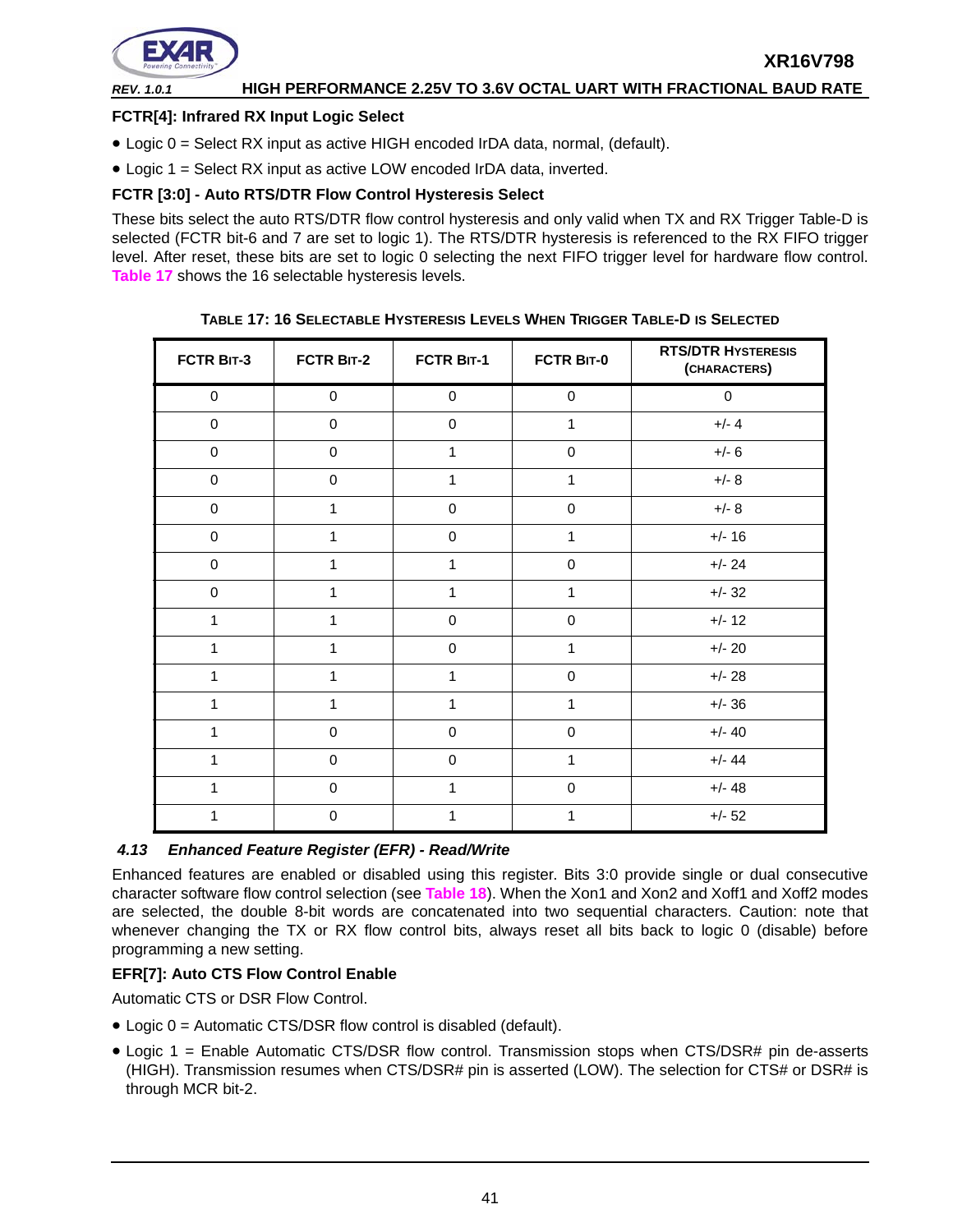## **HIGH PERFORMANCE 2.25V TO 3.6V OCTAL UART WITH FRACTIONAL BAUD RATE** *REV. 1.0.1*

#### **EFR[6]: Auto RTS or DTR Flow Control Enable**

RTS#/DTR# output may be used for hardware flow control by setting EFR bit-6 to logic 1. When Auto RTS/ DTR is selected, an interrupt will be generated when the receive FIFO is filled to the programmed trigger level and RTS/DTR# will de-assert (HIGH) at the next upper trigger or selected hysteresis level. RTS/DTR# will reassert (LOW) when FIFO data falls below the next lower trigger or selected hysteresis level (see FCTR bits 4- 7). The RTS# or DTR# output must be asserted (LOW) before the auto RTS/DTR can take effect. The selection for RTS# or DTR# is through MCR bit-2. RTS/DTR# pin will function as a general purpose output when hardware flow control is disabled.

- Logic 0 = Automatic RTS/DTR flow control is disabled (default).
- Logic 1 = Enable Automatic RTS/DTR flow control.

### **EFR[5]: Special Character Detect Enable**

- Logic 0 = Special Character Detect Disabled (default).
- Logic 1 = Special Character Detect Enabled. The UART compares each incoming receive character with data in Xoff-2 register. If a match exists, the received data will be transferred to FIFO and ISR bit-4 will be set to indicate detection of the special character. Bit-0 corresponds with the LSB bit for the receive character. If flow control is set for comparing Xon1, Xoff1 (EFR [1:0]=10) then flow control and special character work normally. However, if flow control is set for comparing Xon2, Xoff2 (EFR[1:0]=01) then flow control works normally, but Xoff2 will not go to the FIFO, and will generate an Xoff interrupt and a special character interrupt.

# **EFR[4]: Enhanced Function Bits Enable**

Enhanced function control bit. This bit enables the enhanced functions in IER bits 7:5, ISR bits 5:4, FCR bits 5:4, MCR bits 7:5, 3:2 and MSR 7:2 bits to be modified. After modifying any enhanced bits, EFR bit-4 can be set to a logic 0 to latch the new values. This feature prevents legacy software from altering or overwriting the enhanced functions once set. Normally, it is recommended to leave it enabled, logic 1.

- Logic 0 = modification disable/latch enhanced features. IER bits 7:5, ISR bits 5:4, FCR bits 5:4, MCR bits 7:5, 3:2 and MSR 7:2 bits are saved to retain the user settings. After a reset, all these bits are set to a logic 0 to be compatible with ST16C550 mode (default).
- Logic 1 = Enables the enhanced functions. When this bit is set to a logic 1 all enhanced features are enabled.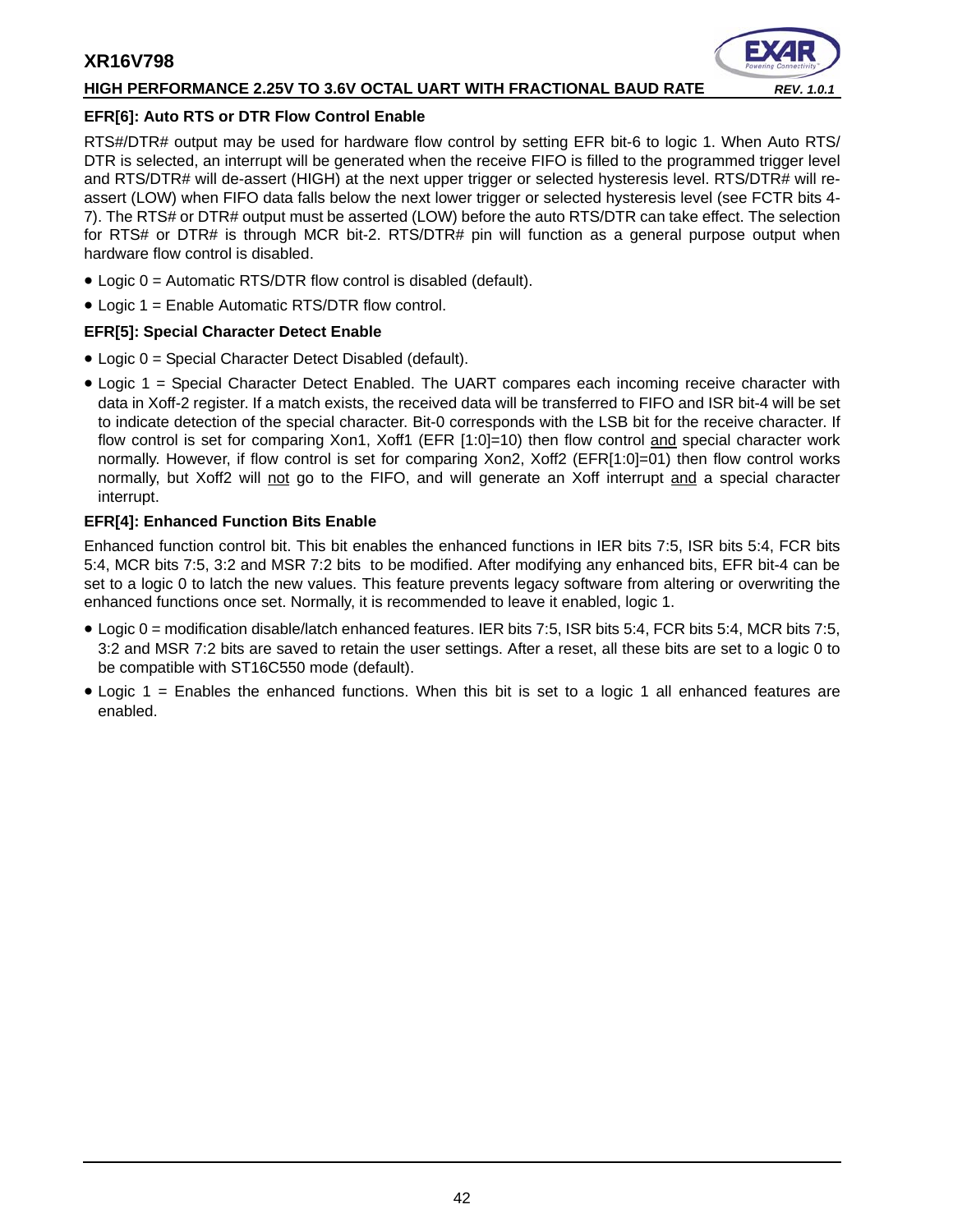

#### **EFR[3:0]: Software Flow Control Select**

Combinations of software flow control can be selected by programming these bits, as shown in **[Table](#page-42-0) 18** below.

<span id="page-42-0"></span>

| EFR BIT-3 | EFR BIT-2 | <b>EFR BIT-1</b> | EFR BIT-0 | <b>TRANSMIT AND RECEIVE SOFTWARE FLOW CONTROL</b>                                           |
|-----------|-----------|------------------|-----------|---------------------------------------------------------------------------------------------|
| 0         | $\Omega$  | 0                | $\Omega$  | No TX and RX flow control (default and reset)                                               |
| $\Omega$  | $\Omega$  | X                | $\times$  | No transmit flow control                                                                    |
| 1         | 0         | X                | X         | Transmit Xon1, Xoff1                                                                        |
| 0         | 1         | X                | X         | Transmit Xon2, Xoff2                                                                        |
| 1         | 1         | $\times$         | X         | Transmit Xon1 and Xon2, Xoff1 and Xoff2                                                     |
| X         | X         | $\Omega$         | $\Omega$  | No receive flow control                                                                     |
| X         | X         | 1                | $\Omega$  | Receiver compares Xon1, Xoff1                                                               |
| X         | X         | 0                | 1         | Receiver compares Xon2, Xoff2                                                               |
| 1         | $\Omega$  |                  | 1         | Transmit Xon1, Xoff1<br>Receiver compares Xon1 or Xon2, Xoff1 or Xoff2                      |
| $\Omega$  | 1         | 1                | 1         | Transmit Xon2, Xoff2<br>Receiver compares Xon1 or Xon2, Xoff1 or Xoff2                      |
| 1         | 1         | 1                | 1         | Transmit Xon1 and Xon2, Xoff1 and Xoff2<br>Receiver compares Xon1 and Xon2, Xoff1 and Xoff2 |
| 0         | 0         | 1                | 1         | No transmit flow control<br>Receiver compares Xon1 and Xon2, Xoff1 and Xoff2                |

#### **TABLE 18: SOFTWARE FLOW CONTROL FUNCTIONS**

#### <span id="page-42-1"></span>*4.14 TXCNT[7:0]: Transmit FIFO Level Counter - Read Only*

Transmit FIFO level byte count from 0x00 (zero) to 0x40 (64). This 8-bit register gives an indication of the number of characters in the transmit FIFO. The FIFO level Byte count register is read only. The user can take advantage of the FIFO level byte counter for faster data loading to the transmit FIFO, which reduces CPU bandwidth requirements.

#### <span id="page-42-2"></span>*4.15 TXTRG [7:0]: Transmit FIFO Trigger Level - Write Only*

An 8-bit value written to this register sets the TX FIFO trigger level from 0x00 (zero) to 0x40 (64). The TX FIFO trigger level generates an interrupt whenever the data level in the transmit FIFO falls below this preset trigger level.

#### <span id="page-42-3"></span>*4.16 RXCNT[7:0]: Receive FIFO Level Counter - Read Only*

Receive FIFO level byte count from 0x00 (zero) to 0x40 (64). It gives an indication of the number of characters in the receive FIFO. The FIFO level byte count register is read only. The user can take advantage of the FIFO level byte counter for faster data unloading from the receiver FIFO, which reduces CPU bandwidth requirements.

#### <span id="page-42-4"></span>*4.17 RXTRG[7:0]: Receive FIFO Trigger Level - Write Only*

An 8-bit value written to this register, sets the RX FIFO trigger level from 0x00 (zero) to 0x40 (64). The RX FIFO trigger level generates an interrupt whenever the receive FIFO level rises to this preset trigger level.

#### <span id="page-42-5"></span>*4.18 XOFF1, XOFF2, XON1 AND XON2 REGISTERS, WRITE ONLY*

These registers are used to program the Xoff1, Xoff2, Xon1 and Xon2 control characters respectively.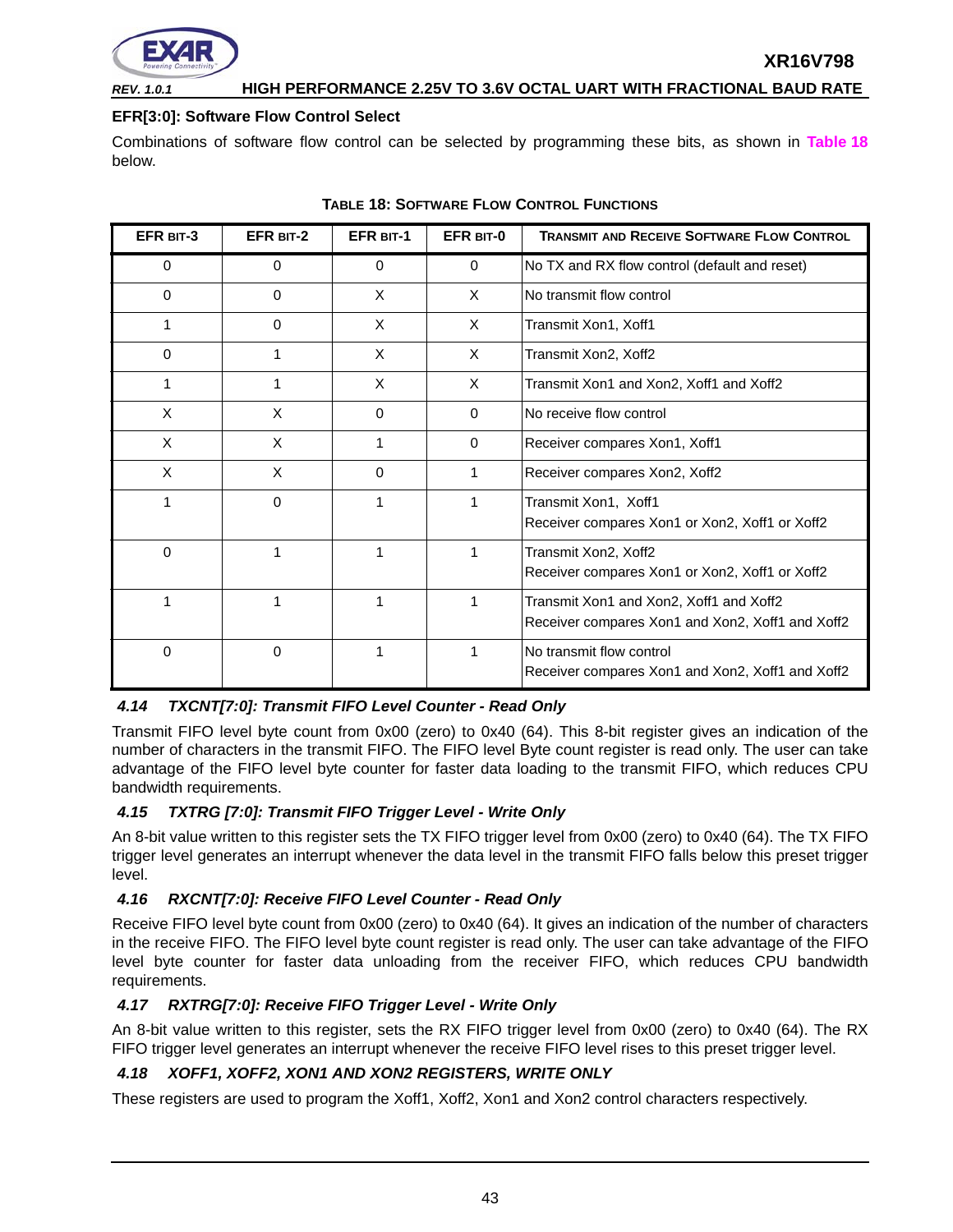### **HIGH PERFORMANCE 2.25V TO 3.6V OCTAL UART WITH FRACTIONAL BAUD RATE** *REV. 1.0.1*



#### <span id="page-43-0"></span>*4.19 XCHAR REGISTER, READ ONLY*

This register gives the status of the last sent control character (xon or xoff) and the last received control character (xon or xoff). This register will be reset to 0x00 if, at anytime, the Software Flow Control is disabled.

#### **XCHAR [7:4] : Reserved**

#### **XCHAR [3]: Transmit Xon Indicator**

If the last transmitted control character was a xon character or characters (xon1, xon2), this bit will be set to a logic 1. This bit will clear after the read.

#### **XCHAR [2]: Transmit Xoff Indicator**

If the last transmitted control character was a xoff character or characters (xoff1, xoff2), this bit will be set to a logic 1. This bit will clear after the read.

#### **XCHAR [1]: Xon Detect Indicator**

If the last received control character was a xon character or characters (xon1, xon2), this bit will be set to a logic 1. This bit will clear after the read.

#### **XCHAR [0]: Xoff Detect Indicator**

If the last received control character was a xoff character or characters (xoff1, xoff2), this bit will be set to a logic 1. This bit will clear after the read.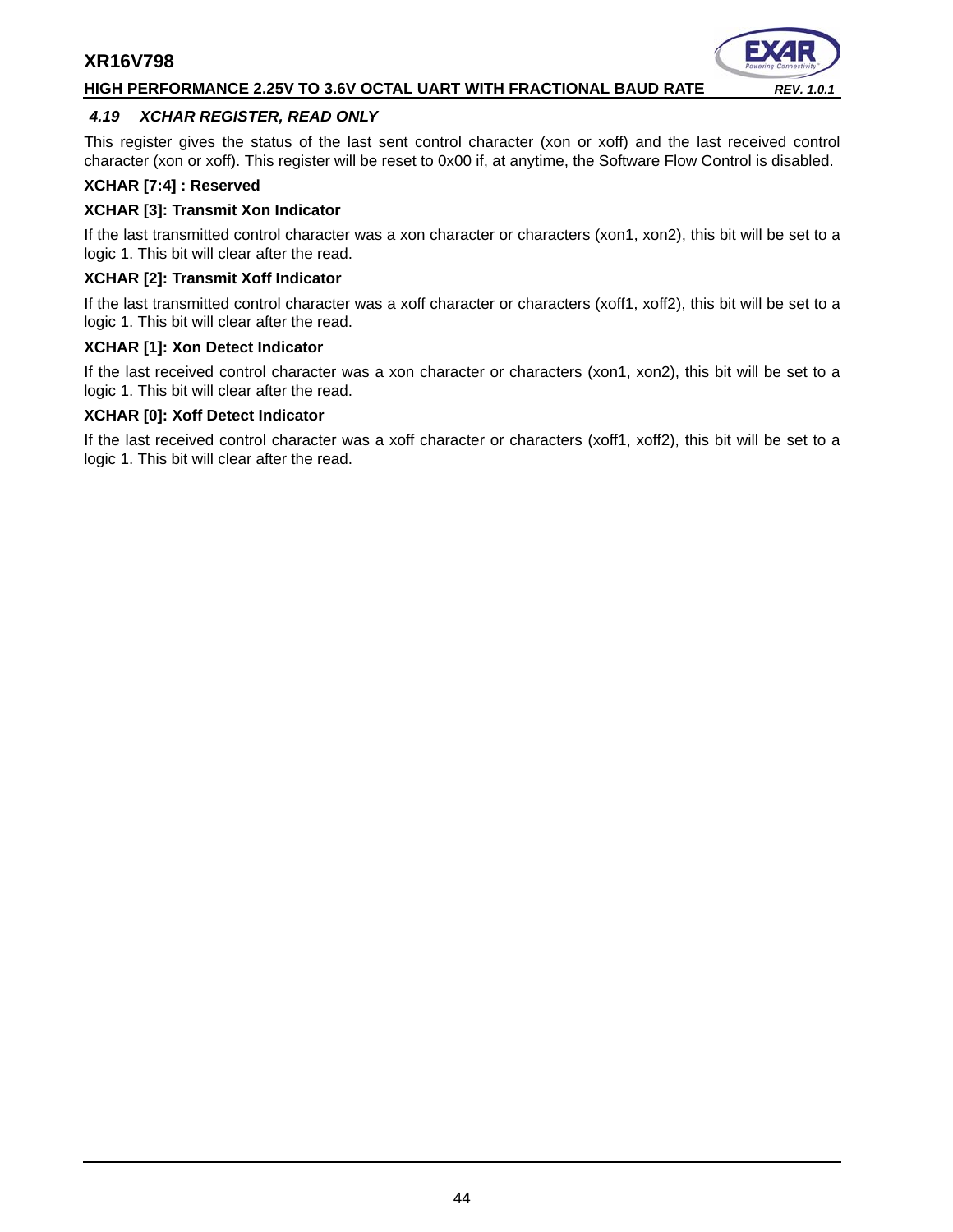

<span id="page-44-0"></span>

| <b>REGISTERS</b>  | <b>RESET STATE</b>                      | I/O SIGNALS | <b>RESET STATE</b> |
|-------------------|-----------------------------------------|-------------|--------------------|
| <b>DLL</b>        | Bits $7-0 = 0 \times 01$                | TX[7:0]     | <b>HIGH</b>        |
| <b>DLM</b>        | Bits $7-0 = 0 \times 00$                | IRTX[7:0]   | LOW                |
| <b>DLD</b>        | Bits $7 - 0 = 0 \times 00$              | RTS#[7:0]   | <b>HIGH</b>        |
| <b>RHR</b>        | Bits $7-0 = 0 \times X$                 | DTR#[7:0]   | <b>HIGH</b>        |
| <b>THR</b>        | Bits $7-0 = 0 \times X$                 |             |                    |
| <b>IER</b>        | Bits $7-0 = 0 \times 00$                |             |                    |
| <b>FCR</b>        | Bits $7-0 = 0 \times 00$                |             |                    |
| <b>ISR</b>        | Bits $7-0 = 0 \times 01$                |             |                    |
| <b>LCR</b>        | Bits $7-0 = 0 \times 00$                |             |                    |
| <b>MCR</b>        | Bits $7-0 = 0 \times 00$                |             |                    |
| <b>LSR</b>        | Bits $7 - 0 = 0 \times 60$              |             |                    |
| <b>MSR</b>        | Bits $3-0 = \text{logic } 0$            |             |                    |
|                   | Bits $7-4$ = logic levels of the inputs |             |                    |
| <b>SPR</b>        | Bits $7-0 = 0 \times FF$                |             |                    |
| <b>FCTR</b>       | Bits $7 - 0 = 0 \times 00$              |             |                    |
| <b>EFR</b>        | Bits $7-0 = 0 \times 00$                |             |                    |
| <b>TFCNT</b>      | Bits $7-0 = 0 \times 00$                |             |                    |
| <b>TFTRG</b>      | Bits $7-0 = 0 \times 00$                |             |                    |
| <b>RFCNT</b>      | Bits $7-0 = 0 \times 00$                |             |                    |
| <b>RFTRG</b>      | Bits $7-0 = 0 \times 00$                |             |                    |
| <b>XCHAR</b>      | Bits $7-0 = 0 \times 00$                |             |                    |
| XON1              | Bits $7-0 = 0 \times 00$                |             |                    |
| XON <sub>2</sub>  | Bits $7-0 = 0 \times 00$                |             |                    |
| XOFF1             | Bits $7-0 = 0 \times 00$                |             |                    |
| XOFF <sub>2</sub> | Bits $7-0 = 0 \times 00$                |             |                    |

#### **TABLE 19: UART RESET CONDITIONS**

| <b>I/O SIGNALS</b> | <b>RESET STATE</b> |
|--------------------|--------------------|
| TX[7:0]            | HIGH               |
| IRTX[7:0]          | LOW                |
| RTS#[7:0]          | HIGH               |
| DTR#[7:0]          | HIGH               |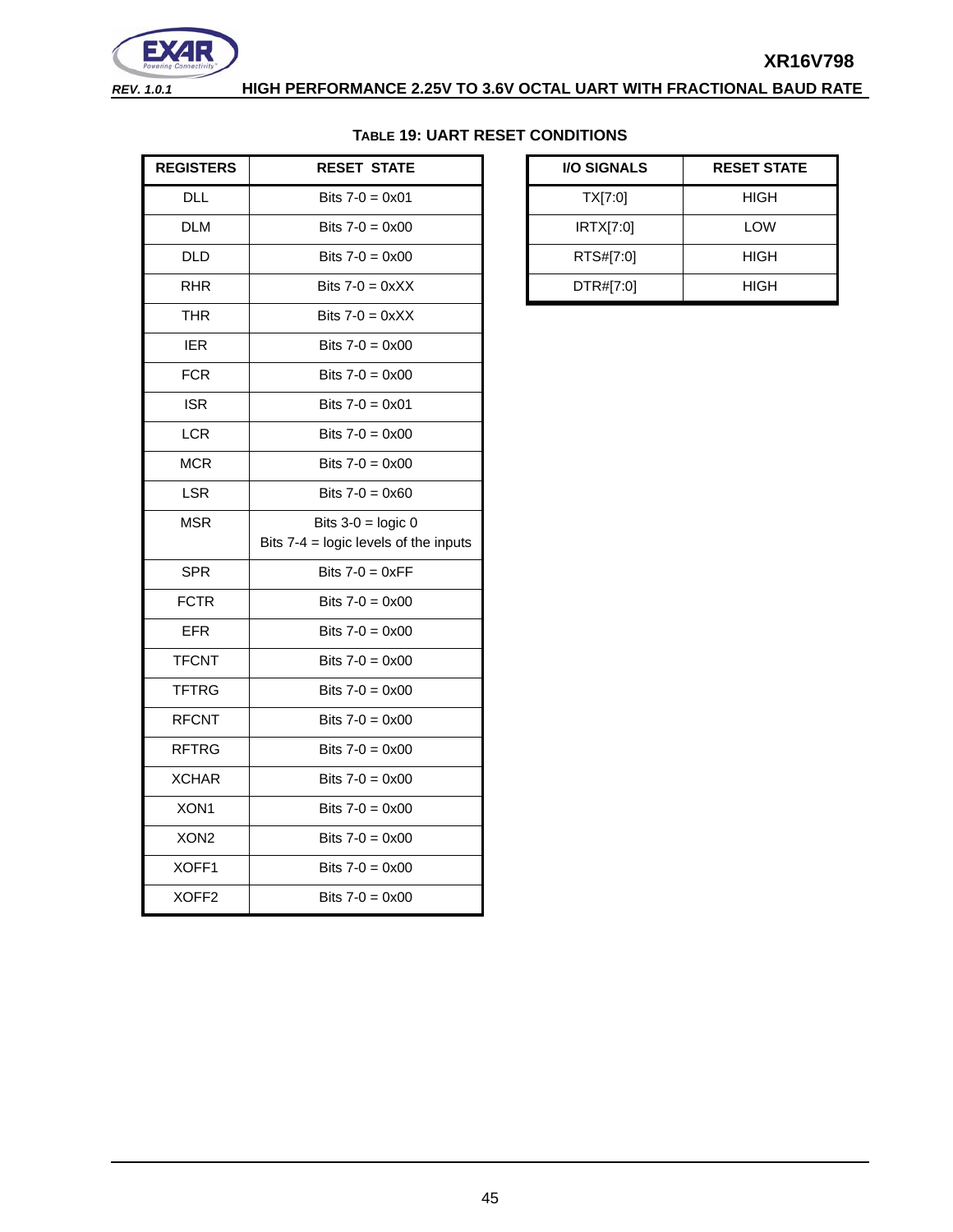# **HIGH PERFORMANCE 2.25V TO 3.6V OCTAL UART WITH FRACTIONAL BAUD RATE** *REV. 1.0.1*



# <span id="page-45-0"></span>**ABSOLUTE MAXIMUM RATINGS**

| Power Supply Range                       | 4 Volts                                     |
|------------------------------------------|---------------------------------------------|
| Voltage at Any Pin                       | $-0.5$ to 4V                                |
| <b>Operating Temperature</b>             | $-40^{\circ}$ to $+85^{\circ}$ C            |
| Storage Temperature                      | $-65^{\circ}$ to $+150^{\circ}$ C           |
| Package Dissipation                      | 500 mW                                      |
| Thermal Resistance (14x20x3.0mm 100-QFP) | $\theta$ -ja = 34°C/W, $\theta$ -jc = 9°C/W |

# <span id="page-45-1"></span>**ELECTRICAL CHARACTERISTICS**

# <span id="page-45-2"></span>*DC ELECTRICAL CHARACTERISTICS*

TA= $0^{\circ}$  to 70 $^{\circ}$ C (-40 $^{\circ}$  to +85 $^{\circ}$ C for industrial grade package), Vcc is 2.25V to 3.6V

| <b>SYMBOL</b>             | <b>PARAMETER</b>           | 2.5V<br><b>MIN</b> | 2.5V<br><b>MAX</b> | 3.3V<br><b>MIN</b> | 3.3<br><b>MAX</b> | <b>UNITS</b>     | <b>CONDITIONS</b>                                                                            |
|---------------------------|----------------------------|--------------------|--------------------|--------------------|-------------------|------------------|----------------------------------------------------------------------------------------------|
| $V_{\text{ILCK}}$         | Clock input low level      | $-0.3$             | 0.6                | $-0.3$             | 0.6               | V                |                                                                                              |
| $V_{IHCK}$                | Clock input high level     | 1.8                | $\overline{4}$     | 2.4                | $\overline{4}$    | $\vee$           |                                                                                              |
| $V_{IL}$                  | Input Low Voltage          | $-0.3$             | 0.5                | $-0.3$             | 0.7               | $\vee$           |                                                                                              |
| $V_{\text{IH}}$           | Input High Voltage         | 1.8                |                    | 2.0                |                   | $\vee$           |                                                                                              |
| $V_{OL}$                  | Output Low Voltage         |                    | 0.4                |                    | 0.4               | $\vee$           | $I_{OL} = 6mA$                                                                               |
| $V_{OH}$                  | Output High Voltage        | 1.8                |                    | 2.4                |                   | $\vee$<br>$\vee$ | $I_{OH} = -6mA$<br>$I_{OH} = -3mA$                                                           |
| I <sub>IL</sub>           | Input Low Leakage Current  |                    | $-10$              |                    | $-10$             | uA               |                                                                                              |
| ŀщ                        | Input High Leakage Current |                    | 10                 |                    | 10                | uA               |                                                                                              |
| $C_{IN}$                  | Input Pin Capacitance      |                    | 5                  |                    | 5                 | pF               |                                                                                              |
| $I_{\rm CC}$              | Power Supply Current       |                    | 5                  |                    | 5                 | mA               | EXT Clock=2MHz<br>A7-A0 at GND, all<br>inputs at VCC or<br>GND and outputs<br>unloaded       |
| <b>I</b> <sub>SLEEP</sub> | <b>Sleep Current</b>       |                    | 0.60               |                    | 0.60              | mA               | Eight UARTs asleep.<br>A7-A0 at GND, all<br>inputs at VCC or<br>GND and outputs<br>unloaded. |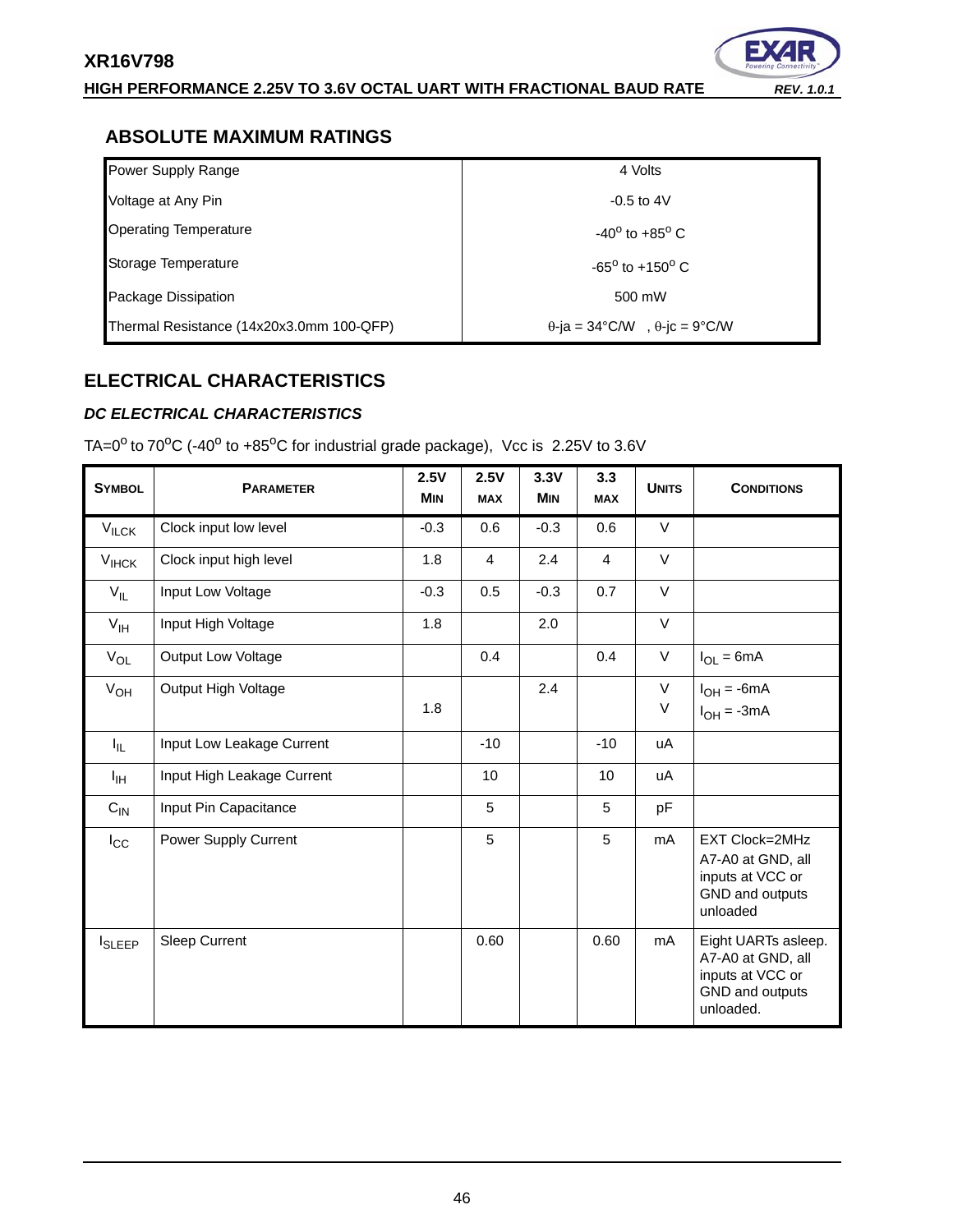

#### <span id="page-46-0"></span>*AC ELECTRICAL CHARACTERISTICS*

TA=0<sup>o</sup> to 70<sup>o</sup>C (-40<sup>o</sup> to +85<sup>o</sup>C for industrial grade package), Vcc is 2.25V to 3.6V, 70 pF Load where applicable

| <b>SYMBOL</b>               | <b>PARAMETER</b>                              | 2.5V<br><b>MIN</b> | 2.5V<br><b>MAX</b> | 3.3V<br><b>MIN</b> | 3.3V<br><b>MAX</b> | <b>UNITS</b> |
|-----------------------------|-----------------------------------------------|--------------------|--------------------|--------------------|--------------------|--------------|
| $T_{C1}$ , $T_{C2}$         | <b>Clock Pulse Period</b>                     | 10                 |                    | $\overline{7}$     |                    | ns           |
| T <sub>OSC</sub>            | <b>Crystal Frequency</b>                      |                    | 24                 |                    | 24                 | <b>MHz</b>   |
| $T_{\sf ECK}$               | <b>External Clock Frequency</b>               |                    | 50                 |                    | 64                 | <b>MHz</b>   |
| $T_{AS}$                    | Address Setup (16 Mode)                       | 3                  |                    | 3                  |                    | ns           |
| $T_{AH}$                    | Address Hold (16 Mode)                        | 3                  |                    | 3                  |                    | ns           |
| $T_{CS}$                    | Chip Select Width (16 Mode)                   | 25                 |                    | 25                 |                    | ns           |
| $T_{DY}$                    | Delay between CS# Active Cycles (16 Mode)     | 25                 |                    | 25                 |                    | ns           |
| $T_{RD}$                    | Read Strobe Width (16 Mode)                   | 25                 |                    | 25                 |                    | ns           |
| $T_{WR}$                    | Write Strobe Width (16 Mode)                  | 20                 |                    | 20                 |                    | ns           |
| T <sub>RDV</sub>            | Read Data Valid (16 Mode)                     |                    | 20                 |                    | 20                 | ns           |
| T <sub>WDS</sub>            | Write Data Setup (16 Mode)                    | 10                 |                    | 10                 |                    | ns           |
| $T_{RDH}$                   | Read Data Hold (16 Mode)                      |                    | 15                 |                    | 15                 | ns           |
| T <sub>WDH</sub>            | Write Data Hold (16 Mode)                     | $\overline{7}$     |                    | $\overline{7}$     |                    | ns           |
| $T_{ADS}$                   | Address Setup (68 Mode)                       | 5                  |                    | 5                  |                    | ns           |
| T <sub>ADH</sub>            | Address Hold (68 Mode)                        | 5                  |                    | 5                  |                    | ns           |
| <b>T<sub>RWS</sub></b>      | R/W# Setup to CS# (68 Mode)                   | 5                  |                    | 5                  |                    | ns           |
| <b>T</b> <sub>RDA</sub>     | Read Data Access (68 mode)                    | 20                 |                    | 20                 |                    | ns           |
| $T_{RDH}$                   | Read Data Hold (68 mode)                      |                    | 15                 |                    | 15                 | ns           |
| $T_{WDS}$                   | Write Data Setup (68 mode)                    | 10                 |                    | 10                 |                    | ns           |
| T <sub>WDH</sub>            | Write Data Hold (68 Mode)                     | $\overline{7}$     |                    | $\overline{7}$     |                    | ns           |
| $\mathsf{T}_{\mathsf{RWH}}$ | CS# De-asserted to R/W# De-asserted (68 Mode) | 1                  |                    | 1                  |                    | ns           |
| $T_{CSL}$                   | CS# Width (68 Mode)                           | 25                 |                    | 25                 |                    | ns           |
| $T_{\text{CSD}}$            | CS# Cycle Delay (68 Mode)                     | 25                 |                    | 25                 |                    | ns           |
| <b>T</b> <sub>WDO</sub>     | Delay from IOW# to Modem Output               |                    | 50                 |                    | 50                 | ns           |
| $T_{MOD}$                   | Delay to set Interrupt from Modem Input       |                    | 50                 |                    | 50                 | ns           |
| $T_{RSI}$                   | Delay To Reset Interrupt From IOR#            |                    | 50                 |                    | 50                 | ns           |
| $T_{\rm SSI}$               | Delay From Stop To Set Interrupt              |                    | $\mathbf{1}$       |                    | $\mathbf{1}$       | <b>Bclk</b>  |
| $T_{\sf RRI}$               | Delay From IOR# To Reset Interrupt            |                    | 45                 |                    | 45                 | ns           |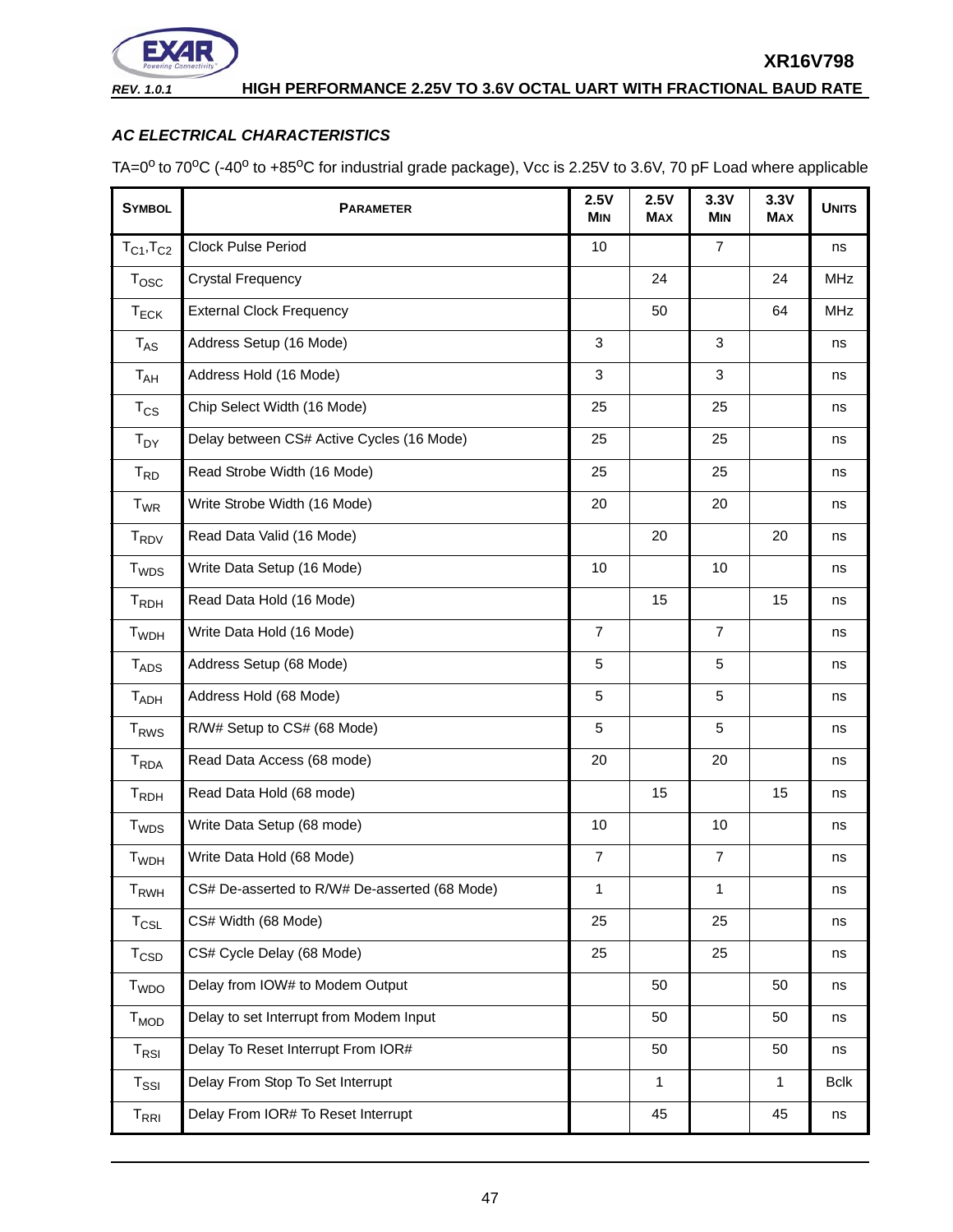

# **HIGH PERFORMANCE 2.25V TO 3.6V OCTAL UART WITH FRACTIONAL BAUD RATE** *REV. 1.0.1*

# *AC ELECTRICAL CHARACTERISTICS*

TA=0<sup>o</sup> to 70<sup>o</sup>C (-40<sup>o</sup> to +85<sup>o</sup>C for industrial grade package), Vcc is 2.25V to 3.6V, 70 pF Load where applicable

| <b>SYMBOL</b>               | <b>PARAMETER</b>                   |                        | 2.5V<br><b>MAX</b> | 3.3V<br><b>MIN</b> | 3.3V<br><b>MAX</b> | <b>UNITS</b> |
|-----------------------------|------------------------------------|------------------------|--------------------|--------------------|--------------------|--------------|
| $T_{SI}$                    | Delay From Stop To Interrupt       |                        | 45                 |                    | 45                 | ns           |
| T <sub>WRI</sub>            | Delay From IOW# To Reset Interrupt |                        | 45                 |                    | 45                 | ns           |
| $\mathsf{T}_{\mathsf{RST}}$ | <b>Reset Pulse</b>                 | 40                     |                    | 40                 |                    | ns           |
| <b>B</b> clk                | <b>Baud Clock</b>                  | 16X or 8X of data rate |                    |                    | Hz                 |              |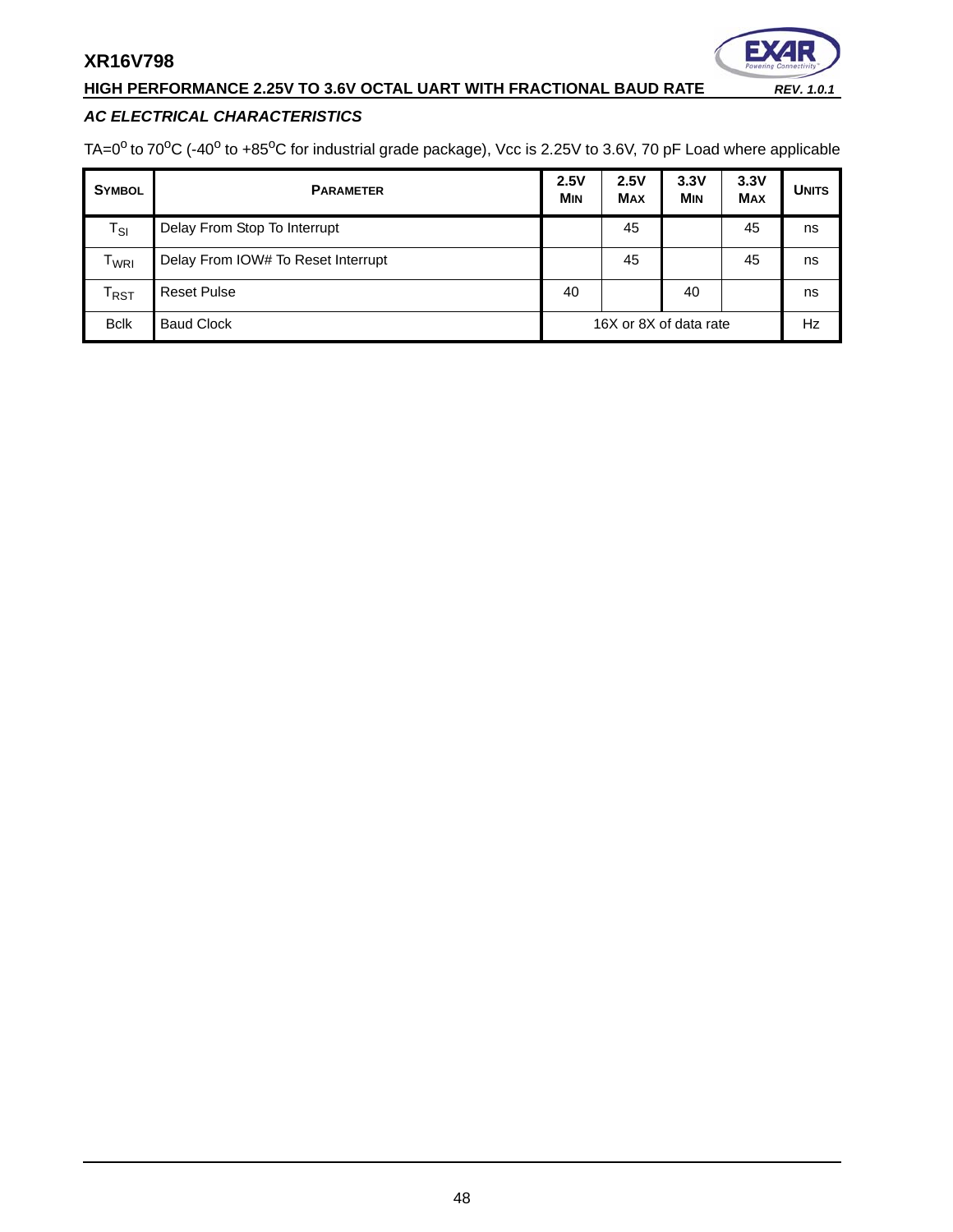



#### <span id="page-48-0"></span>**FIGURE 16. 16 MODE (INTEL) DATA BUS READ AND WRITE TIMING**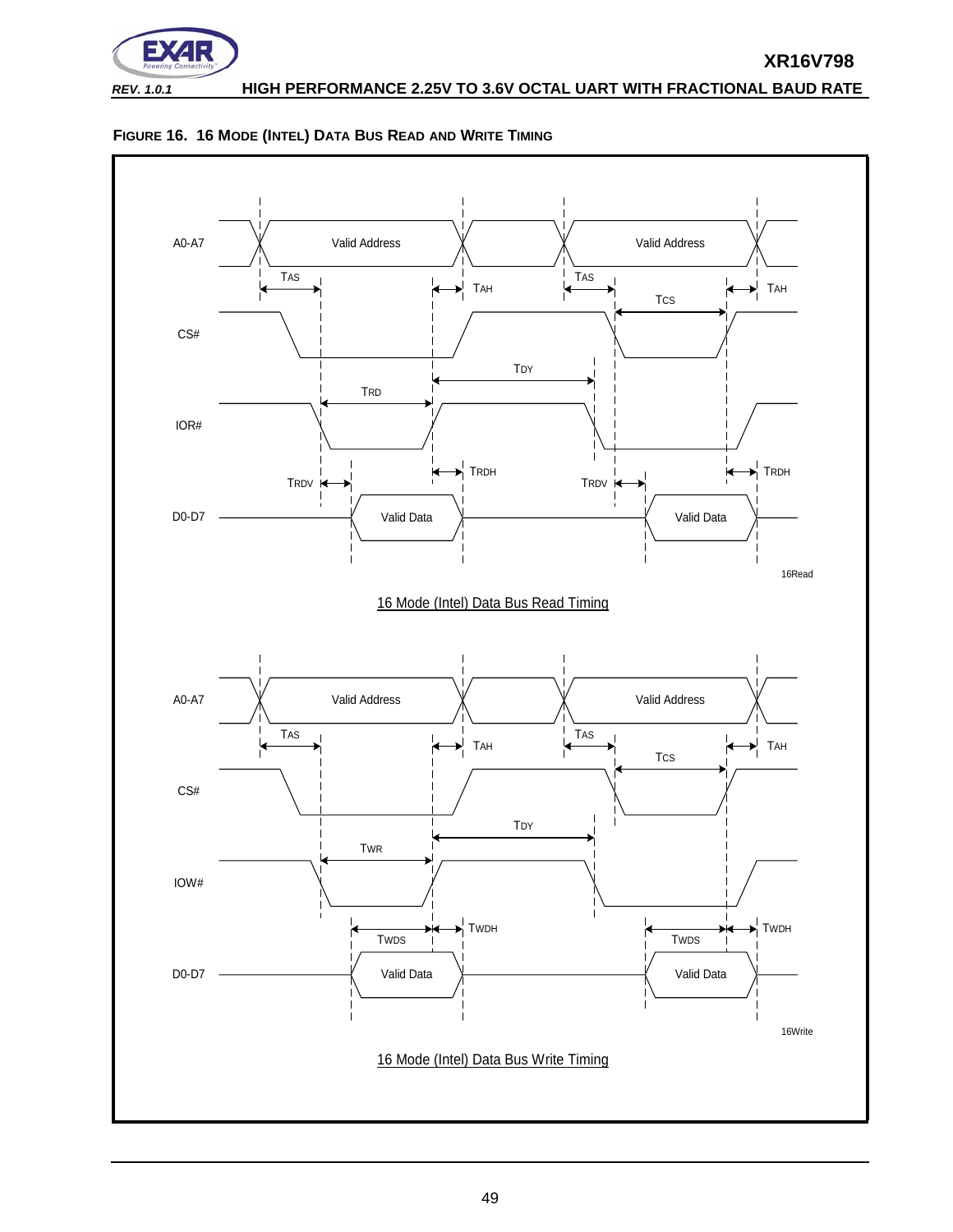

# **HIGH PERFORMANCE 2.25V TO 3.6V OCTAL UART WITH FRACTIONAL BAUD RATE** *REV. 1.0.1*



#### <span id="page-49-0"></span>**FIGURE 17. 68 MODE (MOTOROLA) DATA BUS READ AND WRITE TIMING**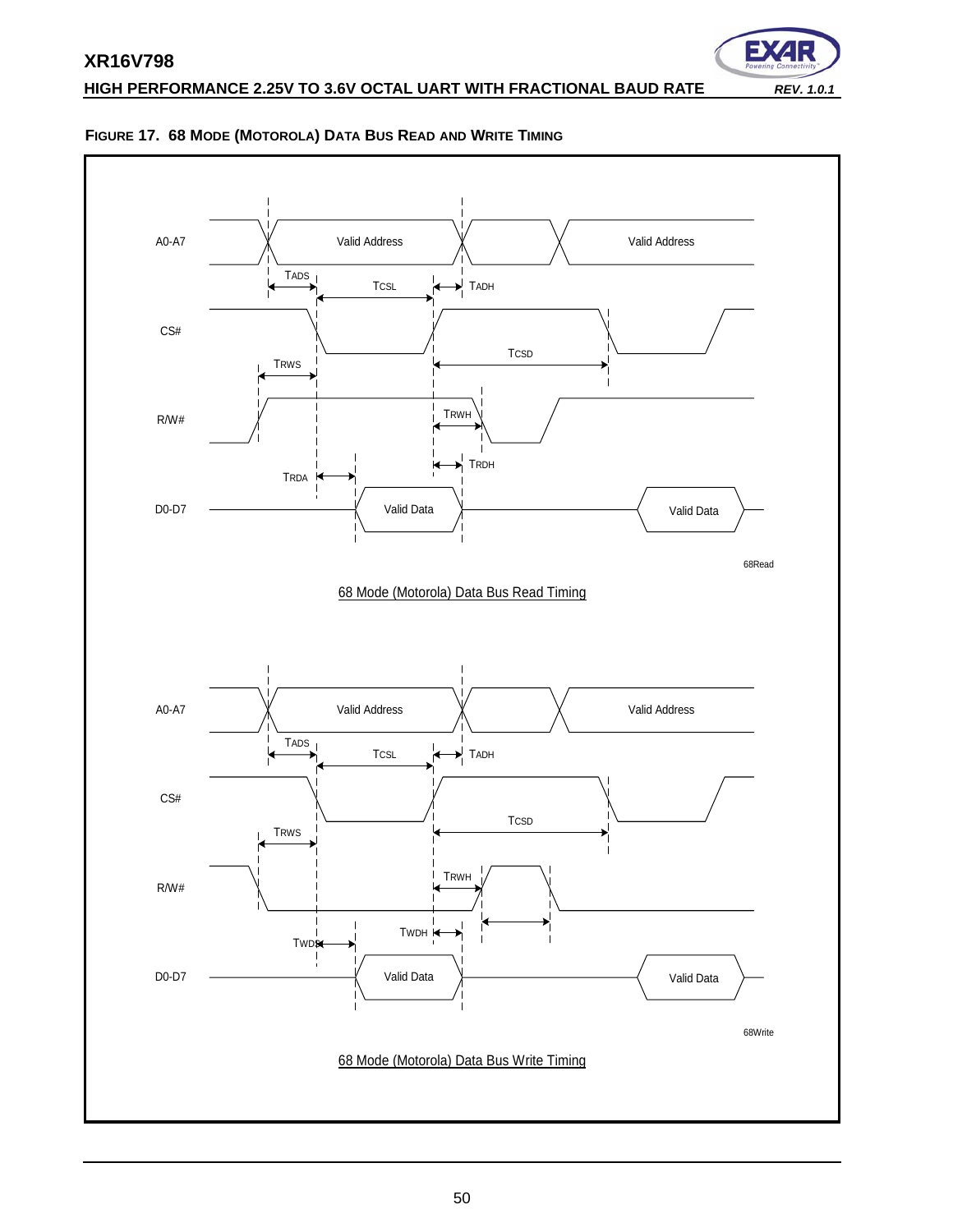

<span id="page-50-0"></span>



<span id="page-50-1"></span>**FIGURE 19. RECEIVE INTERRUPT TIMING [NON-FIFO MODE]**

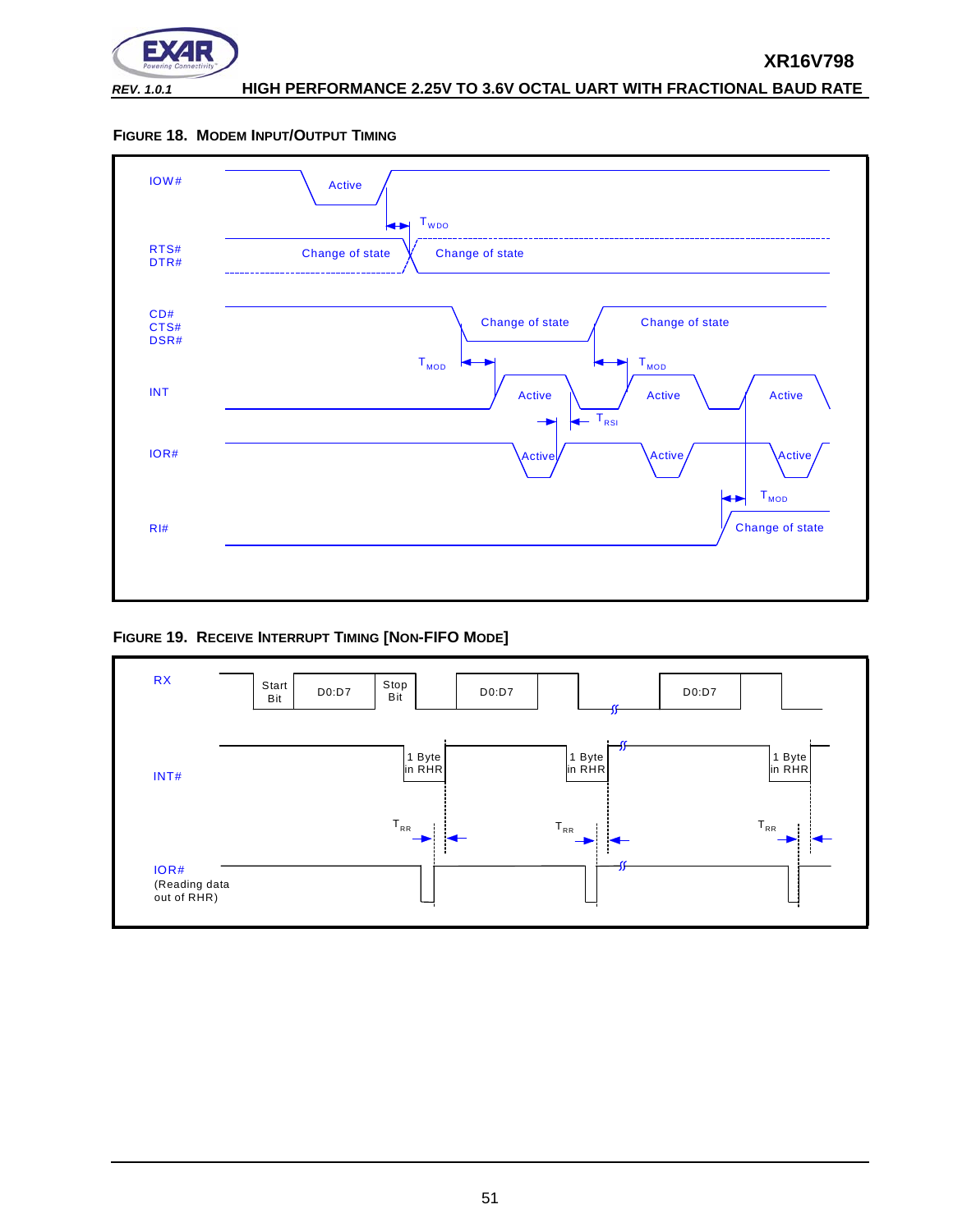

#### **HIGH PERFORMANCE 2.25V TO 3.6V OCTAL UART WITH FRACTIONAL BAUD RATE** *REV. 1.0.1*



#### <span id="page-51-0"></span>**FIGURE 20. TRANSMIT INTERRUPT TIMING [NON-FIFO MODE]**

<span id="page-51-1"></span>



<span id="page-51-2"></span>

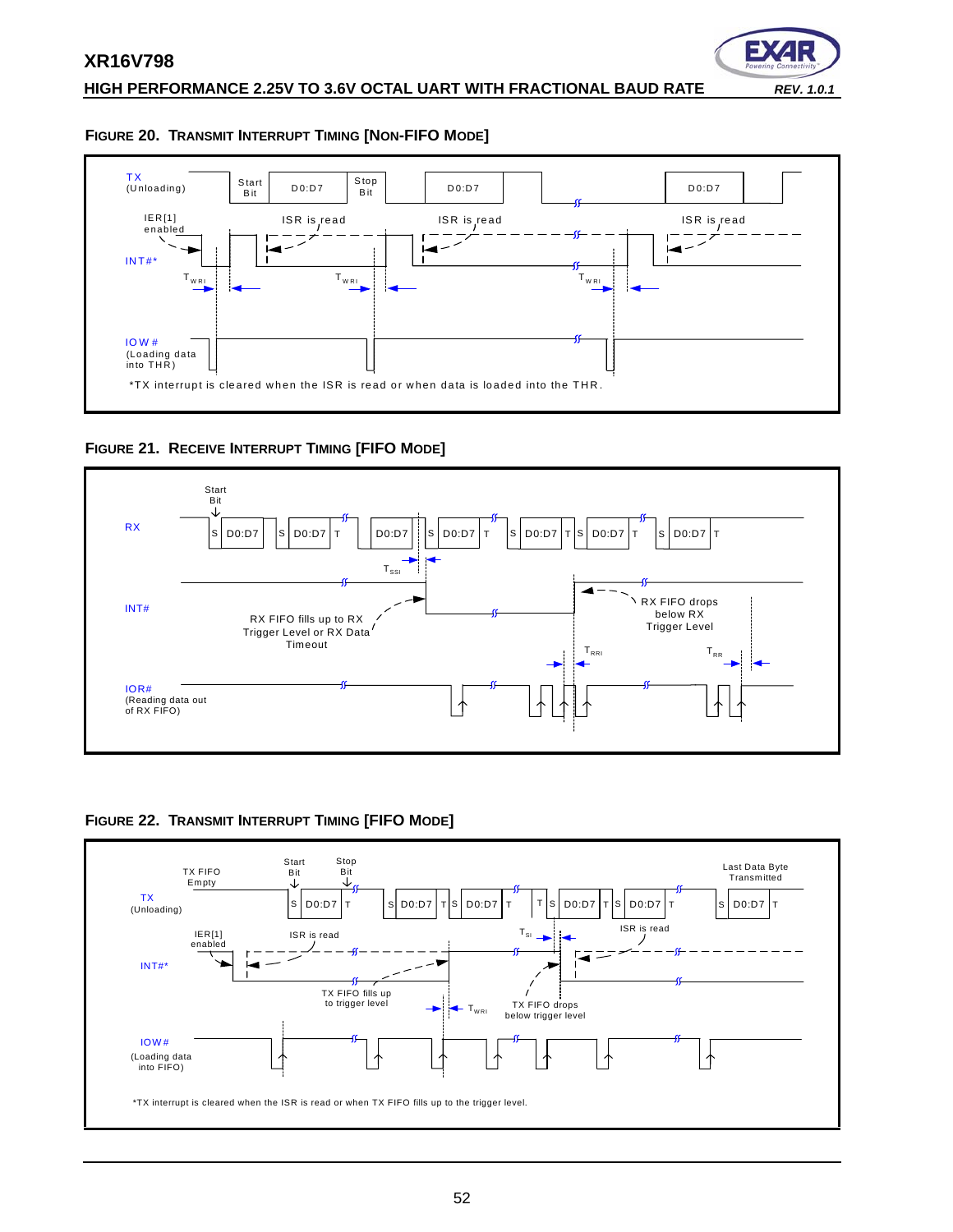

# <span id="page-52-0"></span>**PACKAGE DIMENSIONS**

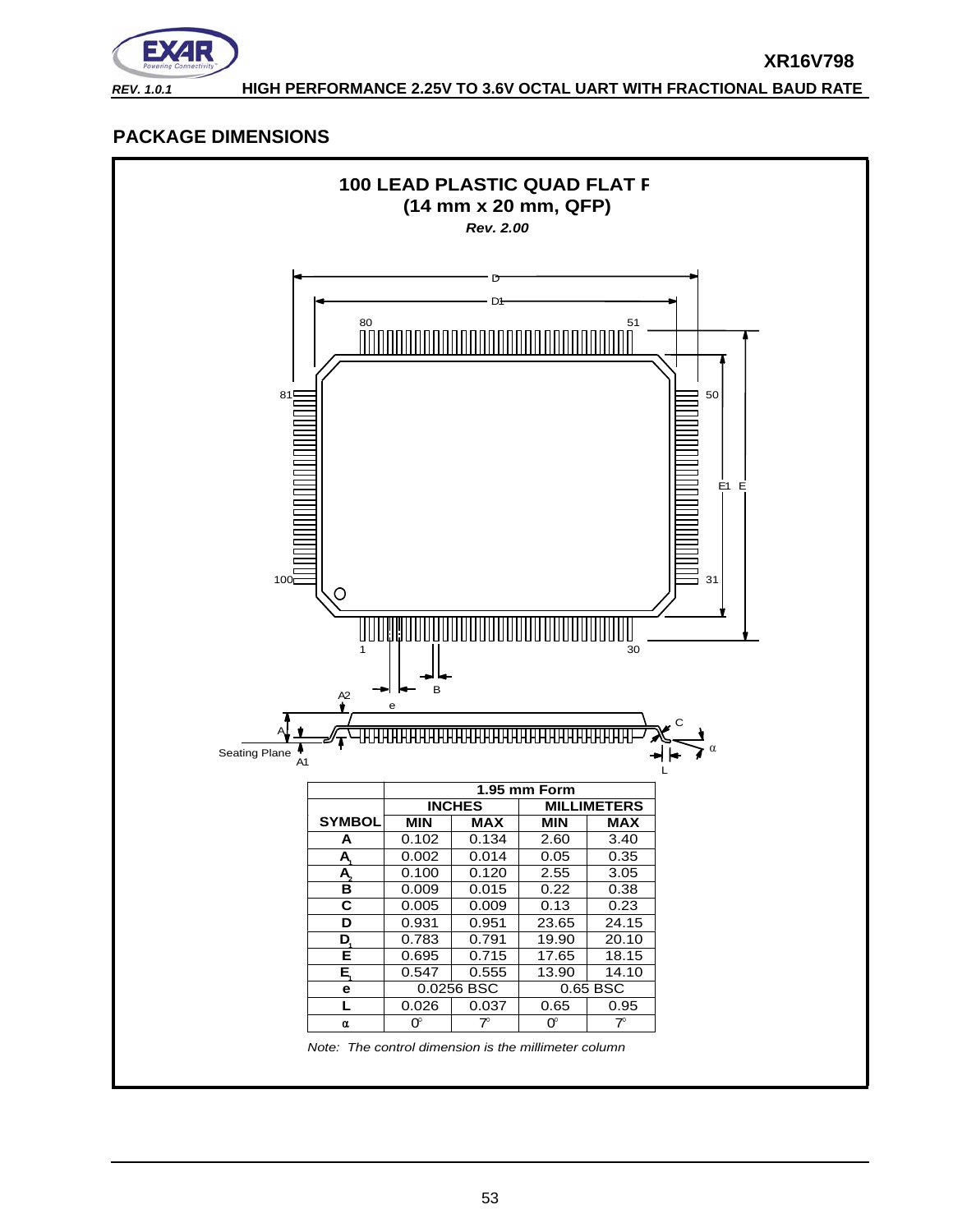

#### <span id="page-53-0"></span>*REVISION HISTORY*

| <b>REVISION</b> | <b>DATE</b>      | <b>DESCRIPTION</b>                                             |
|-----------------|------------------|----------------------------------------------------------------|
| 1.0.0           | January 2006     | Final datasheet release.                                       |
| 1.0.1           | <b>July 2008</b> | Corrected description of Xon/Xoff/Special character interrupt. |

#### *NOTICE*

EXAR Corporation reserves the right to make changes to the products contained in this publication in order to improve design, performance or reliability. EXAR Corporation assumes no responsibility for the use of any circuits described herein, conveys no license under any patent or other right, and makes no representation that the circuits are free of patent infringement. Charts and schedules contained here in are only for illustration purposes and may vary depending upon a user's specific application. While the information in this publication has been carefully checked; no responsibility, however, is assumed for inaccuracies.

EXAR Corporation does not recommend the use of any of its products in life support applications where the failure or malfunction of the product can reasonably be expected to cause failure of the life support system or to significantly affect its safety or effectiveness. Products are not authorized for use in such applications unless EXAR Corporation receives, in writing, assurances to its satisfaction that: (a) the risk of injury or damage has been minimized; (b) the user assumes all such risks; (c) potential liability of EXAR Corporation is adequately protected under the circumstances.

Copyright 2008 EXAR Corporation

Datasheet July 2008.

Send your UART technical inquiry with technical details to hotline: uarttechsupport@exar.com.

Reproduction, in part or whole, without the prior written consent of EXAR Corporation is prohibited.

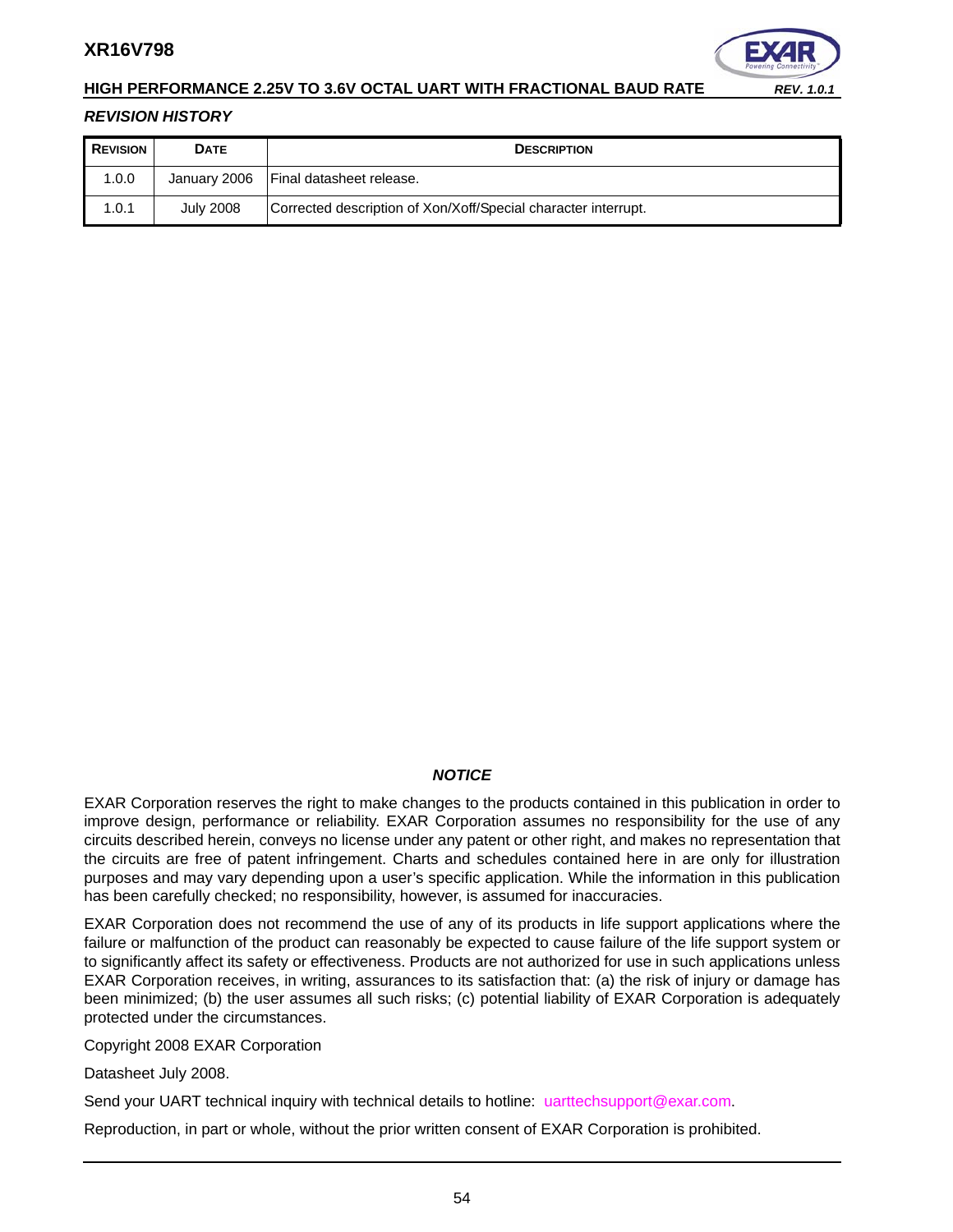

# **TABLE OF CONTENTS**

<span id="page-54-0"></span>

| 2 13 AUTO RSAR5 HAI F-DUPLEX CONTROL                                                              |  |
|---------------------------------------------------------------------------------------------------|--|
|                                                                                                   |  |
|                                                                                                   |  |
|                                                                                                   |  |
|                                                                                                   |  |
|                                                                                                   |  |
|                                                                                                   |  |
|                                                                                                   |  |
|                                                                                                   |  |
|                                                                                                   |  |
|                                                                                                   |  |
|                                                                                                   |  |
|                                                                                                   |  |
|                                                                                                   |  |
|                                                                                                   |  |
| 3.1.2 GENERAL PURPOSE 16-BIT TIMER/COUNTER [TIMERMSB, TIMELSB, TIMER, TIMECNTL] (DEFAULT 0XXX-XX- |  |
|                                                                                                   |  |
|                                                                                                   |  |
|                                                                                                   |  |